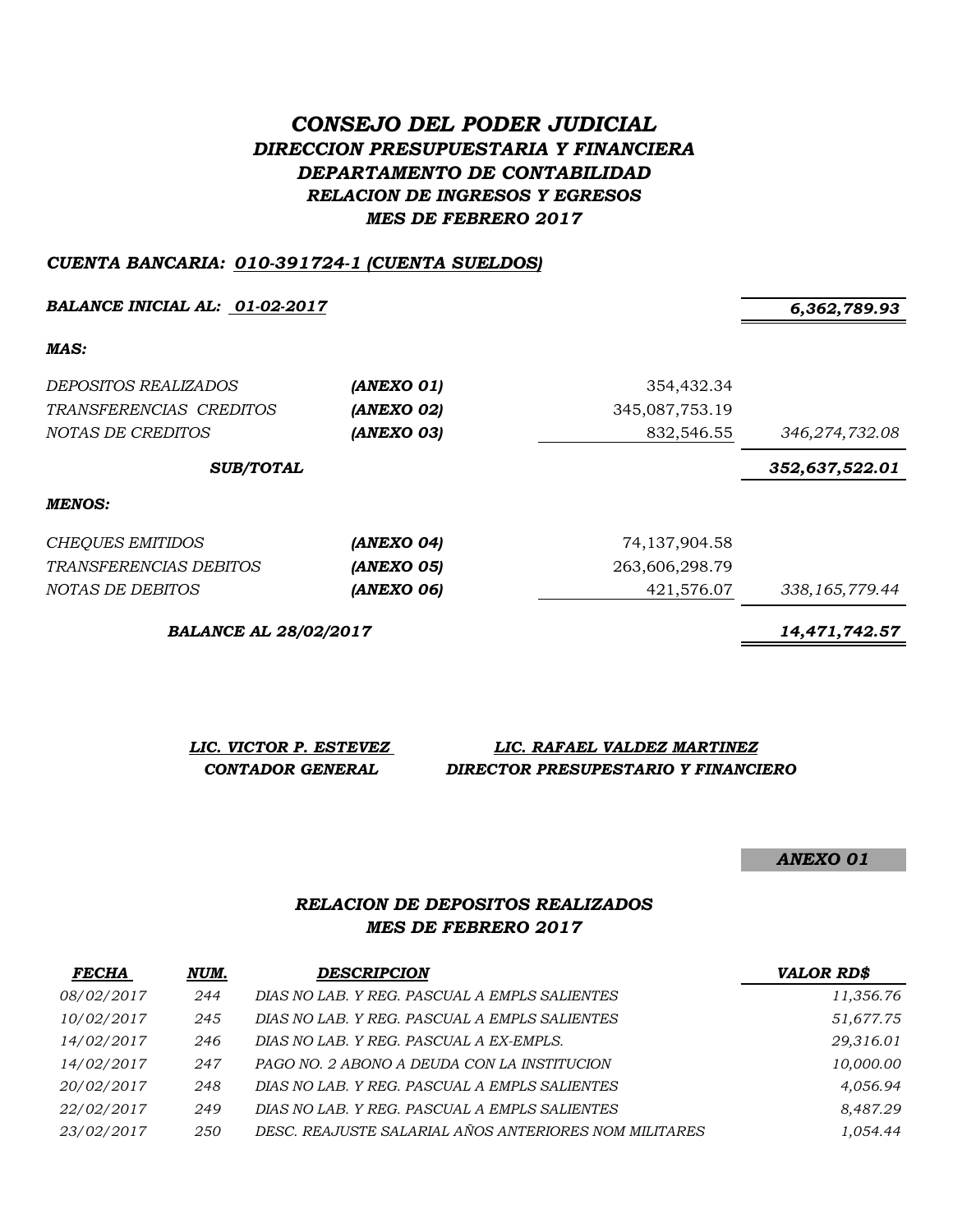*23/02/2017 251 SALDO VALORES PENDIENTES CON LA INSTITUCION 7,976.00*

*28/02/2017 252 DESCUENTOS VARIOS A EMPLS. 230,507.15*

*TOTAL RD\$*

 *354,432.34*

### *ANEXO 02*

# *RELACION DE TRANSFERENCIAS CREDITOS MES DE FEBRERO 2017*

| <b>FECHA</b>      | NUM. | <b>DESCRIPCION</b>                                 | <b>VALOR RD\$</b> |
|-------------------|------|----------------------------------------------------|-------------------|
| <i>03/02/2017</i> | 94   | REEMB SUELDOS Y BONO VAC. DE EMP. COOPNASEU ENE/17 | 242,216.26        |
| <i>20/02/2017</i> | 95   | TRANSF. DE FONDO PARA PAGO SUELDOS Y BENEFICIOS    | 332,845,536.93    |
| <i>28/02/2017</i> | 96   | TRANSF. DE FONDO DE LA CTA. OPERERACIONES          | 12,000,000.00     |
|                   |      | TOTAL RD\$                                         | 345,087,753.19    |
|                   |      |                                                    |                   |

#### *ANEXO 03*

## *RELACION NOTAS DE CREDITOS MES DE FEBRERO 2017*

| <b>FECHA</b> | NUM. | <b>DESCRIPCION</b>                               | <b>VALOR RD\$</b> |
|--------------|------|--------------------------------------------------|-------------------|
| 28/02/2017   | 765  | REINTEGRO CHO101703                              | 6,018.18          |
| 06/02/2017   | 766  | REINTEGRO CHO102789                              | 5,720.00          |
| 28/02/2017   | 767  | REINTEGRO CHO98664                               | 8,331.75          |
| 28/02/2017   | 768  | REINTEGRO CHO106434                              | 4,000.00          |
| 07/02/2017   | 769  | REINTEGRO CHQ106686                              | 11,000.00         |
| 10/02/2017   | 770  | REINTEGRO CHO106852                              | 7,589.39          |
| 10/02/2017   | 771  | REINTEGRO CHO106855                              | 9,902.65          |
| 28/02/2017   | 772  | REINTEGRO CHO108259                              | 53,460.00         |
| 28/02/2017   | 773  | REINTEGRO CHO108260                              | 53,460.00         |
| 28/02/2017   | 764  | EMPLEADOS EXCLS NOMINA ELECTRONICA FEBRERO 2017. | 673,064.58        |
|              |      | TOTAL RD\$                                       | 832,546.55        |

#### *ANEXO 04*

## *RELACION DE CHEQUES EMITIDOS MES DE FEBRERO 2017*

| <b>FECHA</b> | NUM.   | <b>BENEFICIARIO</b>    | <b>VALOR RD\$</b> |
|--------------|--------|------------------------|-------------------|
| 07/02/2017   | 107026 | LUZ S. LOPEZ DURAN     | 45,518.39         |
| 07/02/2017   | 107027 | ROSA REVI MEDINA       | 5,484.22          |
| 07/02/2017   | 107028 | LUIS F. SUAREZ REINOSO | 1,250.90          |
| 07/02/2017   | 107029 | YADIRIS A. VERAS BAEZ  | 3,511.06          |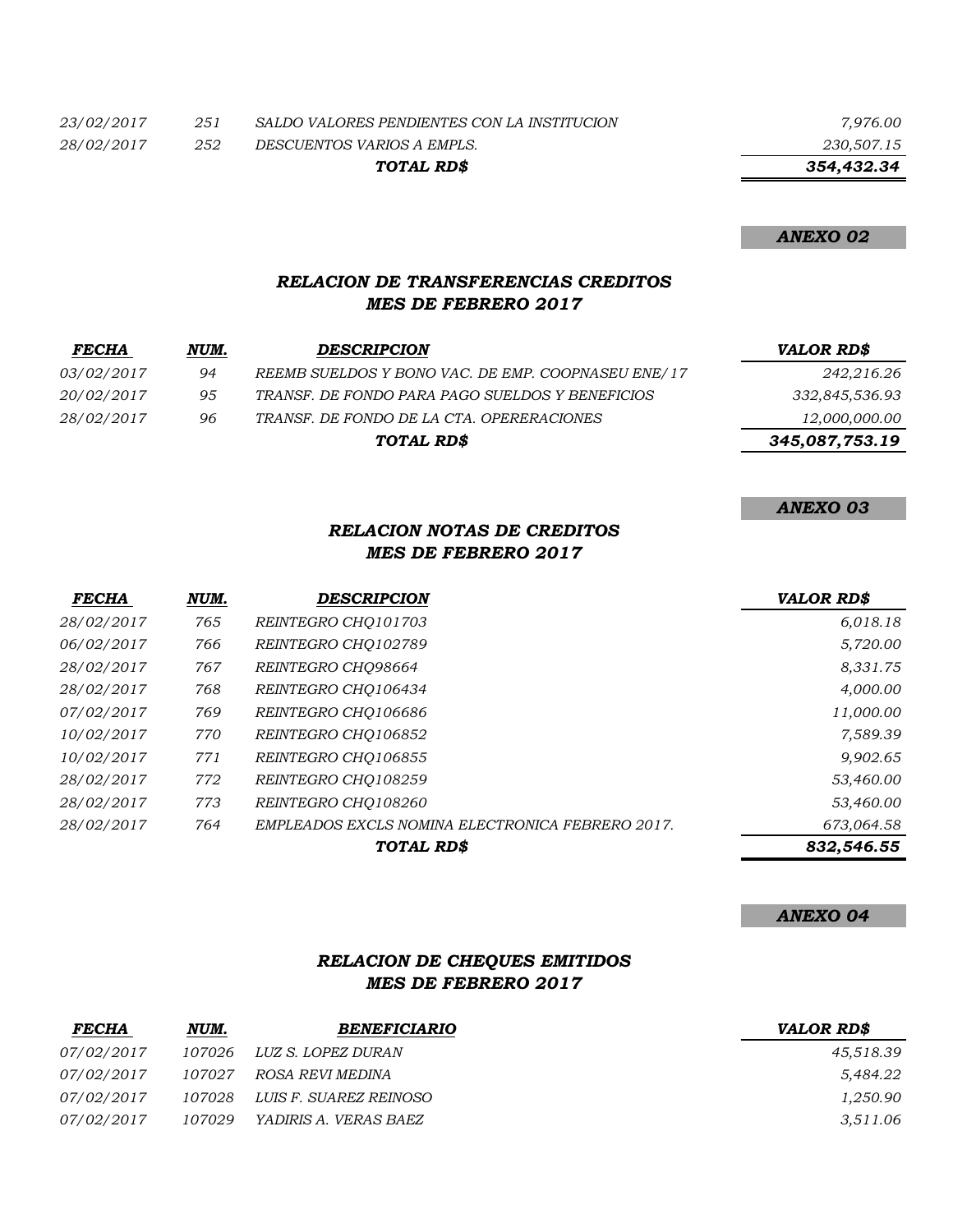| 07/02/2017 | 107030 | YINETTE ANT. PERALTA SOSA                | 7,901.19   |
|------------|--------|------------------------------------------|------------|
| 07/02/2017 | 107031 | JANNA V. CRUZ ARIAS                      | 1,862.15   |
| 07/02/2017 | 107032 | VIANELA E. GUZMAN GONZALEZ               | 11,069.52  |
| 07/02/2017 | 107033 | <b>RAMON CORDERO</b>                     | 840.55     |
| 07/02/2017 | 107034 | ARLET PENA LOPEZ                         | 338.87     |
| 07/02/2017 | 107035 | SIMON Y. VARGAS CASTILLO                 | 1,779.05   |
| 07/02/2017 | 107036 | EVA MA. GIL DIAZ                         | 2,093.00   |
| 07/02/2017 | 107037 | CONSEJO DEL PODER JUDICIAL               | 11,356.76  |
| 07/02/2017 | 107038 | CONSEJO DEL PODER JUDICIAL               | 14,062.23  |
| 07/02/2017 | 107039 | COOPNASEJU                               | 38,884.10  |
| 08/02/2017 | 107040 | <b>FONDO DE PENSIONES Y JUBILACIONES</b> | 14,723.53  |
| 08/02/2017 | 107041 | <b>FONDO DE PENSIONES Y JUBILACIONES</b> | 481.00     |
| 08/02/2017 | 107042 | PEDRO R. CUSTODIO MARTE                  | 15,641.73  |
| 08/02/2017 | 107043 | CONSEJO DEL PODER JUDICIAL               | 1,750.00   |
| 09/02/2017 | 107044 | <b>JUAN FCO. SEVERINO ORTIZ</b>          | 6,730.17   |
| 09/02/2017 | 107045 | LUIS A. ACOSTA DE LOS SANTOS             | 5,999.52   |
| 09/02/2017 | 107046 | CONSEJO DEL PODER JUDICIAL               | 51,677.75  |
| 09/02/2017 | 107047 | CONSEJO DEL PODER JUDICIAL               | 9,067.90   |
| 09/02/2017 | 107048 | COOPNASEJU                               | 6,730.62   |
| 09/02/2017 | 107049 | VICTOR J. CASTELLANOS ESTRELLA           | 295,613.98 |
| 10/02/2017 | 107050 | CAP. CESAREO PEGUERO PRADO               | 11,000.00  |
| 10/02/2017 | 107051 | FONDO DE PENSIONES Y JUBILACIONES        | 14,971.78  |
| 13/02/2017 | 107052 | JOSEFINA COMPRES SANTANA                 | 1,782.00   |
| 17/02/2017 | 107053 | <b>WASCAR N. MATEO CESPEDES</b>          | 1,469.17   |
| 17/02/2017 | 107054 | JULIO C. SEGURA MORA                     | 57.92      |
| 17/02/2017 | 107055 | RISAURIZ P. DE JESUS CASTRO              | 12,190.28  |
| 17/02/2017 | 107056 | JORNERIS MARTINEZ DE LA CRUZ             | 3,323.34   |
| 17/02/2017 | 107057 | CONSEJO DEL PODER JUDICIAL               | 4,188.05   |
| 17/02/2017 | 107058 | COOPNASEJU                               | 1,870.69   |
| 17/02/2017 | 107059 | CONSEJO DEL PODER JUDICIAL               | 4,056.94   |
| 17/02/2017 | 107060 | MARIANO GERMAN MEJIA                     | 297,107.48 |
| 17/02/2017 | 107061 | DULCE M. RODRIGUEZ BLANCO                | 286,553.09 |
| 17/02/2017 | 107062 | JOSE A. CRUCETA ALMANZAR                 | 282,994.34 |
| 17/02/2017 | 107063 | FRANCISCO ANT. JEREZ MENA                | 284,584.34 |
| 17/02/2017 | 107064 | EDGARDO HERNANDEZ MEJIA                  | 266,453.09 |
| 17/02/2017 | 107065 | SARA I. HENRIQUEZ MARIN                  | 243,023.45 |
| 17/02/2017 | 107066 | ROBERT C. PLACENCIA ALVAREZ              | 286,553.09 |
| 17/02/2017 | 107067 | VICTOR J. CASTELLANOS ESTRELLA           | 236,724.13 |
| 17/02/2017 | 107068 | RHINA MONTILLA BRITO                     | 8,024.93   |
| 17/02/2017 | 107069 | ARIEL A. VOLQUEZ MATOS                   | 9,436.97   |
| 17/02/2017 | 107070 | GLORIA A. QUERO CABRERA                  | 8,667.32   |
| 17/02/2017 | 107071 | NORA A. SOSA MARTINEZ                    | 7,363.48   |
| 17/02/2017 | 107072 | SONIA CORADIN                            | 6,018.18   |
| 17/02/2017 | 107073 | CARLOS FLORES DE JESUS                   | 19,903.10  |
| 17/02/2017 | 107074 | LILIAN M. DIAZ GIL                       | 7,682.27   |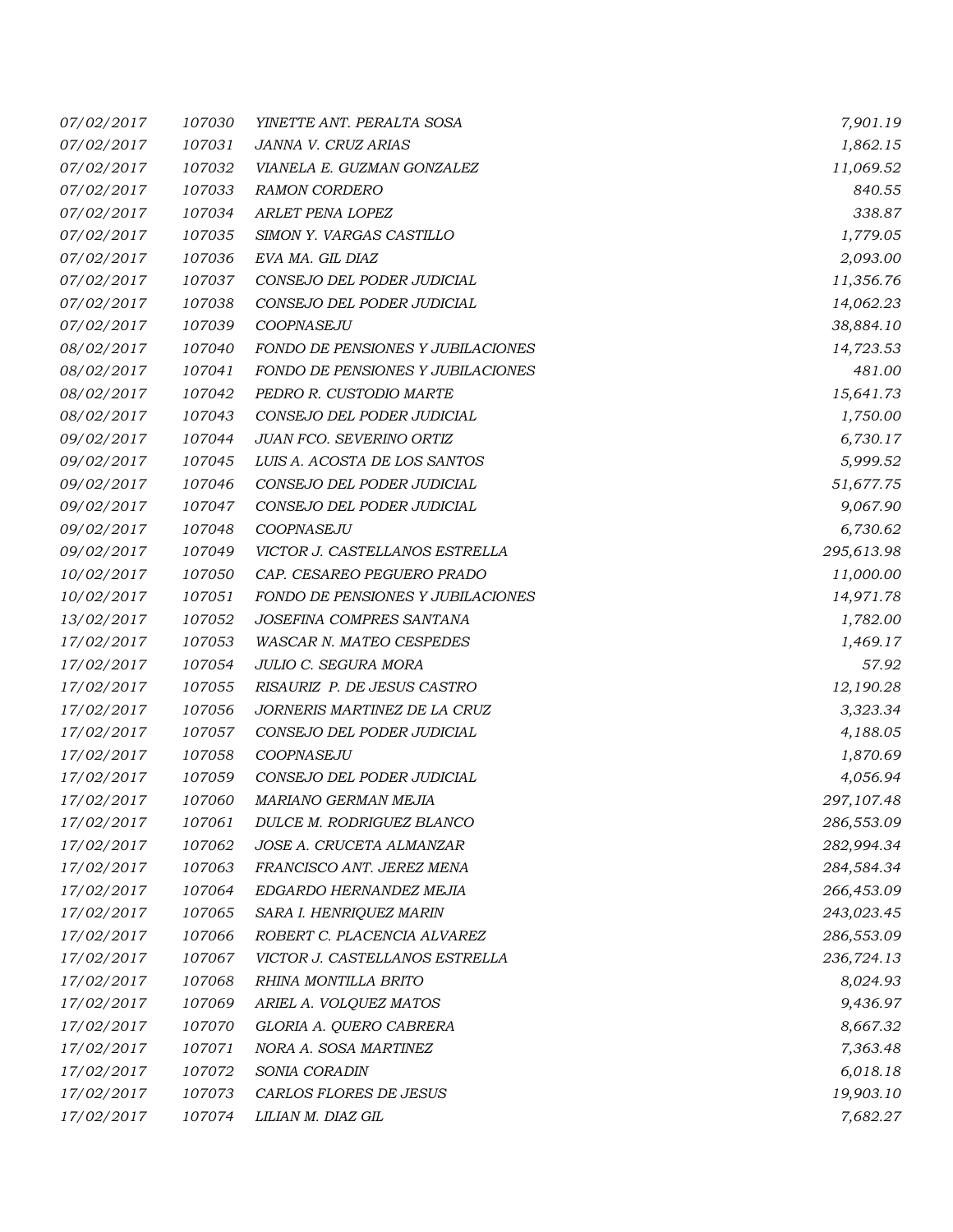| 17/02/2017 | 107075 | LOURDES M. LORA MEJIA                | 24,152.04 |
|------------|--------|--------------------------------------|-----------|
| 17/02/2017 | 107076 | ROSA REYNOSO                         | 6,018.18  |
| 17/02/2017 | 107077 | SENOVIA ARIAS                        | 6,018.18  |
| 17/02/2017 | 107078 | RAMONA DIAZ                          | 6,018.18  |
| 17/02/2017 | 107079 | MARIA M. PIMENTEL FABIAN             | 6,018.18  |
| 17/02/2017 | 107080 | LUZ DEL C. MONTANO                   | 6,018.18  |
| 17/02/2017 | 107081 | ELIGIA DE LA CRUZ                    | 4,933.66  |
| 17/02/2017 | 107082 | OLGA M. ROSARIO V.                   | 2,977.26  |
| 17/02/2017 | 107083 | <b>IRIS RODRIGUEZ P.</b>             | 6,018.18  |
| 17/02/2017 | 107084 | CARMEN POLANCO                       | 6,018.18  |
| 17/02/2017 | 107085 | ANA FCA. FELIZ SANCHEZ               | 6,018.18  |
| 17/02/2017 | 107086 | ALTAGRACIA A. RODRIGUEZ VICTORIA     | 6,018.18  |
| 17/02/2017 | 107087 | MILTA ANT. RODRIGUEZ SANTOS          | 6,018.18  |
| 17/02/2017 | 107088 | OLGA E. DIAZ DIAZ                    | 6,018.18  |
| 17/02/2017 | 107089 | JOSEFA R. BLANCO                     | 6,018.18  |
| 17/02/2017 | 107090 | MARIA DEL R. CUELLO PARADIS          | 19,287.01 |
| 17/02/2017 | 107091 | MELBA FCA. HENRIQUEZ GUZMAN          | 6,018.18  |
| 17/02/2017 | 107092 | ESTHER M. AMOR PEÑA                  | 6,018.18  |
| 17/02/2017 | 107093 | FRANCIA C. MARTINEZ DRULLARD         | 21,441.25 |
| 17/02/2017 | 107094 | AMELIA DEL ORBE PEÑA                 | 3,054.30  |
| 17/02/2017 | 107095 | <b>BIENVENIDA BELLIARD</b>           | 36,119.77 |
| 17/02/2017 | 107096 | PACO PEREZ REYES                     | 6,018.18  |
| 17/02/2017 | 107097 | ROSA J. DE LOS SANTOS G.             | 6,018.18  |
| 17/02/2017 | 107098 | CARMEN L. PERALTA CASTELLANOS        | 6,018.18  |
| 17/02/2017 | 107099 | FIDIAS GONZALEZ VICIOSO              | 5,418.18  |
| 17/02/2017 | 107100 | ISABEL E. DE LOS SANTOS GOMEZ        | 6,018.18  |
| 17/02/2017 | 107101 | LUIS E. MOREL POUERIE                | 36,642.28 |
| 17/02/2017 | 107102 | YOLANDA E. DE WINDT DE GAUTREAU      | 12,993.40 |
| 17/02/2017 | 107103 | SENAIDA A. ALVAREZ PEREZ             | 6,018.18  |
| 17/02/2017 | 107104 | YDALIA PORTORREAL                    | 6,018.18  |
| 17/02/2017 | 107105 | MARTA N. MONTAS RAMIREZ              | 6,018.18  |
| 17/02/2017 | 107106 | HILDA CARRASCO PEREZ                 | 6,018.18  |
| 17/02/2017 | 107107 | LUZ M. DEL CARMEN RODRIGUEZ GAUTREAU | 6,018.18  |
| 17/02/2017 | 107108 | CRISTINO RODRIGUEZ                   | 6,018.18  |
| 17/02/2017 | 107109 | MAXIMO S. ROSARIO RODRIGUEZ          | 6,018.18  |
| 17/02/2017 | 107110 | RAFAEL CONTRERAS CONTRERAS           | 6,018.18  |
| 17/02/2017 | 107111 | VIRGINIA SUERO ESPINAL               | 3,853.36  |
| 17/02/2017 | 107112 | JOSEFA A. CUESTA DE MAÑON            | 6,929.81  |
| 17/02/2017 | 107113 | ANA M. BAUTISTA                      | 6,018.18  |
| 17/02/2017 | 107114 | MIRELLA DE LA ROSA DOMINGUEZ         | 6,018.18  |
| 17/02/2017 | 107115 | DORA H. STERLING VAZQUEZ             | 6,018.18  |
| 17/02/2017 | 107116 | FELIX R. CUEVAS RUFINO               | 6,018.18  |
| 17/02/2017 | 107117 | JOSEFINA SUAZO ABREU                 | 32,621.32 |
| 17/02/2017 | 107118 | ALTAGRACIA A. GIL NOBLE              | 6,018.18  |
| 17/02/2017 | 107119 | RAFAELA DE JS. PEÑA LORA             | 3,086.66  |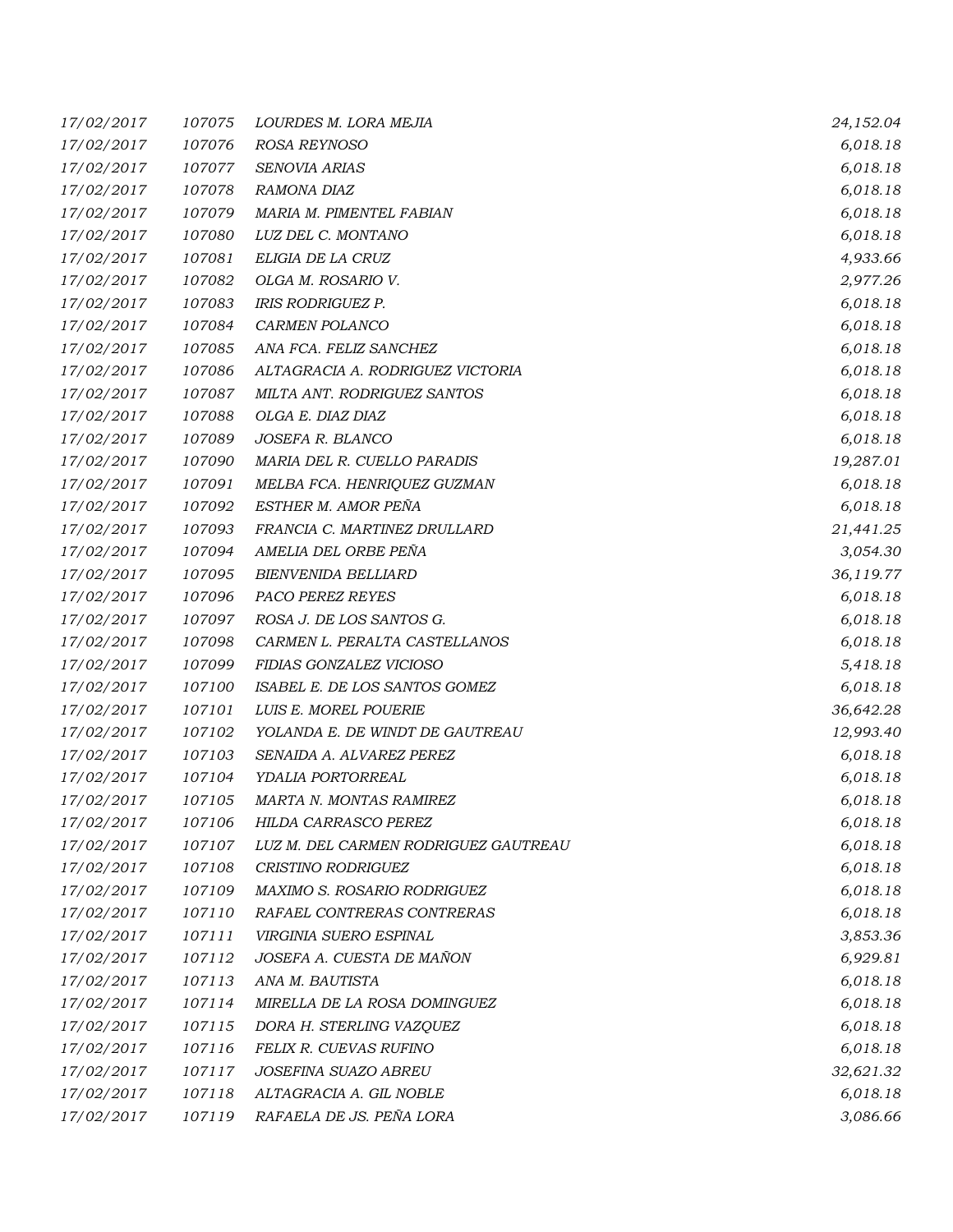| 17/02/2017 | 107120 | BRIGIDA FELIZ VDA. OZUNA             | 6,018.18  |
|------------|--------|--------------------------------------|-----------|
| 17/02/2017 | 107121 | <b>LEON FLORES</b>                   | 32,440.83 |
| 17/02/2017 | 107122 | MARIA A. PAULINO MARTE               | 6,018.18  |
| 17/02/2017 | 107123 | CESAR A. VALLEJO NICOLAS             | 5,418.18  |
| 17/02/2017 | 107124 | LUCIA M. REYES PEREZ                 | 17,301.77 |
| 17/02/2017 | 107125 | <b>MERCEDES HIRALDO</b>              | 6,018.18  |
| 17/02/2017 | 107126 | RAMONA FLORES DE MATOS               | 5,143.18  |
| 17/02/2017 | 107127 | ELOISA NUÑEZ DE GONZALEZ             | 11,519.20 |
| 17/02/2017 | 107128 | MIREYA CAPELLAN A.                   | 6,018.18  |
| 17/02/2017 | 107129 | LUZ DEL C. SANCHEZ CALDERON          | 6,018.18  |
| 17/02/2017 | 107130 | <b>INES MDES. REYES CABRERA</b>      | 5,518.18  |
| 17/02/2017 | 107131 | SILVESTRE COCO                       | 3,862.48  |
| 17/02/2017 | 107132 | ELISA VIVIECA                        | 6,018.18  |
| 17/02/2017 | 107133 | TERESA MORA DE LA ROSA               | 6,018.18  |
| 17/02/2017 | 107134 | PEDRO A. FERNANDEZ SALCEDO           | 37,938.19 |
| 17/02/2017 | 107135 | RAFAEL A. RODRIGUEZ GONZALEZ         | 27,900.61 |
| 17/02/2017 | 107136 | AFRICA E. SANTOS GUZMAN              | 6,018.18  |
| 17/02/2017 | 107137 | MILEDYS S. SOSA R.                   | 27,533.27 |
| 17/02/2017 | 107138 | MARCIANA ALT. RAMIREZ CORONA         | 20,341.25 |
| 17/02/2017 | 107139 | DAYSI R. VASQUEZ CRUZ                | 6,018.18  |
| 17/02/2017 | 107140 | CARMEN DE LOS A. LUCIANO GARCIA      | 5,518.18  |
| 17/02/2017 | 107141 | NEREYDA E. JAQUEZ LOZANO             | 6,018.18  |
| 17/02/2017 | 107142 | CARMEN L. SANTOS PIMENTEL            | 6,018.18  |
| 17/02/2017 | 107143 | AMERICA G. ESPINAL HUED              | 6,018.18  |
| 17/02/2017 | 107144 | RAMON ANT. CARABALLO ABREU           | 6,018.18  |
| 17/02/2017 | 107145 | CARLOS D. GARCIA GARCIA              | 6,018.18  |
| 17/02/2017 | 107146 | DULCE M. ESTEVEZ                     | 6,018.18  |
| 17/02/2017 | 107147 | MARIA DE LA C. CANELA CANELA         | 3,623.78  |
| 17/02/2017 | 107148 | FRANCISCO J. NUÑEZ GOMEZ             | 37,742.61 |
| 17/02/2017 | 107149 | MARIA G. DALMASI LORA                | 6,018.18  |
| 17/02/2017 | 107150 | CARMEN L. EDUARDO ICIANO             | 6,018.18  |
| 17/02/2017 | 107151 | CARMEN Y. COSME GUTIERREZ            | 3,498.67  |
| 17/02/2017 | 107152 | FRANCISCA R. PEREZ PEÑA              | 6,018.18  |
| 17/02/2017 | 107153 | ADRIANO GONZALEZ PANTALEON           | 4,587.57  |
| 17/02/2017 | 107154 | ANA J. LOPEZ GERMOSEN                | 6,018.18  |
| 17/02/2017 | 107155 | ROSAURA JULIA JIMENEZ DAJER DE LOPEZ | 26,372.75 |
| 17/02/2017 | 107156 | RAMONA DE JESUS ROSARIO              | 6,018.18  |
| 17/02/2017 | 107157 | MARIA A. CASTRO AGRAMONTE            | 6,018.18  |
| 17/02/2017 | 107158 | <b>AGUSTINA MARTE</b>                | 3,096.70  |
| 17/02/2017 | 107159 | EURIPIDES A. GARCIA GARCIA           | 36,436.81 |
| 17/02/2017 | 107160 | GENOVEVA I. ROSARIO                  | 6,018.18  |
| 17/02/2017 | 107161 | MARIA A. HONRADO BADIA               | 6,018.18  |
| 17/02/2017 | 107162 | MARIA ALT. RAMOS GARCIA              | 6,018.18  |
| 17/02/2017 | 107163 | JUAN ANT. SANCHEZ VILLA              | 3,763.09  |
| 17/02/2017 | 107164 | RAMONA JIMENEZ LIZARDO               | 6,018.18  |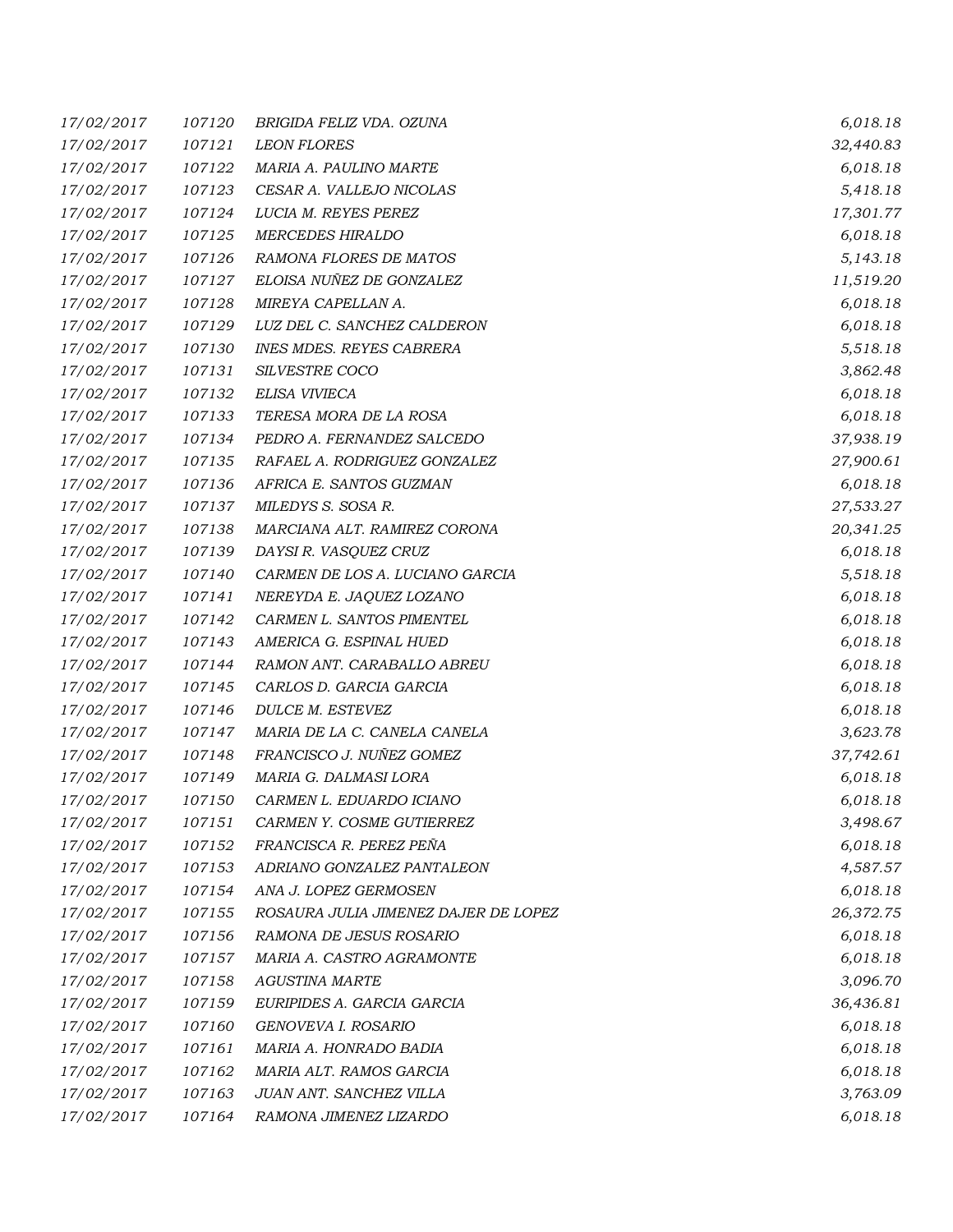| 17/02/2017 | 107165 | JOSEFA ALT. MEJIA MIESES       | 6,018.18  |
|------------|--------|--------------------------------|-----------|
| 17/02/2017 | 107166 | ROSA PAREDES GARCIA            | 6,018.18  |
| 17/02/2017 | 107167 | <b>GUARIONEX BRITO TAVERAS</b> | 6,018.18  |
| 17/02/2017 | 107168 | PEDRO HERNANDEZ CRUCEY         | 6,018.18  |
| 17/02/2017 | 107169 | JUANA TRAVIESO VASQUEZ         | 6,018.18  |
| 17/02/2017 | 107170 | ROSA DOMINGUEZ                 | 6,018.18  |
| 17/02/2017 | 107171 | JUAN SEBASTIAN RODRIGUEZ       | 6,018.18  |
| 17/02/2017 | 107172 | AMELIA VALDEZ M.               | 6,018.18  |
| 17/02/2017 | 107173 | VALENTIN SUAREZ G.             | 6,018.18  |
| 17/02/2017 | 107174 | CAROLINA A. VICTORIA           | 6,018.18  |
| 17/02/2017 | 107175 | FRANCISCA A. TEJADA            | 6,018.18  |
| 17/02/2017 | 107176 | LOURDES M. NUÑEZ ROSARIO       | 6,018.18  |
| 17/02/2017 | 107177 | JOSE P. FLORES M.              | 9,861.46  |
| 17/02/2017 | 107178 | GREGORIO ARIAS CARRASCO        | 21,709.26 |
| 17/02/2017 | 107179 | DAVID A. FELIZ FELIZ           | 6,018.18  |
| 17/02/2017 | 107180 | MERCEDES SEGURA CUEVAS         | 2,997.94  |
| 17/02/2017 | 107181 | NERY MEDINA DIAZ               | 3,968.18  |
| 17/02/2017 | 107182 | MIGUELINA PEÑA MENDEZ          | 4,589.45  |
| 17/02/2017 | 107183 | DOMINGO GUZMAN MORETA FELIZ    | 3,009.09  |
| 17/02/2017 | 107184 | RICHARDIN DE J. DOTEL          | 7,490.44  |
| 17/02/2017 | 107185 | EUDES M. ENCARNACION FELIZ     | 6,018.18  |
| 17/02/2017 | 107186 | NEREIDA FLORIAN SANTANA        | 6,018.18  |
| 17/02/2017 | 107187 | <b>SERGIO OLIVERO FELIZ</b>    | 7,453.56  |
| 17/02/2017 | 107188 | ROSAURA FERRERAS FERRERAS      | 6,018.18  |
| 17/02/2017 | 107189 | NURIS M. NOVAS MATOS           | 5,292.18  |
| 17/02/2017 | 107190 | MIGUEL MEDINA PEREZ            | 12,252.15 |
| 17/02/2017 | 107191 | LIVIO G. RIVAS                 | 6,018.18  |
| 17/02/2017 | 107192 | <b>ISMAEL PEÑA</b>             | 10,720.63 |
| 17/02/2017 | 107193 | BIENVENIDA VELOZ               | 6,018.18  |
| 17/02/2017 | 107194 | EUGENIA PEREZ SANTANA          | 5,359.88  |
| 17/02/2017 | 107195 | PEDRO REYES MEDINA             | 5,718.18  |
| 17/02/2017 | 107196 | FELICIA CUEVAS CARVAJAL        | 3,696.13  |
| 17/02/2017 | 107197 | <b>JUSTO FERRERAS PEREZ</b>    | 6,018.18  |
| 17/02/2017 | 107198 | VICTOR R. CONCEPCION ROMERO    | 6,018.18  |
| 17/02/2017 | 107199 | ADELFA A. HERRERA TERRERO      | 6,018.18  |
| 17/02/2017 | 107200 | <b>JULIO H. HERRERA MATOS</b>  | 1,103.33  |
| 17/02/2017 | 107201 | SENEO MONTERO MONTAS           | 3,753.86  |
| 17/02/2017 | 107202 | XIOMARA A. MONTERO JIMENEZ     | 5,534.11  |
| 17/02/2017 | 107203 | RAMON A. MORETA                | 5,618.18  |
| 17/02/2017 | 107204 | SIMONA FAMILIA ZABALA          | 3,207.67  |
| 17/02/2017 | 107205 | <b>VENECIA RUIZ MATEO</b>      | 5,518.18  |
| 17/02/2017 | 107206 | AUGUSTO E. OVIEDO PEÑA         | 6,846.76  |
| 17/02/2017 | 107207 | ANERTA ALT. RODRIGUEZ          | 32,683.32 |
| 17/02/2017 | 107208 | RAMON A. GUTIERREZ GARCIA      | 6,018.18  |
| 17/02/2017 | 107209 | JUAN DE LA C. TEJEDA ACOSTA    | 10,020.54 |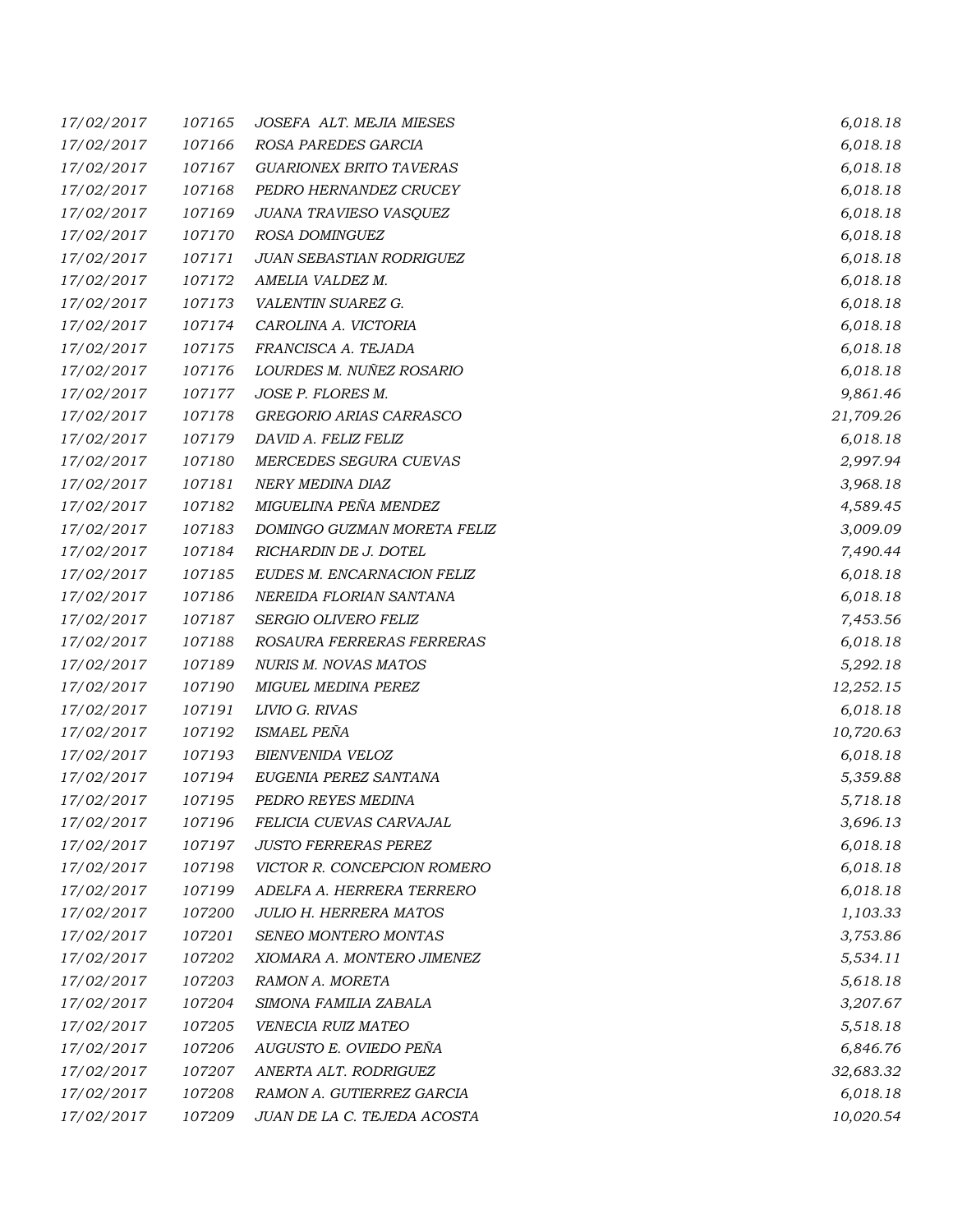| 17/02/2017 | 107210 | JUANA LUCIA A. SANCHEZ G.               | 6,018.18  |
|------------|--------|-----------------------------------------|-----------|
| 17/02/2017 | 107211 | ANTHIA M. REYES JIMENEZ                 | 5,376.89  |
| 17/02/2017 | 107212 | MANUEL E. SOSA CRUZ                     | 5,518.18  |
| 17/02/2017 | 107213 | DANIEL MEDINA BELLIARD                  | 6,018.18  |
| 17/02/2017 | 107214 | LUCILA NUÑEZ CASTRO                     | 6,018.18  |
| 17/02/2017 | 107215 | ANA M. BAEZ ROSARIO                     | 6,018.18  |
| 17/02/2017 | 107216 | RAMONA REYES CARRASCO                   | 6,018.18  |
| 17/02/2017 | 107217 | ELBA H. VARGAS FRIAS                    | 6,018.18  |
| 17/02/2017 | 107218 | EVARISTO JIMENEZ FIGUEREO               | 10,720.63 |
| 17/02/2017 | 107219 | GUARINA E. MERCEDES HERNANDEZ FERDINARD | 6,018.18  |
| 17/02/2017 | 107220 | LUIS J. BOURGET FROMETA                 | 38,387.50 |
| 17/02/2017 | 107221 | RUTH MONTALVO FRANCISCO                 | 29,497.03 |
| 17/02/2017 | 107222 | ROSARIO N. ARIAS GERMAN                 | 6,018.18  |
| 17/02/2017 | 107223 | ELIDA E. SANCHEZ NINA                   | 16,855.44 |
| 17/02/2017 | 107224 | ENEIDA DOMINGUEZ                        | 6,018.18  |
| 17/02/2017 | 107225 | JOSEFINA GURIDIS POZO                   | 6,018.18  |
| 17/02/2017 | 107226 | ALTAGRACIA M. PLACENCIO FORTUNA         | 6,018.18  |
| 17/02/2017 | 107227 | ARGENTINA ORTIZ PERDOMO                 | 3,513.81  |
| 17/02/2017 | 107228 | CARMELA MATOS TEJEDA                    | 6,018.18  |
| 17/02/2017 | 107229 | MARIA SEVERINO DE LEON                  | 6,018.18  |
| 17/02/2017 | 107230 | <b>JULIANA PINEDA</b>                   | 6,018.18  |
| 17/02/2017 | 107231 | MANUEL A. LEMONIER JIMENEZ              | 311.88    |
| 17/02/2017 | 107232 | MARITZA MEJIA DUVERGE                   | 5,518.18  |
| 17/02/2017 | 107233 | <b>JOSEFA REYES APONTE</b>              | 6,018.18  |
| 17/02/2017 | 107234 | CARMEN MA. MORALES MORALES              | 5,518.18  |
| 17/02/2017 | 107235 | <b>JULIA ARRIAGA PONTIER</b>            | 6,018.18  |
| 17/02/2017 | 107236 | HILDA L. LAMARCHE UBIERA                | 3,159.48  |
| 17/02/2017 | 107237 | EDELMIRA RAMIREZ DE ESPINAL             | 6,018.18  |
| 17/02/2017 | 107238 | LUCINDA ESPINAL                         | 5,834.18  |
| 17/02/2017 | 107239 | CARMEN A. CASADO MARTINEZ               | 6,018.18  |
| 17/02/2017 | 107240 | <b>INES JOSE G.</b>                     | 922.18    |
| 17/02/2017 | 107241 | <i>MELANIA BELEN</i>                    | 3,180.56  |
| 17/02/2017 | 107242 | MARINA VASQUEZ M.                       | 6,018.18  |
| 17/02/2017 | 107243 | JUANA JIMENEZ E.                        | 6,018.18  |
| 17/02/2017 | 107244 | GRAL. DE BRIGADA LUIS DE PEÑA JIMENEZ   | 55,934.24 |
| 17/02/2017 | 107245 | 2DO. TTE. NELSON G. SUAREZ MOREL        | 16,000.00 |
| 17/02/2017 | 107246 | CAP. ALFREDO PEREZ MEDRANO              | 16,000.00 |
| 17/02/2017 | 107247 | ASIMILADO ANGEL ANT. M. MORBAN GARCIA   | 16,000.00 |
| 17/02/2017 | 107248 | SGTO. JUAN C. MADE PIÑA                 | 16,000.00 |
| 17/02/2017 | 107249 | SGTO. MR. GERARDO A. ENCARNACION RINCON | 16,000.00 |
| 17/02/2017 | 107250 | 2DO. TTE. PASCUAL NOVAS SEGURA          | 15,000.00 |
| 17/02/2017 | 107251 | SGTO. FRANCISCO DE LA CRUZ DE LA CRUZ   | 10,000.00 |
| 17/02/2017 | 107252 | SGTO. JHONNY MORAN                      | 8,000.00  |
| 17/02/2017 | 107253 | MAYOR RICARDO SUBERVI PEREZ             | 18,000.00 |
| 17/02/2017 | 107254 | MAYOR FRANKLIN A. ESTEVEZ CONTRERAS     | 18,000.00 |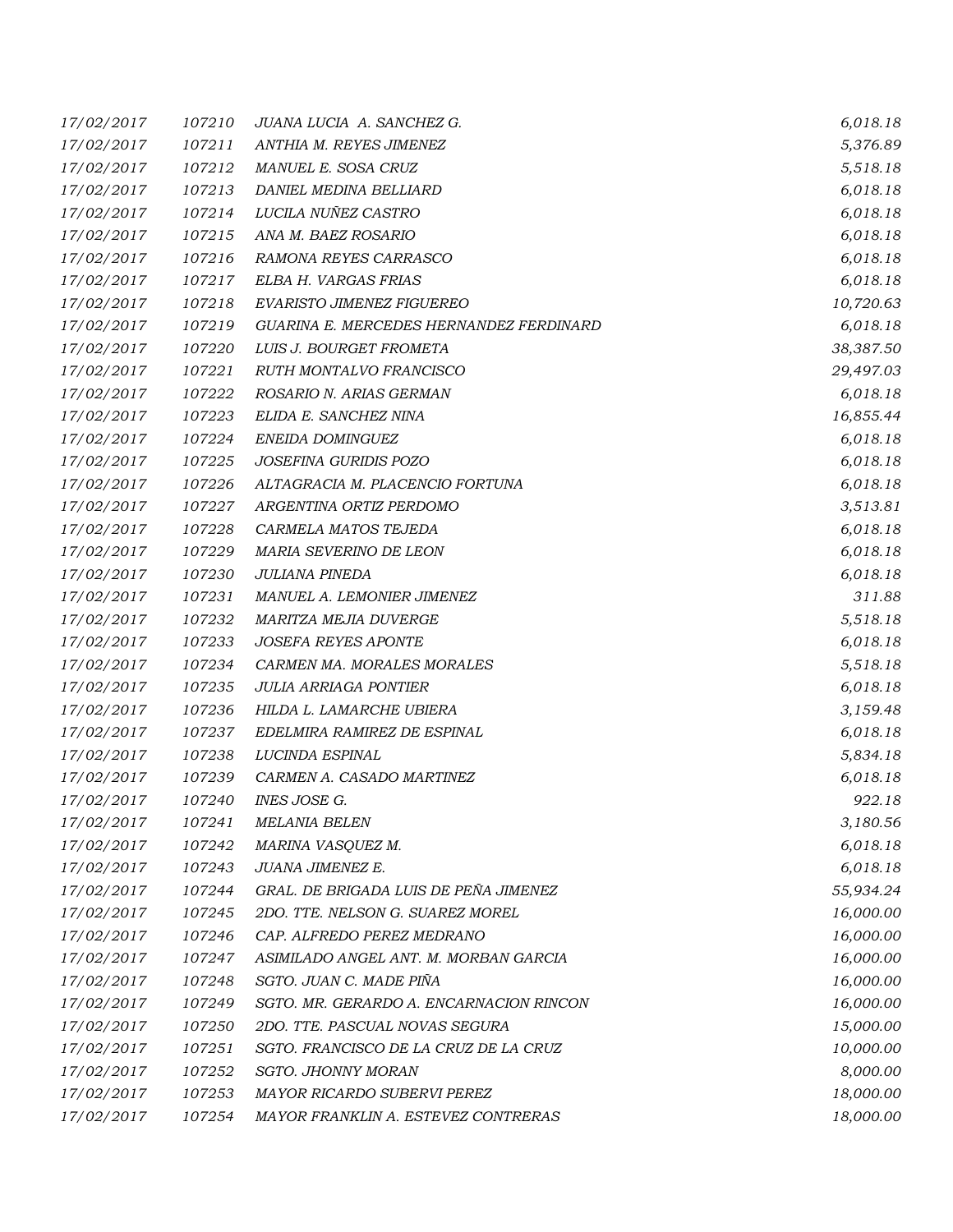| 17/02/2017 | 107255 | MAYOR VICTOR J. MOREL DE LA CRUZ       | 18,000.00 |
|------------|--------|----------------------------------------|-----------|
| 17/02/2017 | 107256 | CAP. LORENZO GARCIA MARTINEZ           | 14,000.00 |
| 17/02/2017 | 107257 | 1ER. TTE. ANA F. ORTEGA POLANCO        | 13,000.00 |
| 17/02/2017 | 107258 | TTE. DE FRAGATA RAMON DIAZ MARIA       | 12,000.00 |
| 17/02/2017 | 107259 | 2DO. TTE. EDGAR ANT. ROSARIO RODRIGUEZ | 12,000.00 |
| 17/02/2017 | 107260 | 2DO. TTE. SANTIAGO CONTRERAS HERRERA   | 12,000.00 |
| 17/02/2017 | 107261 | 2DO. TTE. LAISY VASQUEZ SEGURA         | 12,000.00 |
| 17/02/2017 | 107262 | 2DO. TTE. FELIX GIRON FIGUEROA         | 12,000.00 |
| 17/02/2017 | 107263 | SGTO. MR. GREGORIO RAMIREZ DOMINGUEZ   | 11,000.00 |
| 17/02/2017 | 107264 | SGTO. MR. CARLOS Y. DE OLEO MATEO      | 11,000.00 |
| 17/02/2017 | 107265 | SGTO. MR. VICTOR ANT. CHECO CORNELIO   | 11,000.00 |
| 17/02/2017 | 107266 | SGTO. MR. RAULY LIZARDO LORENZO        | 11,000.00 |
| 17/02/2017 | 107267 | SGTO. MR. ALBERTO RAMIREZ DE LA CRUZ   | 11,000.00 |
| 17/02/2017 | 107268 | SGTO. PABLO BRAND ADON                 | 10,000.00 |
| 17/02/2017 | 107269 | SGTO. JULIO C. RODRIGUEZ HEREDIA       | 10,000.00 |
| 17/02/2017 | 107270 | RASO MICHELL D. ORTEGA ORTIZ           | 8,000.00  |
| 17/02/2017 | 107271 | RASO WILLIAM VALDEZ CABRERA            | 8,000.00  |
| 17/02/2017 | 107272 | RASO JOSE R. BRITO ORTEGA              | 8,000.00  |
| 17/02/2017 | 107273 | CABO DANNIS ACOSTA REINOSO             | 8,000.00  |
| 17/02/2017 | 107274 | MAYOR MARCILIANO CUEVAS GARCIA         | 18,000.00 |
| 17/02/2017 | 107275 | CABO NELSON ARIAS ESPINAL              | 8,739.50  |
| 17/02/2017 | 107276 | 1ER. TTE. RANCIS N. ROSARIO RODRIGUEZ  | 13,000.00 |
| 17/02/2017 | 107277 | 1ER. TTE. ANGEL A. NERO ACOSTA         | 13,000.00 |
| 17/02/2017 | 107278 | 1ER. TTE. MANUEL CONTRERAS SANTANA     | 13,000.00 |
| 17/02/2017 | 107279 | 2DO. TTE. JOSE VLADIMIR UREÑA ORTEGA   | 11,950.00 |
| 17/02/2017 | 107280 | 2DO. TTE. EUGENIA RAMIREZ DE JESUS     | 12,000.00 |
| 17/02/2017 | 107281 | 2DO. TTE. EDDY ANT. OVALLE             | 12,000.00 |
| 17/02/2017 | 107282 | 2DO. TTE. KENNEDY PINALES ENCARNACION  | 12,000.00 |
| 17/02/2017 | 107283 | SGTO. MR. JUAN ALB. ACOSTA MEJIA       | 10,000.00 |
| 17/02/2017 | 107284 | SGTO. JOSE ML. SOSA MARTE              | 10,000.00 |
| 17/02/2017 | 107285 | SGTO. MR. JOSE P. REYES CONCEPCION     | 10,000.00 |
| 17/02/2017 | 107286 | SGTO. BACILIO SILVERIO POLE            | 10,000.00 |
| 17/02/2017 | 107287 | SGTO. JOSE D. ADAMES HEREDIA           | 10,000.00 |
| 17/02/2017 | 107288 | SGTO. AMAURIS J. SANCHEZ CASTILLO      | 10,000.00 |
| 17/02/2017 | 107289 | CABO ANGELA MA. QUEZADA VASQUEZ        | 8,000.00  |
| 17/02/2017 | 107290 | 2DO. TTE. YEAN E. ROBLES SOTO          | 22,000.00 |
| 17/02/2017 | 107291 | MAYOR JULIO PEREZ ESPINAL              | 20,000.00 |
| 17/02/2017 | 107292 | TTE. COR. SECUNDINO MERCEDES PEGUERO   | 20,000.00 |
| 17/02/2017 | 107293 | CAP. PABLO R. PEREZ VOLQUEZ            | 23,110.00 |
| 17/02/2017 | 107294 | 1ER. TTE. JUAN R. DUARTE LIRANZO       | 14,000.00 |
| 17/02/2017 | 107295 | CAP. FELICIANO OGANDO RODRIGUEZ        | 14,000.00 |
| 17/02/2017 | 107296 | CAP. CARLOS ROSARIO MORILLO            | 14,000.00 |
| 17/02/2017 | 107297 | TTE. DE FRAGATA ARSENIO DIAZ RAMIREZ   | 12,000.00 |
| 17/02/2017 | 107298 | 2DO. TTE. RAFAEL ANT. FAÑA RODRIGUEZ   | 12,000.00 |
| 17/02/2017 | 107299 | 2DO. TTE. LUIS R. VARGAS GOMEZ         | 12,000.00 |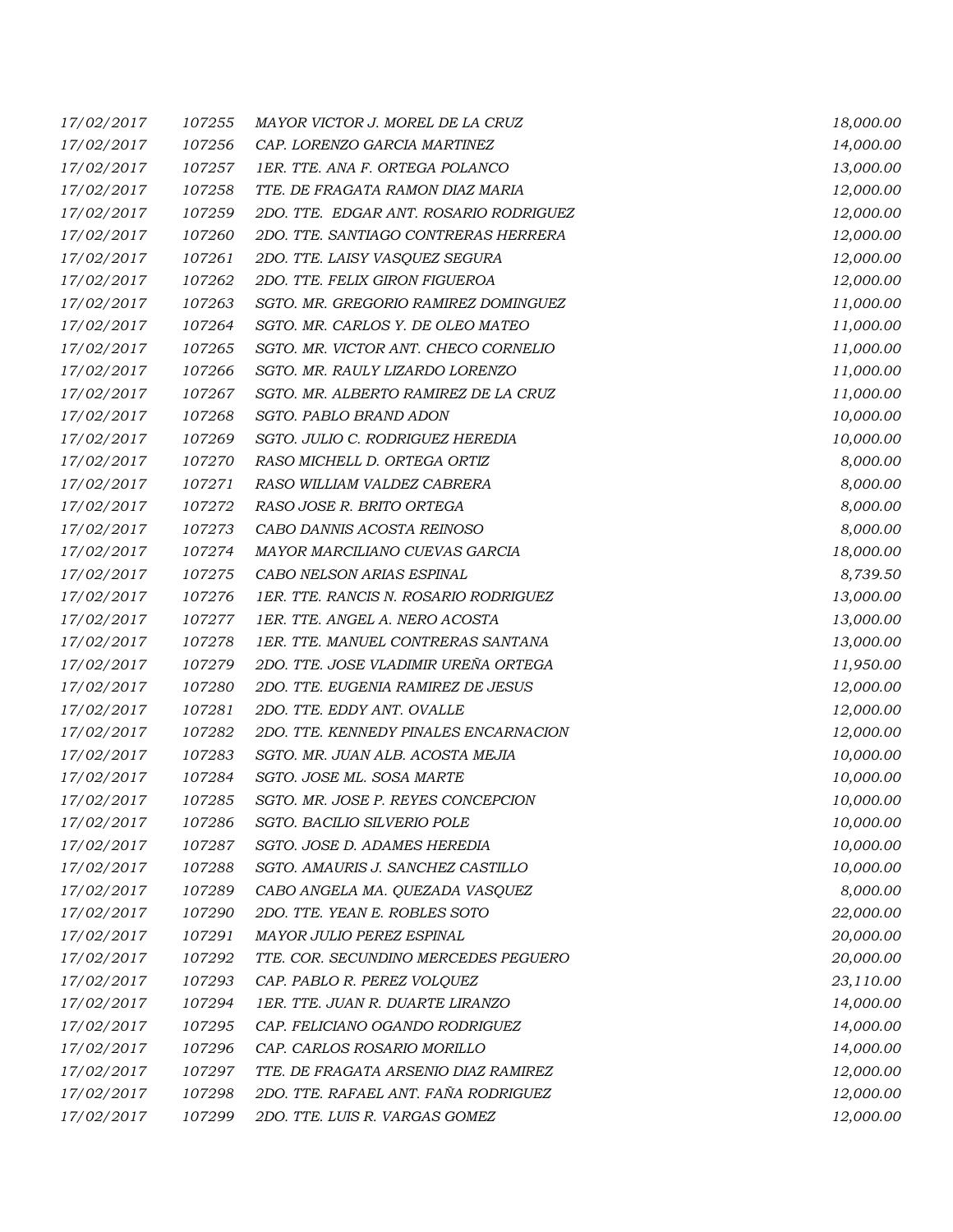| 17/02/2017 | 107300 | 2DO. TTE. RAFAEL ESPINAL BRITO           | 12,000.00 |
|------------|--------|------------------------------------------|-----------|
| 17/02/2017 | 107301 | 2DO. TTE. NELCIDO RODRIGUEZ ACOSTA       | 12,000.00 |
| 17/02/2017 | 107302 | 2DO. TTE. JOSE ML. REYES MENDEZ          | 12,000.00 |
| 17/02/2017 | 107303 | 2DO. TTE. HENRY G. RAMIREZ LLAUGER       | 12,000.00 |
| 17/02/2017 | 107304 | 2DO. TTE. IDALINO DIAZ PEREZ             | 12,000.00 |
| 17/02/2017 | 107305 | 2DO. TTE. LEOCADIO MORILLO MORILLO       | 12,000.00 |
| 17/02/2017 | 107306 | SGTO. MR. CHARLES AMADO BENCOSME POLANCO | 11,000.00 |
| 17/02/2017 | 107307 | SGTO. MR. JEUDY VLADIMIR READ TINEO      | 11,000.00 |
| 17/02/2017 | 107308 | SGTO. MR. ANTERO DECENA HEREDIA          | 11,000.00 |
| 17/02/2017 | 107309 | SGTO. EDGAR ML. BRITO MOTA               | 10,000.00 |
| 17/02/2017 | 107310 | SGTO. KELVIN DEL JESUS ENCARNACION       | 10,000.00 |
| 17/02/2017 | 107311 | SGTO. FELIX ANT NOBOA NOBOA              | 10,000.00 |
| 17/02/2017 | 107312 | SGTO. JOSE MONTERO VALDEZ                | 10,000.00 |
| 17/02/2017 | 107313 | SGTO. FRANCISCO DE LOS SANTOS CAPELLAN   | 10,000.00 |
| 17/02/2017 | 107314 | SGTO. JOSE ALB. ANTUNA CALDERON          | 10,000.00 |
| 17/02/2017 | 107315 | SGTO. FRANCISCO J. CARRASCO CABREJA      | 10,000.00 |
| 17/02/2017 | 107316 | SGTO. ELVIS RODRIGUEZ RODRIGUEZ          | 10,000.00 |
| 17/02/2017 | 107317 | SGTO. RICARDO MONTES DE OCA DE LA CRUZ   | 10,000.00 |
| 17/02/2017 | 107318 | SGTO. MR. JESUS D. RIVERA FRIAS          | 10,000.00 |
| 17/02/2017 | 107319 | SGTO. EZEQUIEL ALCANTARA ALCANTARA       | 10,000.00 |
| 17/02/2017 | 107320 | CABO ELISAUL FELIZ BATISTA               | 8,000.00  |
| 17/02/2017 | 107321 | RASO EDWARD DOÑE ALCANTARA               | 8,000.00  |
| 17/02/2017 | 107322 | CABO OSCAL L. NIN NIN                    | 8,000.00  |
| 17/02/2017 | 107323 | CABO ANDERSON PAREDES RAMIREZ            | 8,000.00  |
| 17/02/2017 | 107324 | RASO LUIS G. HERNANDEZ SOSA              | 8,000.00  |
| 17/02/2017 | 107325 | MAYOR JOEL SANTANA HERNANDEZ             | 30,000.00 |
| 17/02/2017 | 107326 | TTE. COR. RAMON ANT. NIN RAMIREZ         | 20,000.00 |
| 17/02/2017 | 107327 | MAYOR PEDRO L. ALVAREZ AGRAMONTE         | 20,000.00 |
| 17/02/2017 | 107328 | TTE. COR. JUNIOR SAVIÑON PEREZ           | 20,000.00 |
| 17/02/2017 | 107329 | CAPITAN LUIS MARIÑEZ PEÑA                | 19,197.23 |
| 17/02/2017 | 107330 | 1ER TTE. MARTIN NUÑEZ P.                 | 16,602.93 |
| 17/02/2017 | 107331 | MAYOR CARLOS J. LORA JIMENEZ             | 16,360.00 |
| 17/02/2017 | 107332 | RASO ANDY DE LOS SANTOS RODRIGUEZ        | 16,000.00 |
| 17/02/2017 | 107333 | SGTO. MR. TONY DE LA ROSA PEREZ          | 16,000.00 |
| 17/02/2017 | 107334 | 2DO TTE. PEDRO RAMIREZ M. P.N.           | 15,501.64 |
| 17/02/2017 | 107335 | 2DO. TTE. SANTOS SANTANA LEBRON          | 15,000.00 |
| 17/02/2017 | 107336 | 2DO TTE. PEDRO GARCIA ROMERO             | 13,354.00 |
| 17/02/2017 | 107337 | SGTO. ISRRAEL CABRERA CABRERA            | 12,000.00 |
| 17/02/2017 | 107338 | TTE. COR. MIGUEL ALB. BALBUENA ALVAREZ   | 12,000.00 |
| 17/02/2017 | 107339 | MAYOR LUIS MARIA REYNOSO                 | 10,939.73 |
| 17/02/2017 | 107340 | MAYOR CARLOS E. AQUINO                   | 10,000.00 |
| 17/02/2017 | 107341 | 1ER. TTE. JUAN MARTINEZ SALAS            | 10,000.00 |
| 17/02/2017 | 107342 | MAYOR ROBERTO AVILA CONCEPCION           | 10,000.00 |
| 17/02/2017 | 107343 | MAYOR SANTIAGO B. FRANCO LORENZO         | 10,000.00 |
| 17/02/2017 | 107344 | MAYOR ROBERTO L. LEREBOURS GARCIA        | 10,000.00 |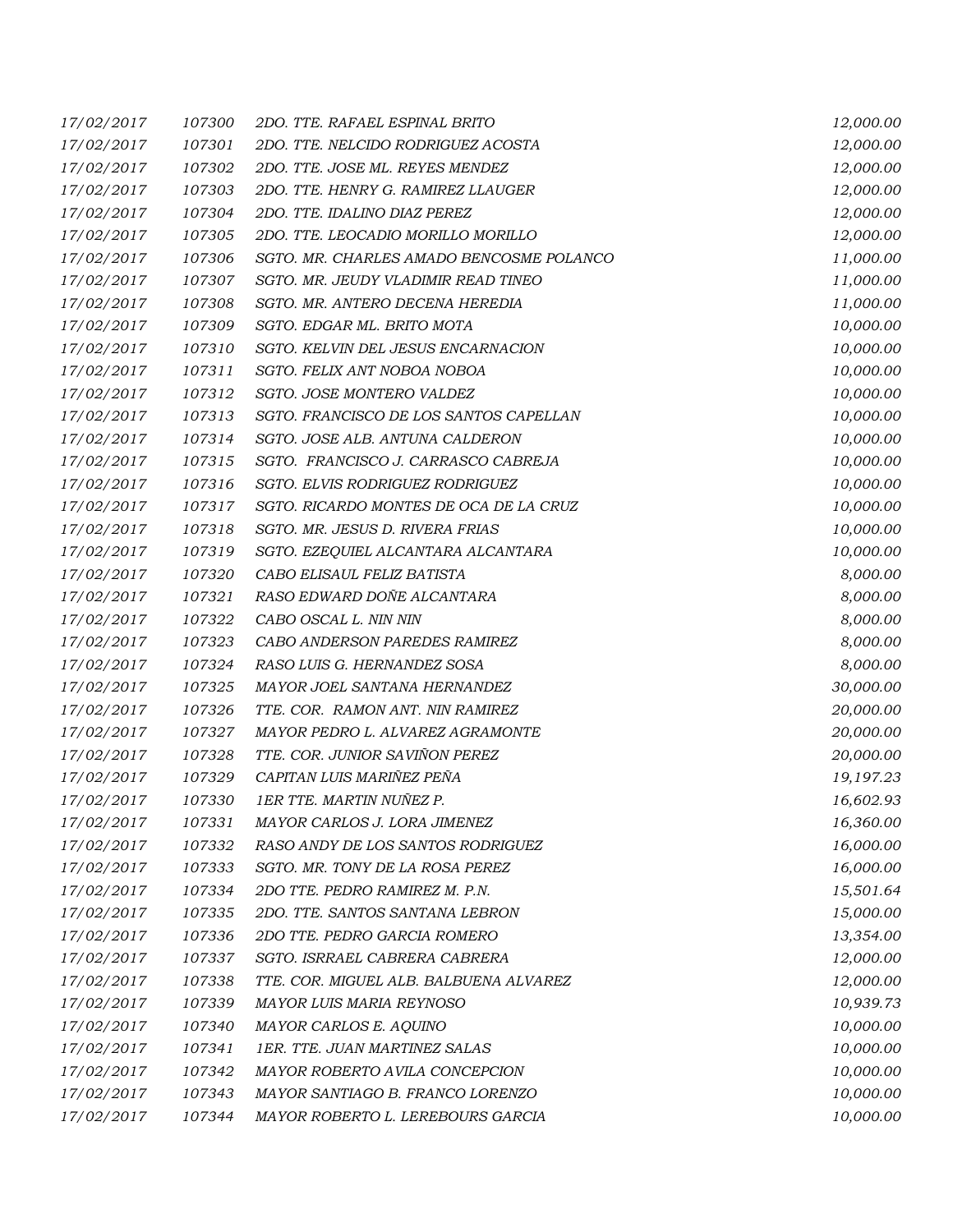| 17/02/2017 | 107345 | CAPITAN SEGUNDO RIVERA                        | 14,000.00 |
|------------|--------|-----------------------------------------------|-----------|
| 17/02/2017 | 107346 | CAP. ANATACIO S. MARIÑEZ BRUJAN               | 21,000.00 |
| 17/02/2017 | 107347 | CAPITAN ISAAC VALDEZ CESPEDES                 | 8,572.23  |
| 17/02/2017 | 107348 | SGTO. MR. PORFIRIO DE LOS SANTOS ROSARIO      | 8,000.00  |
| 17/02/2017 | 107349 | CAP. JOSE GARCIA BELTRE                       | 8,000.00  |
| 17/02/2017 | 107350 | 1ER. TTE. MANUEL A. CUEVAS ROSARIO            | 7,500.00  |
| 17/02/2017 | 107351 | 1ER. TTE. FRANCISCO ALB. MORA                 | 7,500.00  |
| 17/02/2017 | 107352 | 1ER. TTE. HENDRIK ANT. DE LOS SANTOS CESPEDES | 7,500.00  |
| 17/02/2017 | 107353 | 1ER. TTE. BIENVENIDA ALT. ORTIZ CUEVAS        | 7,500.00  |
| 17/02/2017 | 107354 | 1ER. TTE. NAPOLES O. MEJIA MORDAN             | 7,500.00  |
| 17/02/2017 | 107355 | 2DO. TTE. LUIS ANT. REYES CUEVAS              | 7,000.00  |
| 17/02/2017 | 107356 | CAP. IGNACIO G. MUÑOZ MORA                    | 7,000.00  |
| 17/02/2017 | 107357 | 2DO. TTE. JOSE O. GUZMAN RAMIREZ              | 7,000.00  |
| 17/02/2017 | 107358 | 2DO. TTE. EDDY ANT. TRIUNFEL SOCORRO          | 7,000.00  |
| 17/02/2017 | 107359 | 2DO. TTE. PABLO PAREDES DE JESUS              | 7,000.00  |
| 17/02/2017 | 107360 | 1ER. TTE. DIOMEDES VALLEJO ALCANTARA          | 7,000.00  |
| 17/02/2017 | 107361 | TTE. DE CORBETA DENNY ANT ANTIGUA PEÑA        | 7,000.00  |
| 17/02/2017 | 107362 | 2DO. TTE. ELADIO SANCHEZ PANIAGUA             | 7,000.00  |
| 17/02/2017 | 107363 | 2DO. TTE. DIONICIO DE LA ROSA CASILLA         | 7,000.00  |
| 17/02/2017 | 107364 | 2DO. TTE. EDUALDO DE LEON LORENZO             | 7,000.00  |
| 17/02/2017 | 107365 | TTE. COR. JOSE E. BARROS MORENO               | 7,000.00  |
| 17/02/2017 | 107366 | 2DO. TTE. JUAN C. JOSE HEREDIA                | 7,000.00  |
| 17/02/2017 | 107367 | 2DO. TTE. ANGEL DE JESUS TORIBIO              | 6,500.00  |
| 17/02/2017 | 107368 | SGTO. MR. ELIZABETH GERMOSEN REYES            | 6,500.00  |
| 17/02/2017 | 107369 | SGTO. AMAURYS CALZADO JAVIER                  | 6,500.00  |
| 17/02/2017 | 107370 | 1ER. TTE. JULIO E. LUGO GARCIA                | 6,500.00  |
| 17/02/2017 | 107371 | 2DO. TTE. ARIEL I. ORTEGA CORDERO             | 6,500.00  |
| 17/02/2017 | 107372 | 1ER. TTE. CARMENCITA NOVAS JAQUEZ             | 6,500.00  |
| 17/02/2017 | 107373 | SGTO. MR. RICHARD RAMIREZ RAMIREZ             | 11,000.00 |
| 17/02/2017 | 107374 | SGTO. MR. FRANKLIN BONILLA MONTAS             | 6,500.00  |
| 17/02/2017 | 107375 | SGTO. AMAURYS GOMEZ SIMON                     | 6,000.00  |
| 17/02/2017 | 107376 | SGTO. SIMON DE LA ROSA ARCANGEL               | 6,000.00  |
| 17/02/2017 | 107377 | SGTO. VENTURA ADON MAMBRU                     | 6,000.00  |
| 17/02/2017 | 107378 | SGTO. CRISELVA GARCIA VALDEZ                  | 6,000.00  |
| 17/02/2017 | 107379 | SGTO. ELIANA E. SENCION PEREZ                 | 6,866.67  |
| 17/02/2017 | 107380 | SGTO. JEOVANNY H. PEÑA ORTIZ                  | 6,000.00  |
| 17/02/2017 | 107381 | SGTO. ROBERTO PEREZ VASQUEZ                   | 6,000.00  |
| 17/02/2017 | 107382 | SGTO. SERGIO H. NIN ABAD                      | 6,000.00  |
| 17/02/2017 | 107383 | SGTO. DIACONA LORENZO GARCIA                  | 6,000.00  |
| 17/02/2017 | 107384 | 1ER. TTE. AUDRY MA. OSORIA VILLAR             | 6,000.00  |
| 17/02/2017 | 107385 | SGTO. EURIPIDE R. ALBERTO TOLENTINO           | 6,000.00  |
| 17/02/2017 | 107386 | SGTO. FRAWILKEN CISNERO FARIÑA                | 6,000.00  |
| 17/02/2017 | 107387 | SGTO. VINICIO ROSARIO SANCHEZ                 | 10,000.00 |
| 17/02/2017 | 107388 | SGTO. MR. MAX E. GONZALEZ FERNANDEZ           | 6,000.00  |
| 17/02/2017 | 107389 | SGTO. MR. MILAGROS ALT. MEDINA ROSARIO        | 5,500.00  |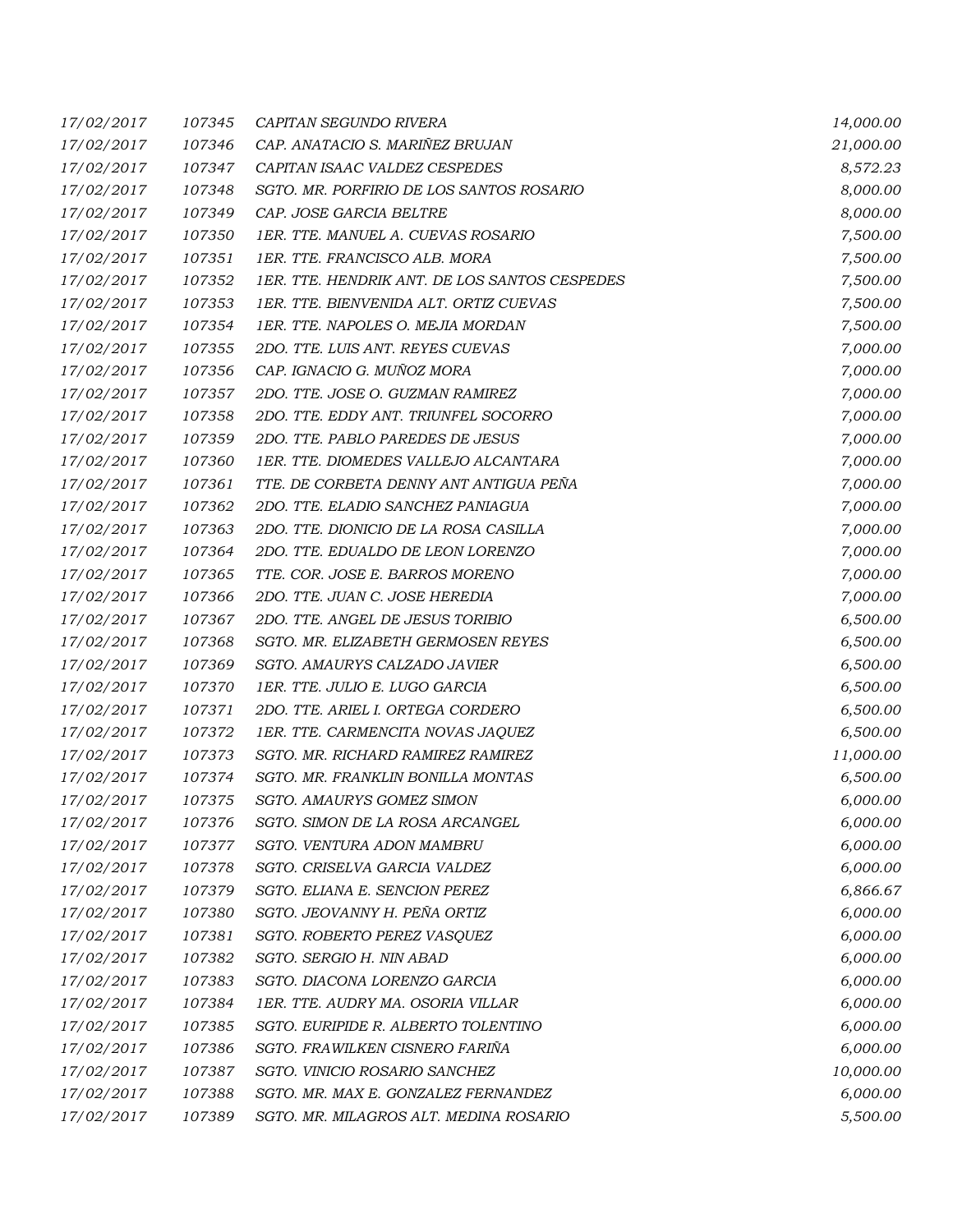| 17/02/2017 | 107390 | RASO HECTOR Y. GUERRERO RODRIGUEZ         | 5,000.00  |
|------------|--------|-------------------------------------------|-----------|
| 17/02/2017 | 107391 | SGTO. MR. MARIO ANT. FULGENCIO GARCIA     | 5,000.00  |
| 17/02/2017 | 107392 | CABO ANGEL A. ARRIAGA RODRIGUEZ           | 5,000.00  |
| 17/02/2017 | 107393 | CABO EDGAR PINEDA ROSSO                   | 5,000.00  |
| 17/02/2017 | 107394 | RASO DIANA K. PERDOMO DE LA CRUZ          | 5,000.00  |
| 17/02/2017 | 107395 | RASO DEYVI RAMIREZ                        | 5,000.00  |
| 17/02/2017 | 107396 | RASO MARITZA SILFA FAÑA                   | 5,000.00  |
| 17/02/2017 | 107397 | 2DO. TTE. EDGAR ANT. RODRIGUEZ VEGA       | 5,000.00  |
| 17/02/2017 | 107398 | SGTO. RAFAEL ANT. UCETA MONTAN            | 5,000.00  |
| 17/02/2017 | 107399 | CABO WILLIAM HERNANDEZ ROSARIO            | 7,900.00  |
| 17/02/2017 | 107400 | SGTO. YOHANYS MA. ALVAREZ JIMENEZ         | 5,000.00  |
| 17/02/2017 | 107401 | RASO RICHARDSON OGANDO MELO               | 5,000.00  |
| 17/02/2017 | 107402 | RASO RENE A. MARCELINO MORAN              | 5,000.00  |
| 17/02/2017 | 107403 | SGTO. HILARIO AMPARO REYES                | 5,000.00  |
| 17/02/2017 | 107404 | SGTO. FELIX J. PUELLO JIMENEZ             | 5,000.00  |
| 17/02/2017 | 107405 | CABO EDUARDO ENCARNACION AQUINO           | 5,000.00  |
| 17/02/2017 | 107406 | RASO FERNANDO DE LOS SANTOS DE LOS SANTOS | 5,000.00  |
| 17/02/2017 | 107407 | SGTO. MR. ANTONIO PEREZ VOLQUEZ           | 5,000.00  |
| 17/02/2017 | 107408 | SGTO. HONARKIN DE LOS SANTOS RODRIGUEZ    | 4,000.00  |
| 17/02/2017 | 107409 | SGTO. WENDY G. REYES CEPEDA               | 4,000.00  |
| 17/02/2017 | 107410 | MAYOR ROQUE HERNANDEZ BENAVIDES           | 24,000.00 |
| 17/02/2017 | 107411 | 1ER. TTE. INRY J. ALCANTARA ROMERO        | 13,500.00 |
| 17/02/2017 | 107412 | SGTO. MR. SANDY M. PUENTE DE LOS SANTOS   | 16,000.00 |
| 17/02/2017 | 107413 | MAYOR RAUL TAVERAS D.                     | 18,000.00 |
| 17/02/2017 | 107414 | RASO NATANEL BELEN HERNANDEZ              | 8,739.50  |
| 17/02/2017 | 107415 | CAP. ANGEL DE LOS S. DUVERGE AGUASVIVAS   | 14,000.00 |
| 17/02/2017 | 107416 | CAP. FAUSTO CARRASCO RAMIREZ              | 14,000.00 |
| 17/02/2017 | 107417 | CAP. CAMILO DE JS. LAGUAL VALERIO         | 14,000.00 |
| 17/02/2017 | 107418 | 2DO. TTE. JOSE G. MARIÑEZ TURBI           | 12,000.00 |
| 17/02/2017 | 107419 | 2DO. TTE. RAUL UBRI PERDOMO               | 12,000.00 |
| 17/02/2017 | 107420 | 2DO. TTE. MARYSOL FELIX CARVAJAL          | 12,000.00 |
| 17/02/2017 | 107421 | SGTO. MR. WILSON NUÑEZ TOLENTINO          | 11,000.00 |
| 17/02/2017 | 107422 | SGTO. JUNIOR CUETO GIL                    | 10,000.00 |
| 17/02/2017 | 107423 | CABO DOMINGO DE LEON MORENO               | 8,000.00  |
| 17/02/2017 | 107424 | RASO LUIS ANT. JAQUEZ DIAZ                | 8,000.00  |
| 17/02/2017 | 107425 | SGTO. EYOEL TOLENTINO DE LA CRUZ          | 10,000.00 |
| 17/02/2017 | 107426 | COR. PAUL CORDERO MONTES DE OCA           | 59,934.24 |
| 17/02/2017 | 107427 | MAYOR RAFAEL ESPINOSA F.                  | 18,000.00 |
| 17/02/2017 | 107428 | CAP. EDWARD A. CASTILLO RODRIGUEZ         | 24,000.00 |
| 17/02/2017 | 107429 | 2DO. TTE. JUAN A. MERCEDES VASQUEZ        | 18,000.00 |
| 17/02/2017 | 107430 | 1ER. TTE. VICTOR ML. PEREZ JIMENEZ        | 17,000.00 |
| 17/02/2017 | 107431 | 1ER. TTE. GARY A. MEDRANO SOTO            | 17,000.00 |
| 17/02/2017 | 107432 | 2DO. TTE. YSIDRO ML. RODRIGUEZ ROJAS      | 16,000.00 |
| 17/02/2017 | 107433 | SGTO. GERFIS ROA DE LA ROSA               | 16,000.00 |
| 17/02/2017 | 107434 | CABO ANDRES A. MERCEDES MORILLO           | 16,000.00 |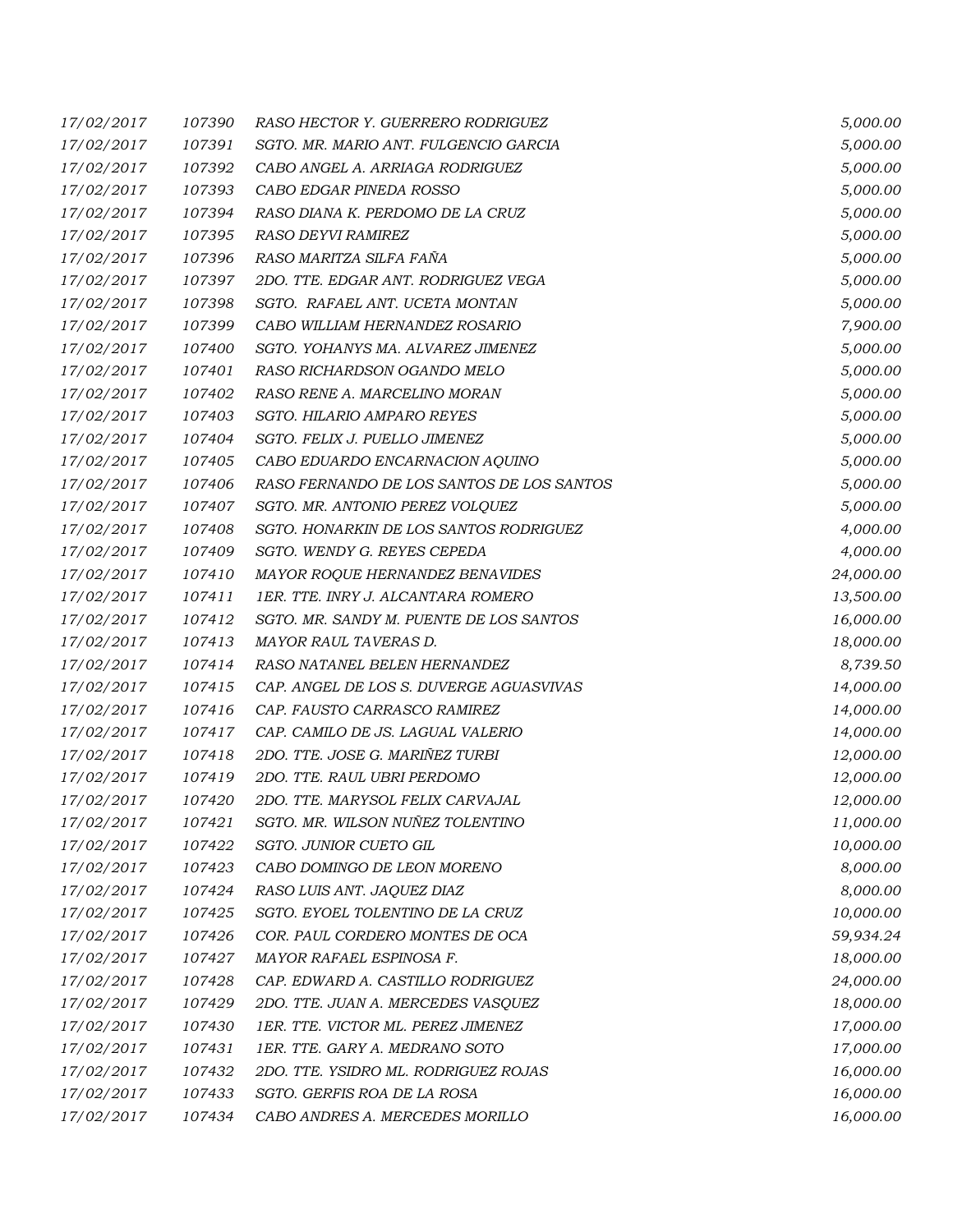| 17/02/2017 | 107435 | RASO HANSEL DE LOS SANTOS RODRIGUEZ     | 19,000.00 |
|------------|--------|-----------------------------------------|-----------|
| 17/02/2017 | 107436 | CAP. KAROL R. MENDEZ ROSARIO            | 15,000.00 |
| 17/02/2017 | 107437 | SGTO. PEDRO ANT. SERRANO DILONE         | 15,000.00 |
| 17/02/2017 | 107438 | RASO JUNIOR A. VALENTIN PUENTE          | 15,000.00 |
| 17/02/2017 | 107439 | SGTO. JOSE L. MARIA                     | 15,000.00 |
| 17/02/2017 | 107440 | SGTO. DIONY GARCIA SUERO                | 16,000.00 |
| 17/02/2017 | 107441 | SGTO. RAMON ANT. ROSARIO PEÑA           | 12,000.00 |
| 17/02/2017 | 107442 | CABO YSAURI GOMEZ MENDEZ                | 11,000.00 |
| 17/02/2017 | 107443 | SGTO. REYES ARIAS                       | 10,196.33 |
| 17/02/2017 | 107444 | 1ER. TTE. YESENIA ANT. BATISTA ORTIZ    | 10,000.00 |
| 17/02/2017 | 107445 | MAYOR DAMIAN F. MORA                    | 18,000.00 |
| 17/02/2017 | 107446 | CABO HILARIO SEVERINO PASCUAL           | 9,000.00  |
| 17/02/2017 | 107447 | CABO SANTO A. BRUJAN AQUINO             | 8,739.81  |
| 17/02/2017 | 107448 | CABO ELPIDIO DIAZ VALLEJO               | 8,739.73  |
| 17/02/2017 | 107449 | CAP. VIRGILIO DE J. SARMIENTO           | 14,000.00 |
| 17/02/2017 | 107450 | CABO ENRIQUE RESTITUYO                  | 7,945.00  |
| 17/02/2017 | 107451 | 1ER. TTE. MARIO L. CASTRO RINCON        | 13,000.00 |
| 17/02/2017 | 107452 | SGTO. MR. VICTOR DE JS. BASILIO GARCIA  | 11,000.00 |
| 17/02/2017 | 107453 | SGTO. MR. JUAN C. HEREDIA DE LOS SANTOS | 11,000.00 |
| 17/02/2017 | 107454 | SGTO. MR. KELVIN W. ALMONTE MERCEDES    | 11,000.00 |
| 17/02/2017 | 107455 | 1ER. TTE. JORGE E. CUEVAS SANTANA       | 10,000.00 |
| 17/02/2017 | 107456 | SGTO. CRUZ ALB. MORFA                   | 6,000.00  |
| 17/02/2017 | 107457 | SGTO. MR. ADOLFO A. GOMEZ MIESES        | 9,000.00  |
| 17/02/2017 | 107458 | 2DO. TTE. LUIS ROSARIO MANZUETA         | 8,000.00  |
| 17/02/2017 | 107459 | RASO JUAN C. PERALTA                    | 8,000.00  |
| 17/02/2017 | 107460 | CABO JANEIRO MATOS CUEVAS               | 8,000.00  |
| 17/02/2017 | 107461 | CABO ISRAEL SANCHEZ CUEVAS              | 5,200.00  |
| 17/02/2017 | 107462 | SGTO. MR. JICLIES A. RONDON PERALTA     | 8,200.00  |
| 17/02/2017 | 107463 | CABO SUJENLI Y. HEREDIA DE LOS SANTOS   | 5,200.00  |
| 17/02/2017 | 107464 | 2DO. TTE. DANIEL PEREZ F.               | 9,200.00  |
| 17/02/2017 | 107465 | SGTO. VICTOR M. ESPIRITU SORIANO        | 7,200.00  |
| 17/02/2017 | 107466 | CABO STALIN J. ANDUJAR DIAZ             | 5,200.00  |
| 17/02/2017 | 107467 | RASO HERIBERTO A. ALVAREZ MONTAS        | 5,200.00  |
| 17/02/2017 | 107468 | RASO ANDDY SUAREZ BENITEZ               | 4,000.00  |
| 17/02/2017 | 107469 | RASO RAYMER PUJOLS SOTO                 | 5,200.00  |
| 17/02/2017 | 107470 | RASO ANGEL R. ARROYO RIVAS              | 5,200.00  |
| 17/02/2017 | 107471 | TTE. COR. MANUEL R. ROJAS POLANCO       | 15,600.00 |
| 17/02/2017 | 107472 | TTE. COR. ROQUE A. HILARIO UREÑA        | 12,000.00 |
| 17/02/2017 | 107473 | MAYOR HENRY A. MEDRANO                  | 10,000.00 |
| 17/02/2017 | 107474 | TTE. COR. KELVIN R. MARTE ALMONTE       | 9,000.00  |
| 17/02/2017 | 107475 | CAPITAN ENRIQUE OLIVERO PEREZ           | 7,000.00  |
| 17/02/2017 | 107476 | CAP. MARINO RODRIGUEZ MARIÑEZ           | 7,000.00  |
| 17/02/2017 | 107477 | 1RE. TTE. PREVISTILIO LUGO RAMIREZ      | 6,500.00  |
| 17/02/2017 | 107478 | CAP. LORENZO REYES DE LEON              | 6,500.00  |
| 17/02/2017 | 107479 | 1ER. TTE. HAMLET A. PEREZ MARTINEZ      | 6,500.00  |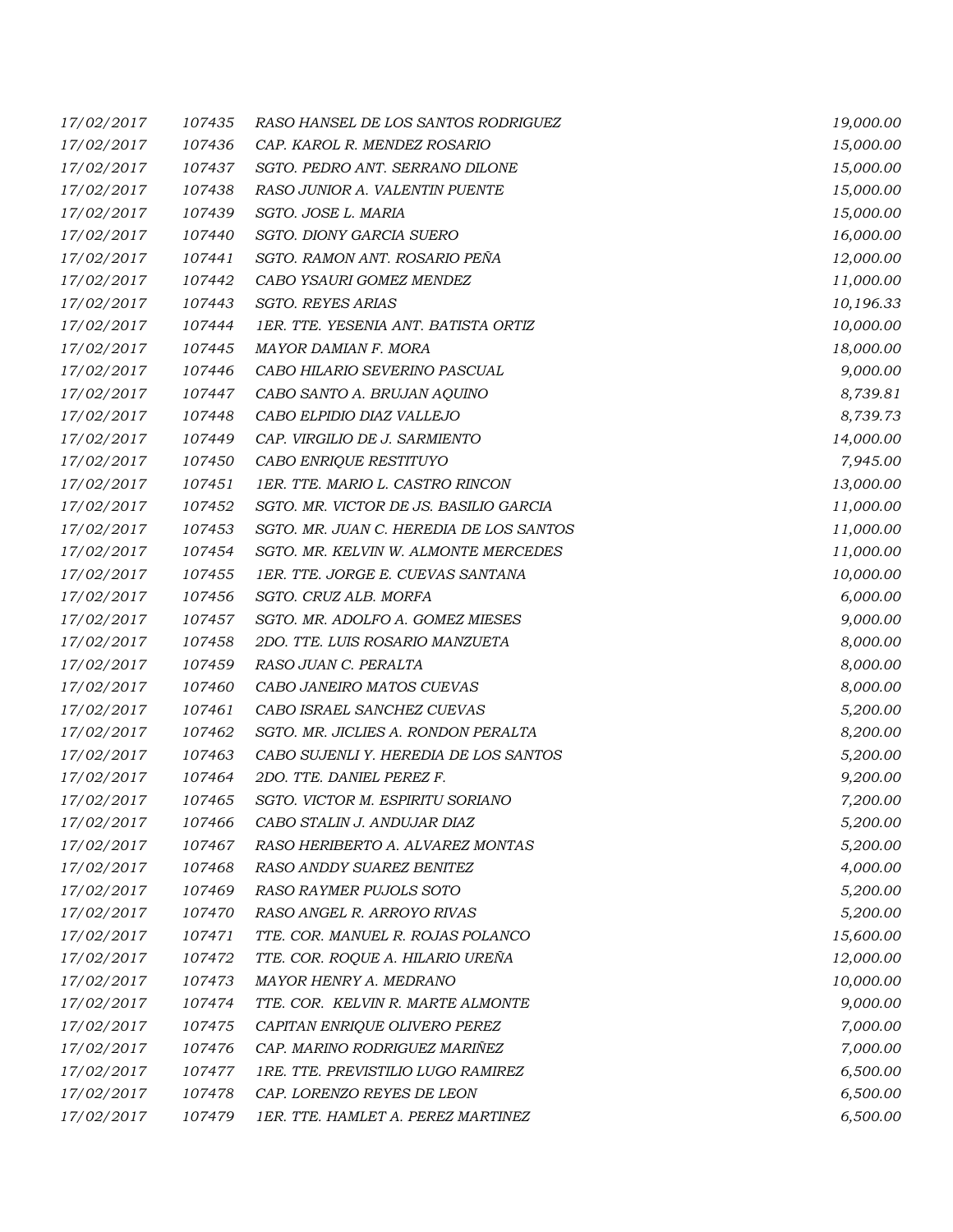| 17/02/2017 | 107480 | 1ER. TTE. JOSE L. REYES BAUTISTA           | 6,500.00 |
|------------|--------|--------------------------------------------|----------|
| 17/02/2017 | 107481 | 1ER. TTE. LEONARDO BURGOS                  | 6,500.00 |
| 17/02/2017 | 107482 | 2DO. TTE. ANA Y. BURGOS DURAN              | 6,000.00 |
| 17/02/2017 | 107483 | 2DO. TTE. ALEJANDRO E. MENDEZ VENTURA      | 6,000.00 |
| 17/02/2017 | 107484 | 2DO. TTE. TORIBIO J. FELIZ DIAZ            | 6,000.00 |
| 17/02/2017 | 107485 | 2DO. TTE. NEURY MERCEDES TAVAREZ           | 6,000.00 |
| 17/02/2017 | 107486 | 2DO. TTE. HAMLET JAQUEZ JIMENEZ            | 6,000.00 |
| 17/02/2017 | 107487 | 2DO. TTE. ALBERTO REYES SENA               | 6,000.00 |
| 17/02/2017 | 107488 | 2DO. TTE. ROBERT RINCON SALAS              | 6,000.00 |
| 17/02/2017 | 107489 | 2DO. TTE. MANUEL DE JS. ENCARNACION MONTAS | 6,000.00 |
| 17/02/2017 | 107490 | 2DO. TTE. MAXIMO FORTUNA DE LA CRUZ        | 6,000.00 |
| 17/02/2017 | 107491 | 2DO. TTE. JHONNY CADENA CORPORAN           | 6,000.00 |
| 17/02/2017 | 107492 | 2DO. TTE. JOSE D. RODRIGUEZ VENTURA        | 6,000.00 |
| 17/02/2017 | 107493 | SGTO. MR. GERSON ANTONIO ESCAÑO V.         | 5,500.00 |
| 17/02/2017 | 107494 | SGTO. MR. REYNALDO E. PEREZ CABRERA        | 5,500.00 |
| 17/02/2017 | 107495 | SGTO. MR. YSIDRO MOTA ESPINO               | 5,500.00 |
| 17/02/2017 | 107496 | SGTO. MR. EZEQUIEL LARA                    | 5,500.00 |
| 17/02/2017 | 107497 | SGTO. MR. ORLANDO ROMERO                   | 5,500.00 |
| 17/02/2017 | 107498 | SGTO. AQUILES MARTE SUERO                  | 5,000.00 |
| 17/02/2017 | 107499 | SGTO. ALEXANDER BELLO DE LEON              | 5,000.00 |
| 17/02/2017 | 107500 | SGTO. WILMAN PEÑA MENDEZ                   | 5,000.00 |
| 17/02/2017 | 107501 | SGTO. MARINO DE LA CRUZ GALVEZ             | 5,000.00 |
| 17/02/2017 | 107502 | SGTO. ALTAGRACIA ACOSTA ACOSTA             | 5,000.00 |
| 17/02/2017 | 107503 | SGTO. DOMINGO DE S. HERRAND ESPINOSA       | 5,000.00 |
| 17/02/2017 | 107504 | SGTO. DANIEL TEJEDA MARTINEZ               | 5,000.00 |
| 17/02/2017 | 107505 | SGTO. ROLANDO E. ENCARNACION ENCARNACION   | 5,000.00 |
| 17/02/2017 | 107506 | SGTO. WILLIAM BAEZ TAVAREZ                 | 5,000.00 |
| 17/02/2017 | 107507 | 2DO. TTE. ALEXANDER MONTAS DE JESUS        | 5,000.00 |
| 17/02/2017 | 107508 | SGTO. JOAN ML. BRITO NUÑEZ                 | 5,000.00 |
| 17/02/2017 | 107509 | 2DO. TTE. IGNACIO L. TRINIDAD              | 5,000.00 |
| 17/02/2017 | 107510 | SGTO. SLEVER Y. BRITO POLANCO              | 5,000.00 |
| 17/02/2017 | 107511 | SGTO. MR. DIONICIO GOMEZ URBAEZ            | 5,000.00 |
| 17/02/2017 | 107512 | SGTO. MR. NANCY SUSANA HERNANDEZ CASADO    | 4,000.00 |
| 17/02/2017 | 107513 | CABO FRENCIS ANT. LEBRON VICENTE           | 4,000.00 |
| 17/02/2017 | 107514 | SGTO. LEUDIS J. CRUZ DECENA                | 4,000.00 |
| 17/02/2017 | 107515 | RASO RICHARD R. JACINTO MONTERO            | 4,000.00 |
| 17/02/2017 | 107516 | <b>RASO KEYDI PEREZ</b>                    | 4,000.00 |
| 17/02/2017 | 107517 | CABO FRANCISCO ALB. HERRAND BERIGUETE      | 4,000.00 |
| 17/02/2017 | 107518 | RASO WANDER MERCEDES MATEO                 | 4,000.00 |
| 17/02/2017 | 107519 | RASO GUSTAVO A. FELIZ FLORIAN              | 4,000.00 |
| 17/02/2017 | 107520 | CABO WILLIAM M. MENDEZ FERNANDEZ           | 4,000.00 |
| 17/02/2017 | 107521 | RASO MANUEL DE JS. MORA MATEO              | 4,000.00 |
| 17/02/2017 | 107522 | CABO RAFAEL G. CRUZ DIAZ                   | 4,000.00 |
| 17/02/2017 | 107523 | RASO FELIX ANT. DE LA CRUZ                 | 4,000.00 |
| 17/02/2017 | 107524 | CABO CHARLES L. FERRERA VASQUEZ            | 4,000.00 |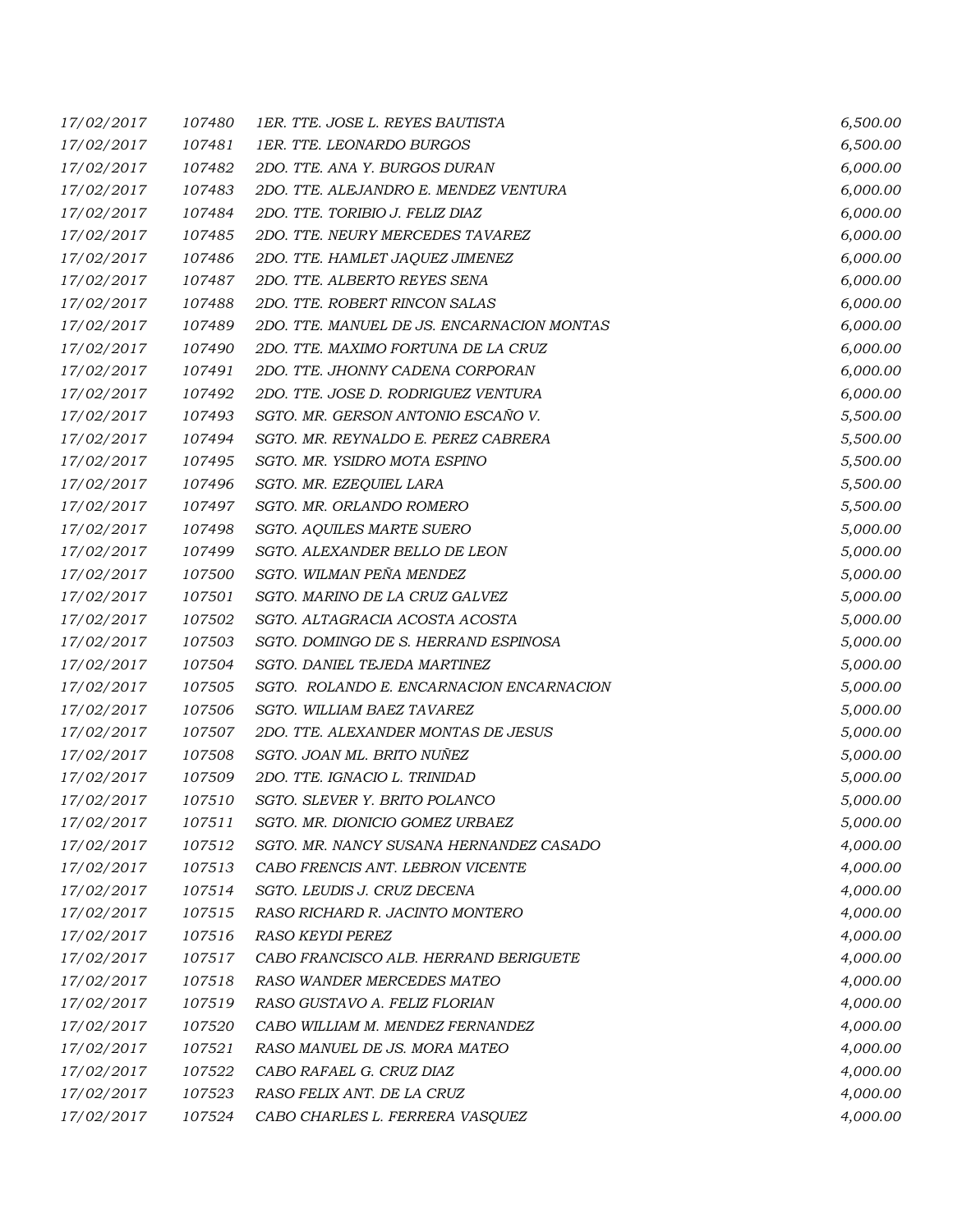| 17/02/2017 | 107525 | CABO HENRRY J. RAMIREZ DE OLEO          | 4,000.00  |
|------------|--------|-----------------------------------------|-----------|
| 17/02/2017 | 107526 | SGTO. ROLANDO OGANDO DE LOS SANTOS      | 4,000.00  |
| 17/02/2017 | 107527 | CABO WILSON A. ROMAN ESTEVEZ            | 4,000.00  |
| 17/02/2017 | 107528 | RASO RAILIN DE LA ROSA MOQUETE          | 4,000.00  |
| 17/02/2017 | 107529 | RASO JULIO E. BELLIARD RODRIGUEZ        | 4,000.00  |
| 17/02/2017 | 107530 | CABO YAHAIRA C. PUJOLS FAMILIA          | 4,000.00  |
| 17/02/2017 | 107531 | CABO JULIO A. SEBERINO SOTO             | 4,000.00  |
| 17/02/2017 | 107532 | RASO MARILYN VASQUEZ VILLA              | 4,000.00  |
| 17/02/2017 | 107533 | SGTO. ALBERT E. RIVERA CHALAS           | 4,000.00  |
| 17/02/2017 | 107534 | CABO ANTONIO MEDINA MEDINA              | 5,000.00  |
| 17/02/2017 | 107535 | CABO EDELSON Y. CALDERON PEREZ          | 4,000.00  |
| 17/02/2017 | 107536 | RASO JOSE ANT. MATEO MARTINEZ           | 4,000.00  |
| 17/02/2017 | 107537 | CABO DELVIN B. CACERES CACERES          | 5,200.00  |
| 17/02/2017 | 107538 | CABO JUAN PEÑA RAMIREZ                  | 4,000.00  |
| 17/02/2017 | 107539 | SGTO. NATHANAEL FELIZ LOPEZ             | 7,200.00  |
| 17/02/2017 | 107540 | CAP. HAIROL LUCIANO MONTERO             | 6,500.00  |
| 17/02/2017 | 107541 | 2DO. TTE. RAMON ELIAS RAMIREZ PEÑA      | 6,000.00  |
| 17/02/2017 | 107542 | 2DO. TTE. CARLOS ANT. TRINIDAD MARINE   | 6,000.00  |
| 17/02/2017 | 107543 | SGTO. MR. ROLANDO DE LA CRUZ DE LA CRUZ | 5,500.00  |
| 17/02/2017 | 107544 | SGTO. MR. DESIDERIO POLANCO BRITO       | 5,500.00  |
| 17/02/2017 | 107545 | SGTO. MR. MARIA TERRERO PEREZ           | 5,500.00  |
| 17/02/2017 | 107546 | SGTO. YAQUIRA S. NIN LAHOZ              | 5,000.00  |
| 17/02/2017 | 107547 | CABO MIGUEL NOVAS FLORIAN               | 4,000.00  |
| 17/02/2017 | 107548 | RASO TOMAS MARTINEZ                     | 4,000.00  |
| 17/02/2017 | 107549 | RASO KATY JAVIER ROSARIO                | 4,000.00  |
| 17/02/2017 | 107550 | SGTO. MR. JUAN G. MENDOZA CONCEPCION    | 5,000.00  |
| 17/02/2017 | 107551 | RASO MARCO A. BATISTA RUIZ              | 5,200.00  |
| 17/02/2017 | 107552 | 2DO. TTE. FAUTINO MONTERO DE LOS SANTOS | 5,500.00  |
| 17/02/2017 | 107553 | COR. FELIX ML. ANTIGUA GERMAN           | 50,000.00 |
| 17/02/2017 | 107554 | MAYOR MANUEL DE JESUS DECENA            | 10,060.00 |
| 17/02/2017 | 107555 | 1ER. TTE. ALCADIO HERRERA DE LA CRUZ    | 11,000.00 |
| 17/02/2017 | 107556 | COR. ANA D. ABREU GARCIA                | 6,500.00  |
| 17/02/2017 | 107557 | 2DO. TTE, JUAN ABAD                     | 6,000.00  |
| 17/02/2017 | 107558 | SGTO. MR. JOSE J. ENCARNACION MONTERO   | 5,500.00  |
| 17/02/2017 | 107559 | 2DO. TTE. BERNARDO QUEZADA PERALTA      | 5,500.00  |
| 17/02/2017 | 107560 | 1ER. TTE. SICTO HEREDIA                 | 5,500.00  |
| 17/02/2017 | 107561 | MRO. JOSE ANT. MERCEDES BELLO           | 4,000.00  |
| 17/02/2017 | 107562 | CABO RADHAIRSA GUZMAN DE LA CRUZ        | 4,000.00  |
| 17/02/2017 | 107563 | CABO FREDDY PEREZ OTAÑO                 | 6,000.00  |
| 17/02/2017 | 107564 | RASO JUAN C. ANTIGUA ACOSTA             | 6,000.00  |
| 17/02/2017 | 107565 | 2DO. TTE. LOIDA E, REYES AMPARO         | 4,000.00  |
| 17/02/2017 | 107566 | 2DO. TTE. RUBEN D. PEREZ CORDERO        | 4,000.00  |
| 17/02/2017 | 107567 | TTE. DE CORBETA BARTOLO NUÑEZ SMITH     | 8,200.00  |
| 17/02/2017 | 107568 | SGTO. MR. RAFAEL JAQUEZ RAFAEL          | 5,200.00  |
| 17/02/2017 | 107569 | CAP. FELIX BRITO HERNANDEZ              | 7,000.00  |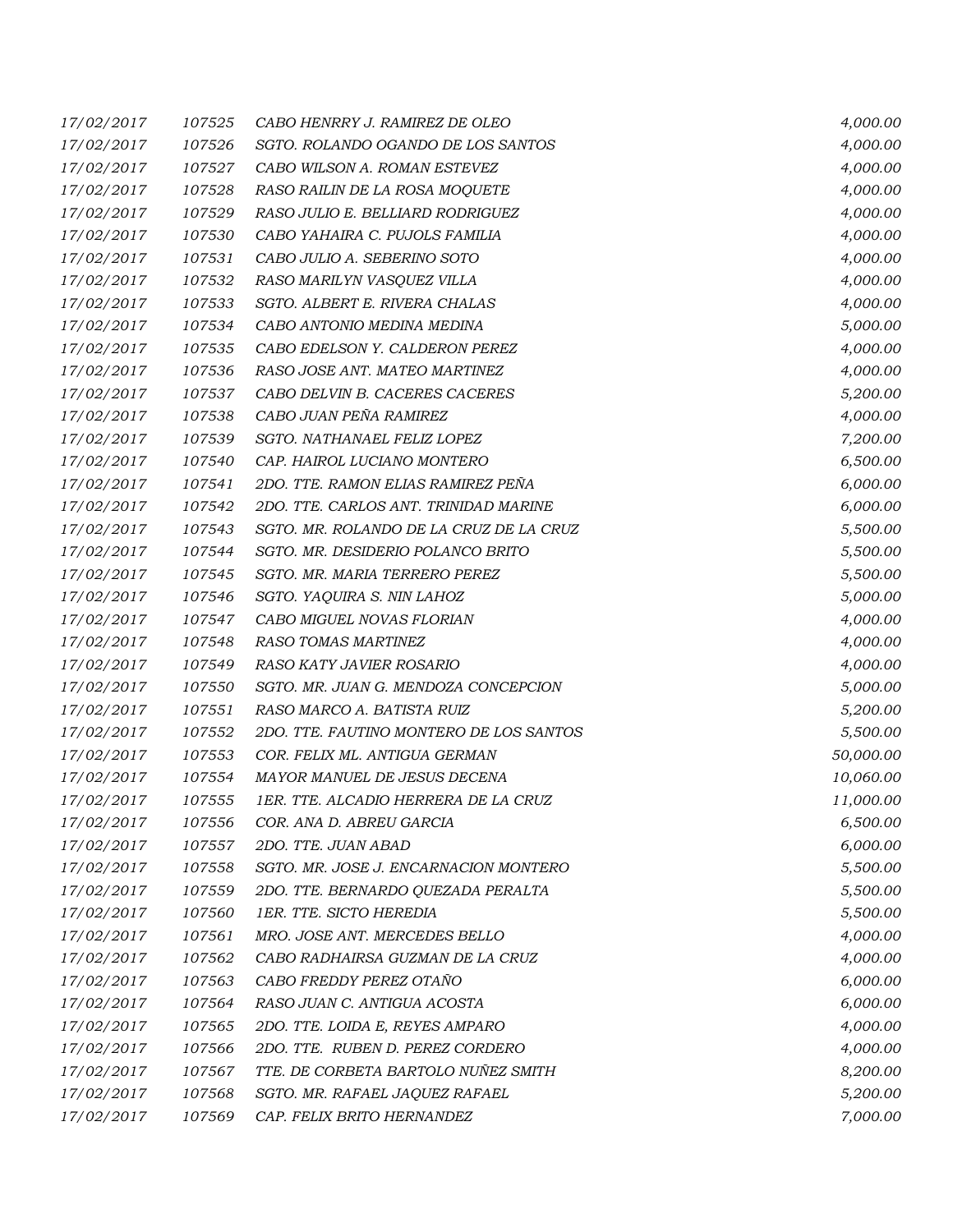| 17/02/2017 | 107570 | 2DO. TTE. RAMON E. DEL ORBE GUILLEN     | 5,000.00  |
|------------|--------|-----------------------------------------|-----------|
| 17/02/2017 | 107571 | RASO JACQUELINE MERCEDES MARTINEZ       | 4,000.00  |
| 17/02/2017 | 107572 | SGTO. NELFRAN D. BAUTISTA FELIX         | 7,200.00  |
| 17/02/2017 | 107573 | SGTO. JOSE M. CAMPUSANO CAMPUSANO       | 5,000.00  |
| 17/02/2017 | 107574 | 2DO. TTE. MARINO ABAD PUELLO            | 8,000.00  |
| 17/02/2017 | 107575 | CABO MOISES CONTRERAS PAULINO           | 6,000.00  |
| 17/02/2017 | 107576 | SGTO. CARLOS ML. ROSARIO NUÑEZ          | 6,000.00  |
| 17/02/2017 | 107577 | SGTO. MR. JAINER CUEVAS FERRERAS        | 8,200.00  |
| 17/02/2017 | 107578 | MAYOR TEODORO VALDEZ PEREZ              | 9,000.00  |
| 17/02/2017 | 107579 | CAP. FELIPE SIERRA DOTEL                | 7,000.00  |
| 17/02/2017 | 107580 | 2DO TTE. CIPRIAN ROSARIO SUERO          | 6,000.00  |
| 17/02/2017 | 107581 | CABO YASMIN MA. GONZALEZ CABRERA        | 4,000.00  |
| 17/02/2017 | 107582 | MAYOR JULIO C. HERNANDEZ CRUZ           | 7,000.00  |
| 17/02/2017 | 107583 | SGTO. FREDDY A. RIVAS GUERRERO          | 5,000.00  |
| 17/02/2017 | 107584 | 1ER. TTE. FELICIANO REYES FLORIAN       | 6,000.00  |
| 17/02/2017 | 107585 | 2DO. TTE. JOSE T. DE LEON RODRIGUEZ     | 6,536.11  |
| 17/02/2017 | 107586 | SGTO. MR. CANDIDA R. AGUERO ENCARNACION | 5,500.00  |
| 17/02/2017 | 107587 | SGTO. GUARINA DEL P. PEREZ RODRIGUEZ    | 5,000.00  |
| 17/02/2017 | 107588 | CABO MERQUIADES LORENZO GONZALEZ        | 4,000.00  |
| 17/02/2017 | 107589 | MARINERO HENRY VALERA GARCIA            | 4,000.00  |
| 17/02/2017 | 107590 | <b>SGTO. FELIX MUESES MARTINEZ</b>      | 7,200.00  |
| 17/02/2017 | 107591 | SGTO. MR. IVAN J. AMPARO                | 12,000.00 |
| 17/02/2017 | 107592 | 1ER. TTE. MAXIMO DIAZ VALDEZ            | 11,000.00 |
| 17/02/2017 | 107593 | SGTO. LEON F. COLOMBO CASTILLO          | 8,000.00  |
| 17/02/2017 | 107594 | 1ER. TTE. TOMAS MONTERO M.              | 6,500.00  |
| 17/02/2017 | 107595 | 2DO. TTE. JUAN F. MANZANILLO PASCUAL    | 6,000.00  |
| 17/02/2017 | 107596 | 2DO. TTE. JOSE O. MENDOZA DE LA CRUZ    | 6,000.00  |
| 17/02/2017 | 107597 | SGTO. SIXTA SANCHEZ SANTOS              | 5,000.00  |
| 17/02/2017 | 107598 | SGTO. MR. MARIO DE LA ROSA LIRANZO      | 5,000.00  |
| 17/02/2017 | 107599 | RASO BIENVENIDO CABRERA NOVAS           | 4,000.00  |
| 17/02/2017 | 107600 | SGTO. MR. WENDY D. TEJEDA TORRES        | 5,500.00  |
| 17/02/2017 | 107601 | TTE. DE FRAGATA MANUEL MONTAÑO MENDEZ   | 6,500.00  |
| 17/02/2017 | 107602 | 2DO. TTE. FRANCISCO DE LA CRUZ TEJEDA   | 6,000.00  |
| 17/02/2017 | 107603 | SGTO. ELIZABETH ACEVEDO QUIROZ          | 5,000.00  |
| 17/02/2017 | 107604 | CABO IRENO BAUTISTA MANZUETA            | 4,000.00  |
| 17/02/2017 | 107605 | RASO JUAN FCO. HERASME PEÑA             | 4,900.00  |
| 17/02/2017 | 107606 | CABO MARCOS ANT. FRIAS SANCHEZ          | 5,200.00  |
| 17/02/2017 | 107607 | 1ER. TTE. REYNA I. CARABALLO MENDEZ     | 6,500.00  |
| 17/02/2017 | 107608 | RASO MARIA H. ESPINAL FABIAN            | 4,000.00  |
| 17/02/2017 | 107609 | CABO JEFFERSON PRENSA CALDERON          | 4,000.00  |
| 17/02/2017 | 107610 | RASO JUAN D. PEREZ ROJAS                | 4,000.00  |
| 17/02/2017 | 107611 | 1ER. TTE. DORKA O. PEÑA CAMPOS          | 6,500.00  |
| 17/02/2017 | 107612 | 2DO. TTE. CRUZ ANT. FELIZ MEDRANO       | 6,000.00  |
| 17/02/2017 | 107613 | TTE. COR. SANTIAGO AYBAR CAMPOS         | 20,000.00 |
| 17/02/2017 | 107614 | MAYOR FLORENTINO LOPEZ ROJAS            | 15,000.00 |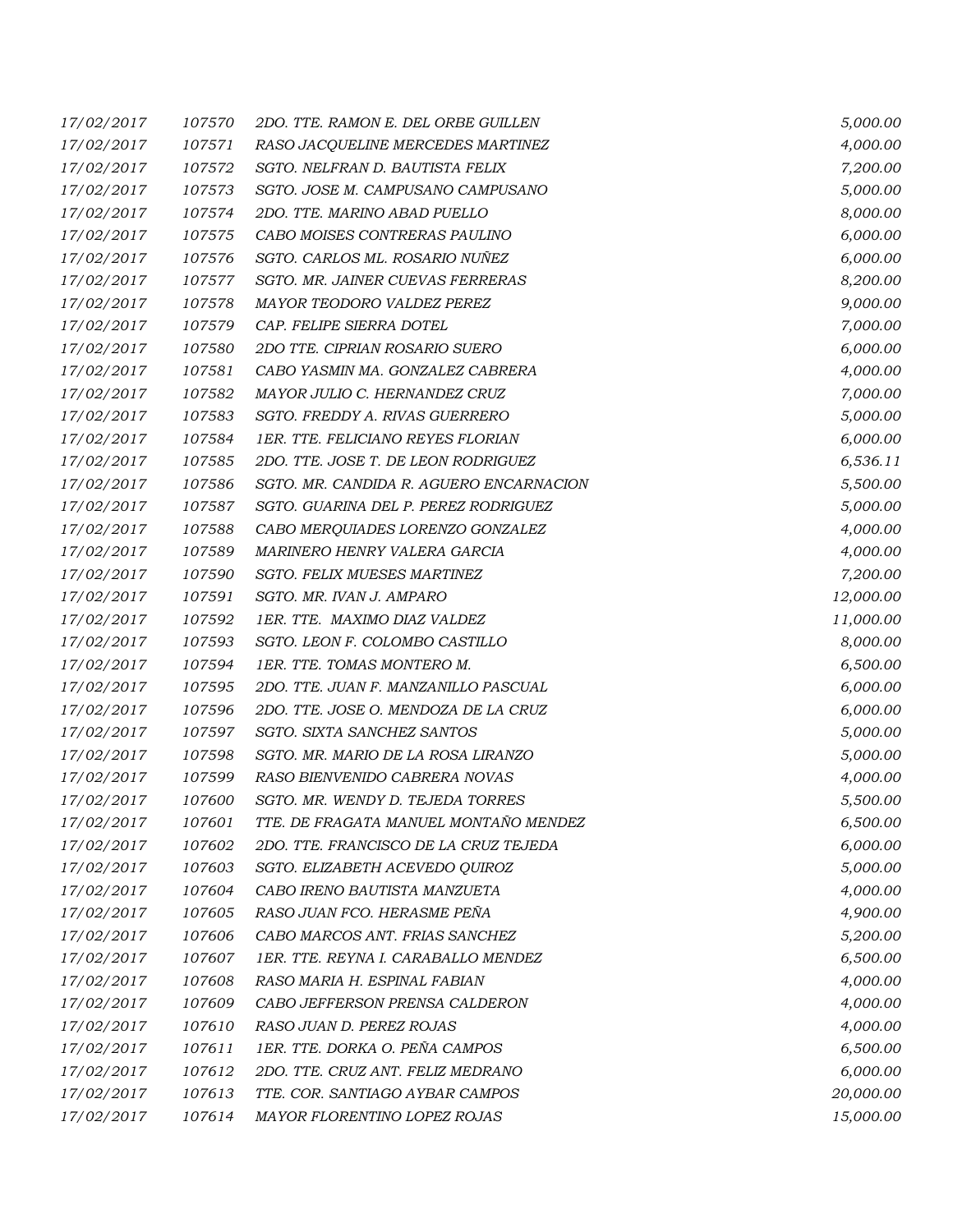| 17/02/2017 | 107615 | 2DO. TTE. FRANCISCO DE A. JIMENEZ ALMONTE | 12,000.00 |
|------------|--------|-------------------------------------------|-----------|
| 17/02/2017 | 107616 | CAPITAN LETER R. DUARTE PEREZ             | 7,000.00  |
| 17/02/2017 | 107617 | 1ER. TTE. YERDY FCO. MENDEZ TRINIDAD      | 6,500.00  |
| 17/02/2017 | 107618 | 1ER. TTE. LAZARO B. CAMACHO DE LA CRUZ    | 6,500.00  |
| 17/02/2017 | 107619 | CAP. ANTONIO MIESES GUZMAN                | 6,500.00  |
| 17/02/2017 | 107620 | 2DO. TTE. DOMINGA G. DE JESUS AMPARO      | 6,000.00  |
| 17/02/2017 | 107621 | 2DO. TTE. EPIFANIO SANCHEZ LLUBERES       | 6,000.00  |
| 17/02/2017 | 107622 | 2DO. TTE. DIEGO ML. PEÑA FIGUEROA         | 6,000.00  |
| 17/02/2017 | 107623 | 2DO. TTE. HERIBERTO COMAS DE LEON         | 6,000.00  |
| 17/02/2017 | 107624 | SGTO. MR. BOLIVIA B. TERRERO PEREZ        | 5,500.00  |
| 17/02/2017 | 107625 | SGTO. MR. ANYELO MORENO GARCIA            | 5,500.00  |
| 17/02/2017 | 107626 | SGTO. MR. FELIX MARCELO MESA              | 5,500.00  |
| 17/02/2017 | 107627 | SGTO. MR. JUAN C. DIAZ HERRERA            | 5,500.00  |
| 17/02/2017 | 107628 | SGTO. KELVIN PANIAGUA DE LOS SANTOS       | 5,000.00  |
| 17/02/2017 | 107629 | SGTO. MR. PEDRO ENCARNACION SANCHEZ       | 5,000.00  |
| 17/02/2017 | 107630 | SGTO. CRISTIAN GUZMAN                     | 4,000.00  |
| 17/02/2017 | 107631 | RASO JOSE M. PEREZ CUEVAS                 | 4,000.00  |
| 17/02/2017 | 107632 | RASO MABEL P. SANCHEZ LOPEZ               | 4,000.00  |
| 17/02/2017 | 107633 | RASO JULIO C. SOLANO PEÑA                 | 4,000.00  |
| 17/02/2017 | 107634 | RASO LUCIA M. CRUZ POLANCO                | 4,000.00  |
| 17/02/2017 | 107635 | CABO MIGUEL A. DIAZ BENITEZ               | 4,000.00  |
| 17/02/2017 | 107636 | RASO ANTONIS DOMINGUEZ GARCIA             | 4,000.00  |
| 17/02/2017 | 107637 | SGTO. DOMINGO E. MONTERO PEÑA             | 8,000.00  |
| 17/02/2017 | 107638 | 1ER. TTE. FELIX ANT. MOQUETE MONTILLA     | 11,000.00 |
| 17/02/2017 | 107639 | 2DO. TTE. RAMON MA. CABRERA RINCON        | 10,000.00 |
| 17/02/2017 | 107640 | SGTO. JULIO C. ESPINAL PEREZ              | 8,000.00  |
| 17/02/2017 | 107641 | RASO OCTAVIANO MONTERO BAEZ               | 13,000.00 |
| 17/02/2017 | 107642 | SGTO. PEDRO MONEGRO ROSA                  | 5,000.00  |
| 17/02/2017 | 107643 | SGTO. HELIN E. SANCHEZ PIÑA               | 8,000.00  |
| 17/02/2017 | 107644 | 2DO. TTE. ORLANDO DUVAL MELENDEZ          | 6,000.00  |
| 17/02/2017 | 107645 | SGTO. RICARDO ANT. CAMPUSANO TERRERO      | 6,200.00  |
| 17/02/2017 | 107646 | CABO MARCIA MONTERO MONTERO               | 5,000.00  |
| 17/02/2017 | 107647 | SGTO. MR. GETULIO RODRIGUEZ FIGUEREO      | 8,200.00  |
| 17/02/2017 | 107648 | SGTO. MR. SACARIA E. DOMINGUEZ HEREDIA    | 9,000.00  |
| 17/02/2017 | 107649 | SGTO. MR. CRISTIAN DEMORIZI BALBUENA      | 9,000.00  |
| 17/02/2017 | 107650 | 1ER. TTE. FIDIAN GONZALEZ                 | 11,000.00 |
| 17/02/2017 | 107651 | 1ER. TTE. BIENVENIDO RUBIO SENA           | 11,000.00 |
| 17/02/2017 | 107652 | 2DO. TTE. ANGEL MA. MORILLO ROSARIO       | 10,000.00 |
| 17/02/2017 | 107653 | SGTO. MR. CARLOS ML. SANCHEZ CUEVAS       | 9,000.00  |
| 17/02/2017 | 107654 | SGTO. LUIS ML. GONZALEZ CARPIO            | 8,000.00  |
| 17/02/2017 | 107655 | RASO LUIS A. LARA PUJOLS                  | 6,000.00  |
| 17/02/2017 | 107656 | 1ER. TTE. SANTOS E. GARCIA OGANDO         | 11,000.00 |
| 17/02/2017 | 107657 | 1ER. TTE. JACOBO DE LEON PEREZ            | 11,000.00 |
| 17/02/2017 | 107658 | 1ER. TTE. REMEDIO PEREZ FELIZ             | 11,000.00 |
| 17/02/2017 | 107659 | 1ER. TTE. JUAN B. OLMOS HERNANDEZ.        | 10,000.00 |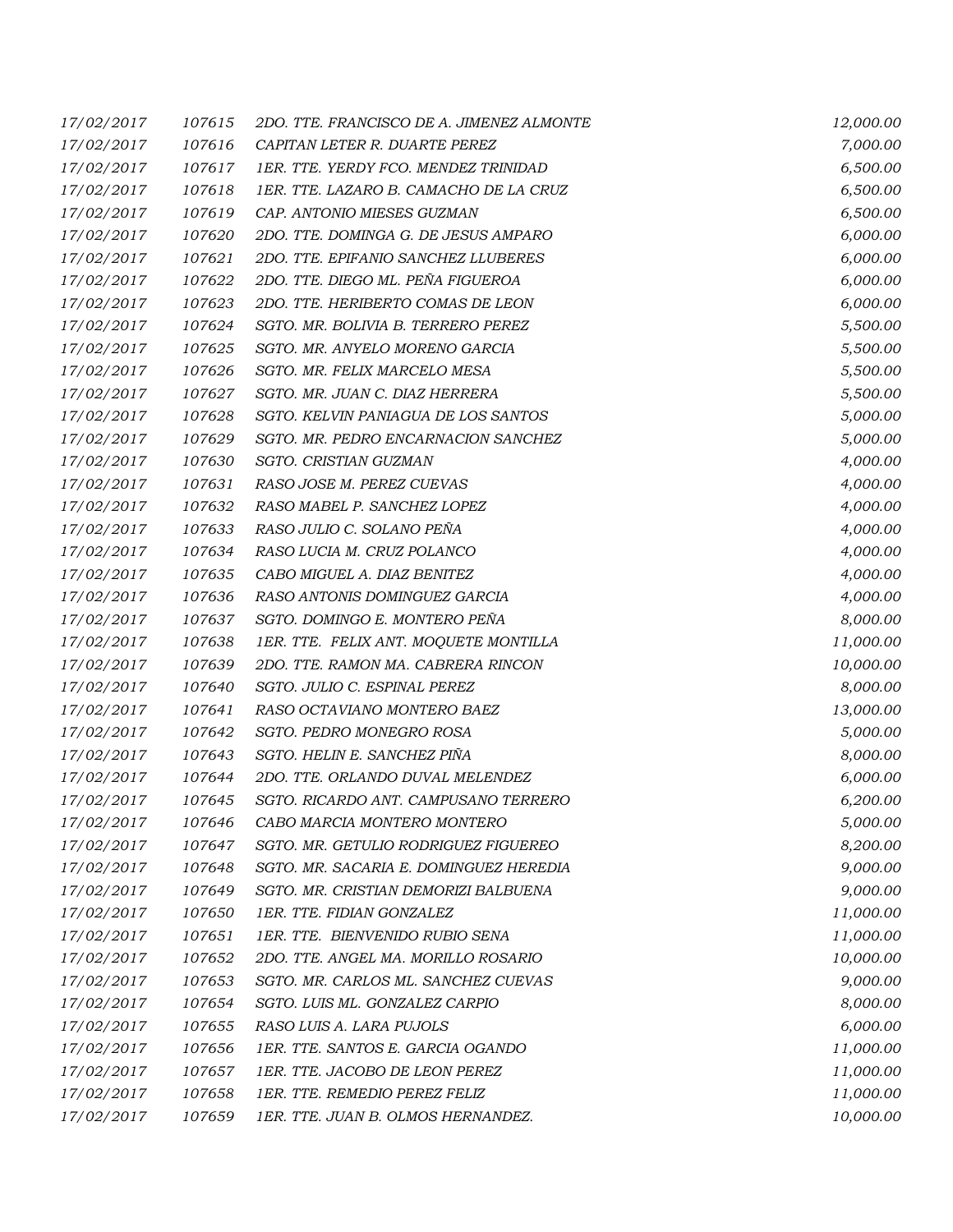| 17/02/2017 | 107660 | 2DO. TTE. JUAN C. NOVAS ROSARIO           | 10,000.00 |
|------------|--------|-------------------------------------------|-----------|
| 17/02/2017 | 107661 | SGTO. GUILLERMO DEL ROSARIO MUÑOZ         | 8,000.00  |
| 17/02/2017 | 107662 | SGTO. MR. RUBEN ALCANTARA JIMENEZ         | 4,000.00  |
| 17/02/2017 | 107663 | RASO LUIS A. PEREZ MEDINA                 | 6,000.00  |
| 17/02/2017 | 107664 | 1ER. TTE. DIGNO JIMENEZ ROMERO            | 11,000.00 |
| 17/02/2017 | 107665 | 2DO. TTE. CLODOMIRO ZABALA SANTOS         | 10,000.00 |
| 17/02/2017 | 107666 | SGTO. JUAN C. MONTILLA MONTERO            | 8,000.00  |
| 17/02/2017 | 107667 | SGTO. MR. WINKY R. REYES ZABALA           | 12,000.00 |
| 17/02/2017 | 107668 | 1ER. TTE. FERNANDO GOMEZ MENDEZ           | 9,900.00  |
| 17/02/2017 | 107669 | SGTO. RAUL GARCIA HENRIQUEZ               | 7,900.00  |
| 17/02/2017 | 107670 | CABO FRANKLIN MONTERO MONTERO             | 4,900.00  |
| 17/02/2017 | 107671 | 2DO. TTE. MIRIAM ALT. LARA CUEVAS         | 6,000.00  |
| 17/02/2017 | 107672 | SGTO. MR. ENEROLINDA AQUINO DE LOS SANTOS | 5,500.00  |
| 17/02/2017 | 107673 | SGTO. CARMELINO CONTRERAS OFFRER          | 5,000.00  |
| 17/02/2017 | 107674 | SGTO. JOSE ALT. ENCARNACION VALDEZ        | 5,000.00  |
| 17/02/2017 | 107675 | 2DO. TTE. JORGE DE LOS SANTOS ANDUJAR     | 12,000.00 |
| 17/02/2017 | 107676 | 2DO. TTE. MR. JOVANNY ABREU SURIEL        | 10,000.00 |
| 17/02/2017 | 107677 | 2DO. TTE. DENICHEL FELIZ RUIZ             | 10,000.00 |
| 17/02/2017 | 107678 | SGTO. MR. MARTIN BERNABEL VIZCAINO        | 9,000.00  |
| 17/02/2017 | 107679 | SGTO. MR. ALEJANDRO BATISTA ROSARIO       | 9,000.00  |
| 17/02/2017 | 107680 | CAP. JOSE DIAZ FLORIAN                    | 7,000.00  |
| 17/02/2017 | 107681 | 2DO. TTE. PEDRO J. MARTINEZ ENCARNACION   | 4,945.56  |
| 17/02/2017 | 107682 | 1ER. TTE. JOSE FCO. RODRIGUEZ ROSARIO     | 6,000.00  |
| 17/02/2017 | 107683 | SGTO. CEVERO RODRIGUEZ RODRIGUEZ          | 5,000.00  |
| 17/02/2017 | 107684 | 2DO. TTE. RAFAEL FRANCO LUNA              | 10,000.00 |
| 17/02/2017 | 107685 | 2DO. TTE. MAXIMO F. CRUZ ROSARIO          | 8,200.00  |
| 17/02/2017 | 107686 | SGTO. MR. SANTO B. BERAS BAUTISTA         | 9,000.00  |
| 17/02/2017 | 107687 | CABO JUAN C. NATERA SANTANA               | 6,000.00  |
| 17/02/2017 | 107688 | SGTO. MR. LEANDRO ALB. JAVIER ENCARNACION | 9,000.00  |
| 17/02/2017 | 107689 | SGTO. MR. RAMON R. VICTORIANO AQUINO      | 9,000.00  |
| 17/02/2017 | 107690 | SGTO. WILSON MATEO PEREZ                  | 8,000.00  |
| 17/02/2017 | 107691 | SGTO. ALEXANDER A. MATEO AGUASVIVA        | 5,000.00  |
| 17/02/2017 | 107692 | CABO CARLOS FLORENTINO FLORENTINO         | 4,000.00  |
| 17/02/2017 | 107693 | 2DO. TTE. WILLIAN DISLA BAEZ              | 10,000.00 |
| 17/02/2017 | 107694 | 2DO. TTE. JUAN CANTALICIO MOREL           | 10,000.00 |
| 17/02/2017 | 107695 | SGTO. MR. AQUINO BELLIARD ROJAS           | 4,000.00  |
| 17/02/2017 | 107696 | RASO HUGO M. RODRIGUEZ OGANDO             | 6,000.00  |
| 17/02/2017 | 107697 | CABO MIGUEL DE JS. SANCHEZ DIAZ           | 5,500.00  |
| 17/02/2017 | 107698 | TTE. COR. JOSE M. ROSARIO AQUINO          | 10,000.00 |
| 17/02/2017 | 107699 | MAYOR HILARIO O. AYBAR POLANCO            | 9,000.00  |
| 17/02/2017 | 107700 | MAYOR JORGE L. ZOUAIN TAVAREZ             | 9,000.00  |
| 17/02/2017 | 107701 | CAP. JOSE L. MENDEZ CRUZ                  | 7,000.00  |
| 17/02/2017 | 107702 | CAP. FELIPE ANT. GARCIA PERALTA           | 7,000.00  |
| 17/02/2017 | 107703 | CAP. JOSE L. MORROBEL                     | 7,000.00  |
| 17/02/2017 | 107704 | 2DO. TTE. BLAS FERNANDEZ GIL              | 6,000.00  |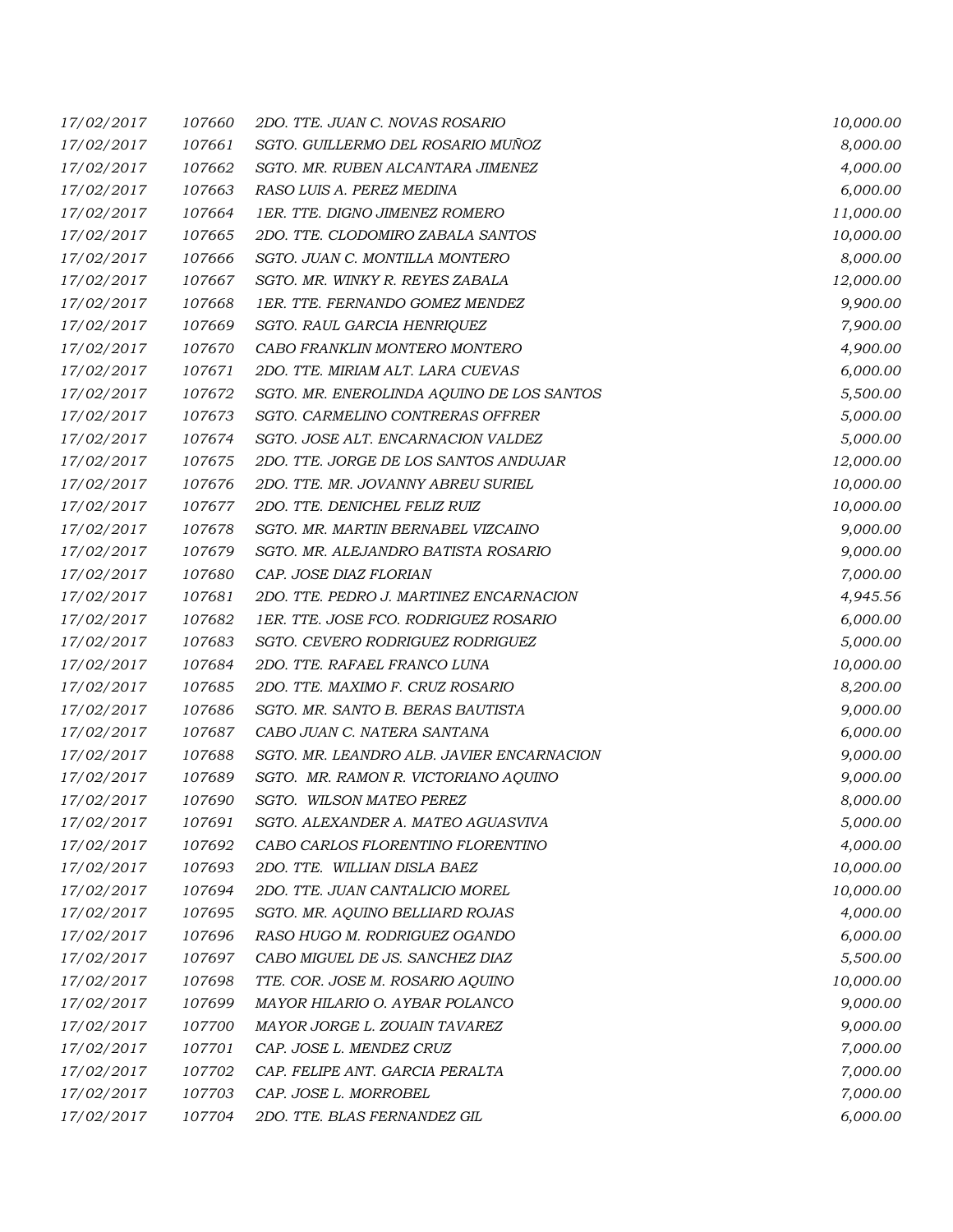| 17/02/2017 | 107705 | 1ER. TTE. ISIDRO A. HERRERA MADERA     | 6,000.00  |
|------------|--------|----------------------------------------|-----------|
| 17/02/2017 | 107706 | 1ER. TTE. CARLOS J. BIDO D OLEO        | 6,000.00  |
| 17/02/2017 | 107707 | SGTO. MR. ELIAS R. MEDINA TERRERO      | 5,500.00  |
| 17/02/2017 | 107708 | SGTO. MR. REIMUNDO ALVAREZ PEÑA        | 5,500.00  |
| 17/02/2017 | 107709 | SGTO. MR. RAYMUNDO FAÑAS REYES         | 5,500.00  |
| 17/02/2017 | 107710 | SGTO. MAYOR GUSTAVO A. ZARZUELA ARROYO | 5,500.00  |
| 17/02/2017 | 107711 | SGTO. MR. RAFAEL ANT. ALCANTARA REYES  | 5,500.00  |
| 17/02/2017 | 107712 | SGTO. MR. MANUEL ANT. GIL DE LEON      | 5,500.00  |
| 17/02/2017 | 107713 | SGTO. MR. GILBERTO ACOSTA GONZALEZ     | 5,500.00  |
| 17/02/2017 | 107714 | SGTO. DANNY R. ABREU CONCEPCION        | 5,000.00  |
| 17/02/2017 | 107715 | SGTO. ROBERT E. TEJADA SUAREZ          | 5,000.00  |
| 17/02/2017 | 107716 | SGTO. MIGUEL ANT. PASCUAL LAHOZ        | 5,000.00  |
| 17/02/2017 | 107717 | CABO ROBERTO DEL ROSARIO CENA          | 4,000.00  |
| 17/02/2017 | 107718 | CABO HECTOR R. BAUTISTA PICHARDO       | 4,000.00  |
| 17/02/2017 | 107719 | RASO KATIUSKA DEL C. MERCEDES          | 4,000.00  |
| 17/02/2017 | 107720 | RASO JALBRIN R. SANTANA GOMEZ          | 4,000.00  |
| 17/02/2017 | 107721 | RASO EDINSON J. MARTINEZ GIL           | 4,000.00  |
| 17/02/2017 | 107722 | CABO JUAN STGO. PEÑA RODRIGUEZ         | 4,000.00  |
| 17/02/2017 | 107723 | RASO LUIS ML. RODRIGUEZ SIGOLLEN       | 4,000.00  |
| 17/02/2017 | 107724 | CABO JOSE R. ACEVEDO FAMILIA           | 4,000.00  |
| 17/02/2017 | 107725 | SGTO. GERMAN RAMIREZ JIMENEZ           | 4,000.00  |
| 17/02/2017 | 107726 | CABO HECTOR A. DE LOS SANTOS NONE      | 4,000.00  |
| 17/02/2017 | 107727 | 2DO. TTE. JULIO A. FRANCO DE AZA       | 9,200.00  |
| 17/02/2017 | 107728 | SGTO. MR. JOSE ANT. ROSARIO MARTINEZ   | 4,000.00  |
| 17/02/2017 | 107729 | 2DO. TTE. JOSE LUIS CRUZ JORGE         | 9,200.00  |
| 17/02/2017 | 107730 | SGTO. MIGUEL SILVERIO MARIA            | 5,000.00  |
| 17/02/2017 | 107731 | SGTO. MARTIRES ULLOA HERNANDEZ         | 5,000.00  |
| 17/02/2017 | 107732 | CABO ALFREDO ABREU                     | 5,200.00  |
| 17/02/2017 | 107733 | SGTO. DOMINGO DE LOS S. ESTEVEZ        | 7,200.00  |
| 17/02/2017 | 107734 | SGTO. FELIX ANT. JAQUEZ                | 7,200.00  |
| 17/02/2017 | 107735 | RASO KENDRI M. FERNANDEZ SANTOS        | 4,000.00  |
| 17/02/2017 | 107736 | RASO MIGUEL FELIZ CABRERA              | 4,000.00  |
| 17/02/2017 | 107737 | SGTO. CARLOS O. BRITO PEÑA             | 7,200.00  |
| 17/02/2017 | 107738 | SGTO. MR. FRANCISCO D. BAEZ VALERIO    | 4,000.00  |
| 17/02/2017 | 107739 | RASO FRANCISCO DURAN RAMIREZ           | 4,000.00  |
| 17/02/2017 | 107740 | CABO MIGUEL V. ARAGONEZ GOMEZ          | 4,000.00  |
| 17/02/2017 | 107741 | CAP. LUCILO PEÑA PASCUAL               | 6,500.00  |
| 17/02/2017 | 107742 | CAP. ERNESTO ENCARNACION ROSARIO       | 6,000.00  |
| 17/02/2017 | 107743 | SGTO. MR. JUAN ANT. ROSA GOMEZ         | 5,500.00  |
| 17/02/2017 | 107744 | CABO SANTA M. HENRIQUEZ PASCUAL        | 4,000.00  |
| 17/02/2017 | 107745 | SGTO. REYNOSO PIÑA GUERRERO            | 5,000.00  |
| 17/02/2017 | 107746 | CABO JOSE M. MINAYA GOMEZ              | 4,000.00  |
| 17/02/2017 | 107747 | 2DO. TTE. SILVESTRE FELIZ HERNANDEZ    | 10,000.00 |
| 17/02/2017 | 107748 | SGTO. ANTONIO CASTRO BELEN             | 8,000.00  |
| 17/02/2017 | 107749 | CABO CORVY ANT. PICHARDO GIL           | 6,000.00  |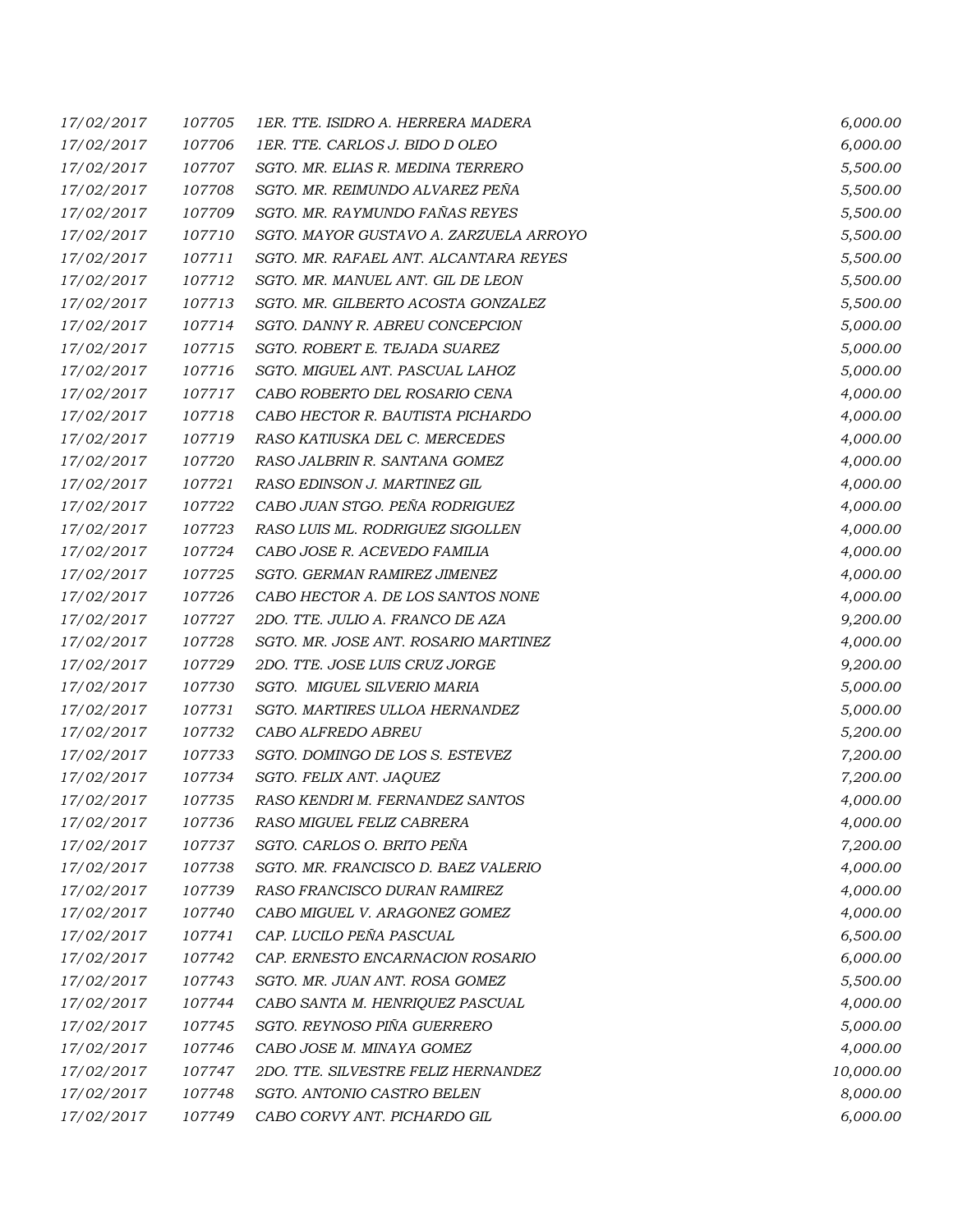| 17/02/2017 | 107750 | MAYOR LORENZO DE LEON FLORES               | 9,000.00 |
|------------|--------|--------------------------------------------|----------|
| 17/02/2017 | 107751 | SGTO. MR. ISMAEL DE LA CRUZ TAPIA          | 5,500.00 |
| 17/02/2017 | 107752 | SGTO. MR. JUAN G. BONIFACIO GUTIERREZ      | 5,500.00 |
| 17/02/2017 | 107753 | RASO RUDDY R. RUIZ GARCIA                  | 4,000.00 |
| 17/02/2017 | 107754 | RASO ROSA ANT. RODRIGUEZ JORAN             | 4,000.00 |
| 17/02/2017 | 107755 | 1ER. TTE. HENRY R. HILARIO PERALTA         | 6,500.00 |
| 17/02/2017 | 107756 | SGTO. JOSE VICTORIANO ROSA                 | 5,000.00 |
| 17/02/2017 | 107757 | SGTO. NICOLAS HERRERA GRATEREAUX           | 5,000.00 |
| 17/02/2017 | 107758 | RASO FRANKLIN PICHARDO VICTORIANO          | 4,000.00 |
| 17/02/2017 | 107759 | CAP. MANUEL DE JS. SENA HERNANDEZ          | 7,000.00 |
| 17/02/2017 | 107760 | CAP. GERSON ACOSTA POLANCO                 | 7,000.00 |
| 17/02/2017 | 107761 | 2DO. TTE. JOSE D. TIFA                     | 6,000.00 |
| 17/02/2017 | 107762 | SGTO. MARIA L. ADAMES MARTE                | 5,000.00 |
| 17/02/2017 | 107763 | CABO ALBIN ML. HICIANO GONZALEZ            | 4,000.00 |
| 17/02/2017 | 107764 | 1ER. TTE. AGUSTIN NUÑEZ NUÑEZ              | 6,000.00 |
| 17/02/2017 | 107765 | SGTO. MR. GLENNY K. RODRIGUEZ ALVAREZ      | 5,000.00 |
| 17/02/2017 | 107766 | SGTO. ISRAEL CASTILLO                      | 5,000.00 |
| 17/02/2017 | 107767 | CABO RAMON ANT. PICHARDO ALVAREZ           | 4,000.00 |
| 17/02/2017 | 107768 | SGTO. MR. SANTIAGO BATISTA DIAZ            | 5,500.00 |
| 17/02/2017 | 107769 | SGTO. SOREMINDA FLETE ADAMES               | 5,000.00 |
| 17/02/2017 | 107770 | 2DO. TTE. FRANCISCO S. FULCAR VILORIO      | 5,500.00 |
| 17/02/2017 | 107771 | SGTO. JUAN ALB. MEJIA                      | 7,200.00 |
| 17/02/2017 | 107772 | CABO JOSE ANT. TAVERAS ARIAS               | 4,000.00 |
| 17/02/2017 | 107773 | CAP. CANDIDO AMPARO JEREZ                  | 7,000.00 |
| 17/02/2017 | 107774 | SGTO. JOSE A. FELIX PEREZ                  | 5,000.00 |
| 17/02/2017 | 107775 | CABO WILLIAMS ADAMES ESPINAL               | 4,000.00 |
| 17/02/2017 | 107776 | 2DO. TTE. JOSE ALB. EVANGELISTA CONCEPCION | 5,000.00 |
| 17/02/2017 | 107777 | RASO JUNIOR CABRERA RODRIGUEZ              | 5,200.00 |
| 17/02/2017 | 107778 | 2DO. TTE. JOSE ML. PAULINO ACOSTA          | 5,000.00 |
| 17/02/2017 | 107779 | RASO DELKIN L. ROSARIO GUZMAN              | 4,900.00 |
| 17/02/2017 | 107780 | CABO JESUS ANT. DE LA CRUZ SUERO           | 4,000.00 |
| 17/02/2017 | 107781 | SGTO. MR. WILSON GERMAN DE LA CRUZ         | 5,500.00 |
| 17/02/2017 | 107782 | SGTO. EDUARDO DE JS. CRUZ VENTURA          | 5,000.00 |
| 17/02/2017 | 107783 | CABO YENNY ALT. ROSARIO GARCIA             | 5,200.00 |
| 17/02/2017 | 107784 | SGTO. RAMON SEVERINO PAREDES               | 7,200.00 |
| 17/02/2017 | 107785 | SGTO. MR. SANTO E. TEJEDA                  | 9,000.00 |
| 17/02/2017 | 107786 | 1ER. TTE. RUBEN D. GARCIA DE LEON          | 6,500.00 |
| 17/02/2017 | 107787 | CAP. NELSON RODRIGUEZ BEATO                | 6,000.00 |
| 17/02/2017 | 107788 | SGTO. MR. LUIS CASTRO ACOSTA               | 5,500.00 |
| 17/02/2017 | 107789 | SGTO. MR. JACOBO ANT. HURTADO MARIA        | 5,500.00 |
| 17/02/2017 | 107790 | RASO ROANGEL FCO. FRIAS ROJAS              | 4,000.00 |
| 17/02/2017 | 107791 | RASO ROBINSON OVIEDO FARIAS                | 4,000.00 |
| 17/02/2017 | 107792 | RASO JHAN C. VENTURA ROSARIO               | 4,000.00 |
| 17/02/2017 | 107793 | SGTO. RAMON ANT. JIMENEZ NUÑEZ             | 7,200.00 |
| 17/02/2017 | 107794 | RASO DANIEL ADAMES PERALTA                 | 4,000.00 |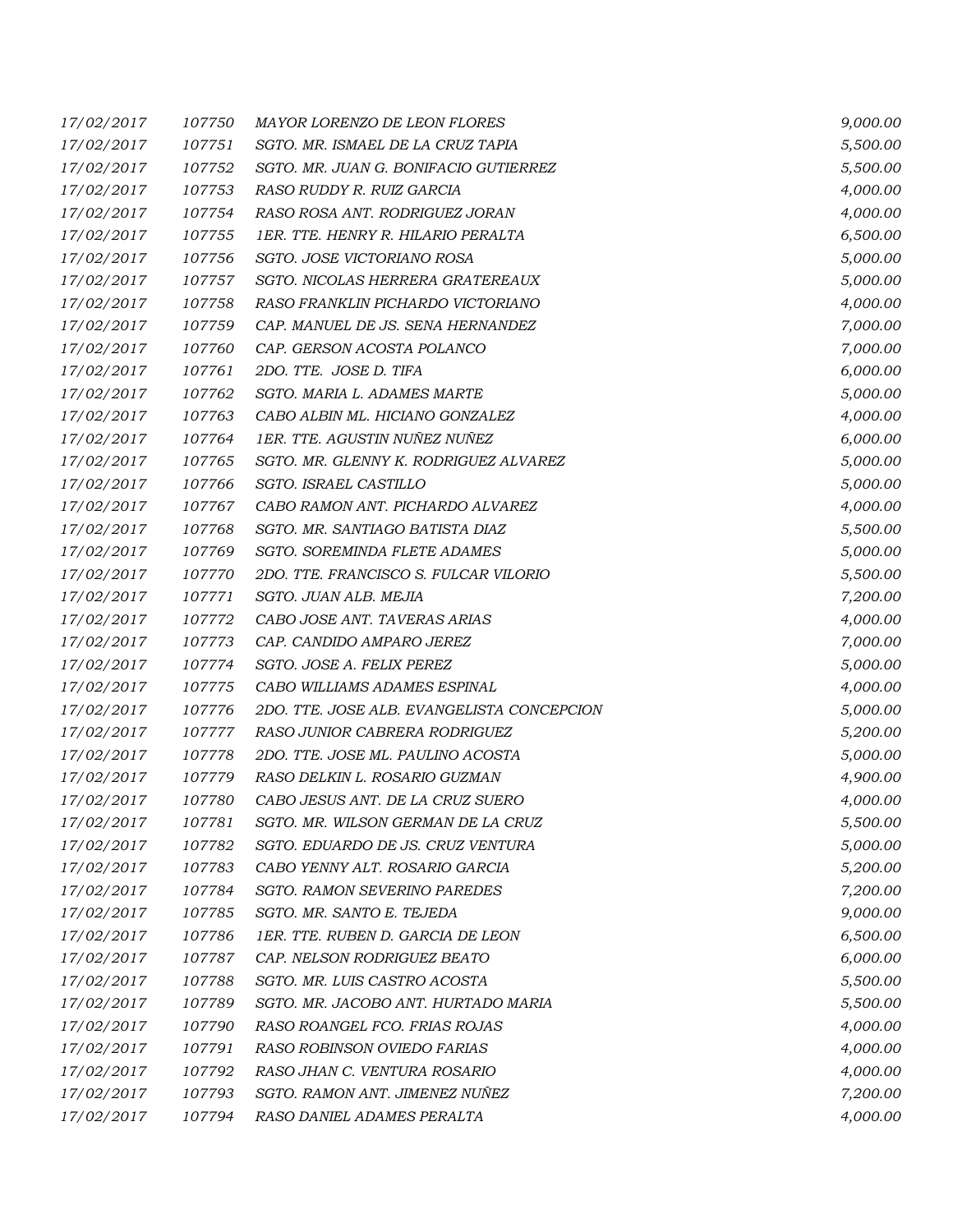| 17/02/2017 | 107795 | RASO LORENZO L. VERAS DE LA ROSA      | 4,000.00 |
|------------|--------|---------------------------------------|----------|
| 17/02/2017 | 107796 | SGTO. JOSE L. BONIFACIO GUTIERREZ     | 5,000.00 |
| 17/02/2017 | 107797 | SGTO. MR. MATIAS CRUCETA REINOSO      | 8,200.00 |
| 17/02/2017 | 107798 | SGTO. JOSE R. HERNANDEZ PAULINO       | 4,000.00 |
| 17/02/2017 | 107799 | SGTO. MR. FREDDY DE JESUS             | 8,200.00 |
| 17/02/2017 | 107800 | 2DO. TTE. CARLOS ANT. FORTUNA MONCION | 6,000.00 |
| 17/02/2017 | 107801 | SGTO. RAFAEL DEL C. GUZMAN LOPEZ      | 5,000.00 |
| 17/02/2017 | 107802 | CAP. NOEL S. SOSA PAULINO             | 7,000.00 |
| 17/02/2017 | 107803 | RASO ANTONIO PANIAGUA PANIAGUA        | 5,000.00 |
| 17/02/2017 | 107804 | SGTO. MR. FAUSTINO BASIL LUIS         | 6,900.00 |
| 17/02/2017 | 107805 | RASO ROBERT O. VASQUEZ FELIZ          | 4,000.00 |
| 17/02/2017 | 107806 | RASO PETRONILA LOPEZ MEDINA           | 4,000.00 |
| 17/02/2017 | 107807 | RASO ROSELIA PEREZ DE LA CRUZ         | 4,000.00 |
| 17/02/2017 | 107808 | 1ER. TTE. ANGEL M. PERALTA PEÑA       | 6,500.00 |
| 17/02/2017 | 107809 | 2DO. TTE. PABLO GARCIA MONTERO        | 6,000.00 |
| 17/02/2017 | 107810 | 2DO. TTE. APOLINAR PEÑA PEÑA          | 6,000.00 |
| 17/02/2017 | 107811 | 2DO. TTE. LEODAN URBAEZ FELIZ         | 6,000.00 |
| 17/02/2017 | 107812 | SGTO. JOSE DOLORES TRINIDAD FELIZ     | 5,000.00 |
| 17/02/2017 | 107813 | SGTO. LUIS L. ARIAS SANCHEZ           | 5,000.00 |
| 17/02/2017 | 107814 | RASO DIONERIS DE LA CRUZ LOPEZ        | 4,000.00 |
| 17/02/2017 | 107815 | CABO WANDER SANTANA FERRERAS          | 4,000.00 |
| 17/02/2017 | 107816 | CABO ESTERVIN ML. CRUZ PEREZ          | 4,000.00 |
| 17/02/2017 | 107817 | RASO JUAN C. ACOSTA SOLIS             | 4,000.00 |
| 17/02/2017 | 107818 | SGTO. ALEXANDER DE LEON GARCIA        | 7,200.00 |
| 17/02/2017 | 107819 | RASO WILMER A. URBAEZ FELIZ           | 4,000.00 |
| 17/02/2017 | 107820 | SGTO. LIBRADO M. SEGURA ALCANTARA     | 5,000.00 |
| 17/02/2017 | 107821 | CABO FELICIA PEREZ ADAMES             | 4,000.00 |
| 17/02/2017 | 107822 | SGTO. MR. REILYN D. FELIZ GUEVARA     | 4,000.00 |
| 17/02/2017 | 107823 | SGTO. MR. ANGEL R. GONZALEZ CUEVAS    | 5,500.00 |
| 17/02/2017 | 107824 | <b>SGTO. GILTON MATEO MEDINA</b>      | 7,200.00 |
| 17/02/2017 | 107825 | 2DO. TTE. PATRICIO GOMEZ SEGURA       | 6,000.00 |
| 17/02/2017 | 107826 | RASO WARLIN ANT. CARVAJAL CUEVAS      | 4,000.00 |
| 17/02/2017 | 107827 | SGTO. MR. JAVIEL MEDINA GONZALEZ      | 5,500.00 |
| 17/02/2017 | 107828 | SGTO. ELVIN U. NOVAS MEDRANO          | 5,000.00 |
| 17/02/2017 | 107829 | CAP. JUAN DE D. NOVAS VARGAS          | 6,000.00 |
| 17/02/2017 | 107830 | SGTO. MR. LUIS F. JOSE GARCIA         | 5,500.00 |
| 17/02/2017 | 107831 | SGTO. ROBERTO ANT. FELIZ MATOS        | 7,200.00 |
| 17/02/2017 | 107832 | CABO FRANCIS L. VOLQUEZ NOVAS         | 4,000.00 |
| 17/02/2017 | 107833 | 2DO. TTE. JOSELIN DIAZ SENA           | 6,000.00 |
| 17/02/2017 | 107834 | SGTO. HUMBERTO MEDINA ROA             | 7,200.00 |
| 17/02/2017 | 107835 | MAYOR RAFAEL ANT. SOTO MORETA         | 9,000.00 |
| 17/02/2017 | 107836 | RASO MIGUELINA PEREZ BELTRE           | 4,000.00 |
| 17/02/2017 | 107837 | CABO WILKINS E. HERNANDEZ GARCIA      | 6,000.00 |
| 17/02/2017 | 107838 | RASO YOHAN ML. LUCIANO BAUTISTA       | 6,000.00 |
| 17/02/2017 | 107839 | RASO EDWARD ANT. OGANDO TERRERO       | 4,000.00 |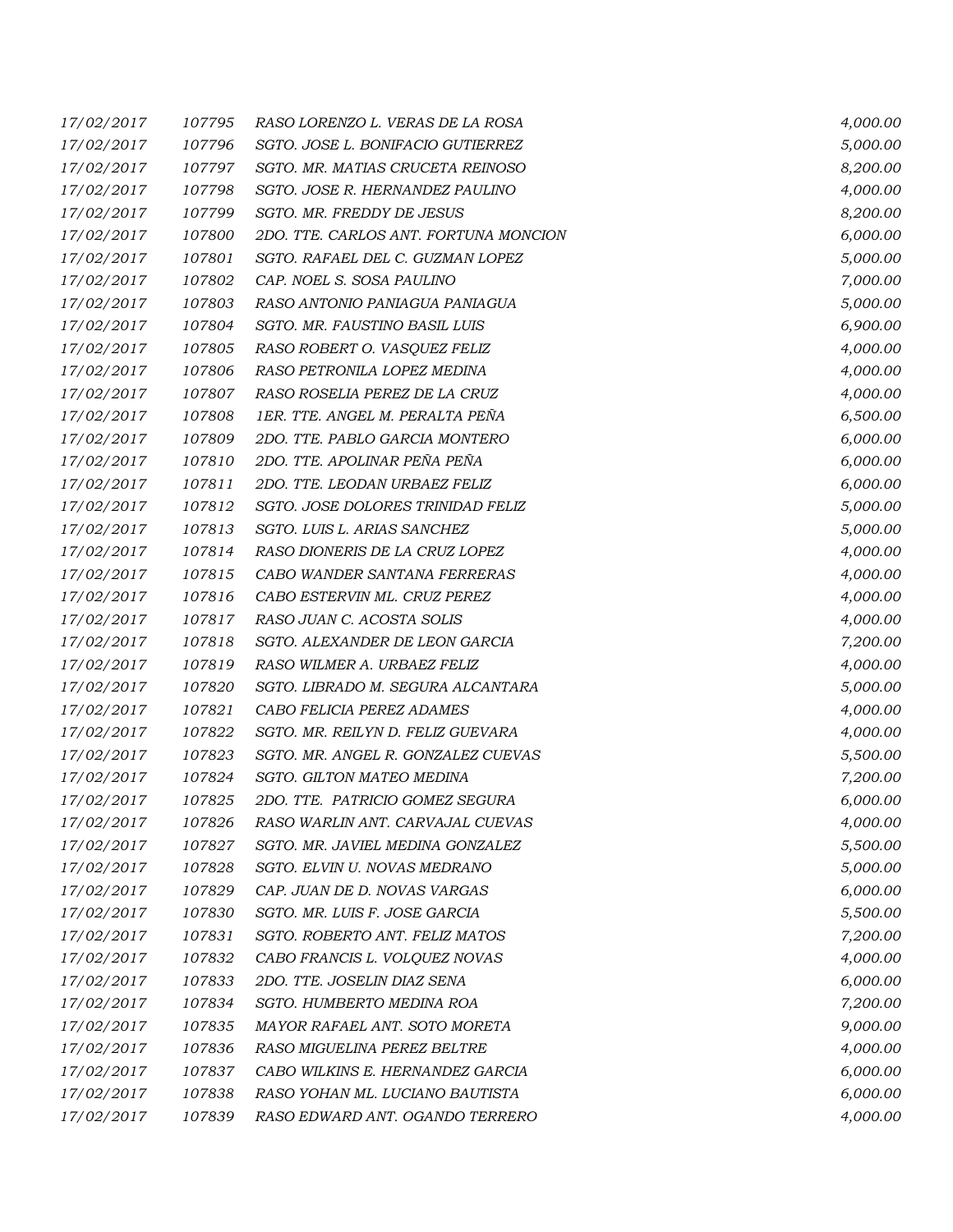| 17/02/2017 | 107840 | SGTO. MR. JOSE ML. REYES BELLO            | 8,200.00  |
|------------|--------|-------------------------------------------|-----------|
| 17/02/2017 | 107841 | CABO JEOVANNY A. SANCHEZ ADAMES           | 4,000.00  |
| 17/02/2017 | 107842 | CABO JOSE R. COHEN BERAS                  | 4,000.00  |
| 17/02/2017 | 107843 | SGTO. LUIS FCO. AMADOR VICIOSO            | 5,200.00  |
| 17/02/2017 | 107844 | CABO ANGEL HERNANDEZ PANIAGUA             | 4,000.00  |
| 17/02/2017 | 107845 | CABO VICTOR ESPINOSA GONZALEZ             | 4,900.00  |
| 17/02/2017 | 107846 | 2DO. TTE. ELADIO CABRERA ROA              | 6,000.00  |
| 17/02/2017 | 107847 | 2DO TTE. ROSA E. ENCARNACION CONTRERAS    | 6,000.00  |
| 17/02/2017 | 107848 | 1ER. TTE. TEODORO VALLEJO MORILLO         | 5,500.00  |
| 17/02/2017 | 107849 | 1ER. TTE. WILSON GUZMAN PEREZ             | 5,500.00  |
| 17/02/2017 | 107850 | SGTO. CRISTHIAN R. CONCEPCION ORTIZ       | 5,000.00  |
| 17/02/2017 | 107851 | SGTO. OSCAR ENCARNACION BENITEZ           | 5,000.00  |
| 17/02/2017 | 107852 | SGTO. ELVIN ENCARNACION OGANDO            | 5,000.00  |
| 17/02/2017 | 107853 | SGTO. MR. CRISTIAN ENCARNACION VALENZUELA | 5,000.00  |
| 17/02/2017 | 107854 | CABO HECTOR CALDERON CAPELLAN             | 4,000.00  |
| 17/02/2017 | 107855 | CABO JONATHAN F. MEDINA                   | 4,000.00  |
| 17/02/2017 | 107856 | RASO ALTAGRACIA MATEO SOLIS               | 4,000.00  |
| 17/02/2017 | 107857 | CABO RAMONA MATEO BUGUE                   | 4,000.00  |
| 17/02/2017 | 107858 | RASO ANYELA N. DE LOS SANTOS PIÑA         | 4,000.00  |
| 17/02/2017 | 107859 | 2DO. TTE. JOSE E. CABRAL Y CABRAL         | 6,000.00  |
| 17/02/2017 | 107860 | SGTO. ARTURO VILLEGAS DE LOS SANTOS       | 5,000.00  |
| 17/02/2017 | 107861 | 2DO. TTE. SILVIO E. ZABALA OGANDO         | 6,000.00  |
| 17/02/2017 | 107862 | 2DO. TTE. JOSE A. DIAZ VALDEZ             | 6,000.00  |
| 17/02/2017 | 107863 | SGTO. MR. MANUEL S. MONTILLA MADE         | 5,500.00  |
| 17/02/2017 | 107864 | SGTO. SALVADOR DE LOS SANTOS TURBI        | 7,200.00  |
| 17/02/2017 | 107865 | CABO EDDY A. MONTILLA MONTERO             | 4,000.00  |
| 17/02/2017 | 107866 | 1ER. TTE. WILLIAM G. PEREZ                | 5,500.00  |
| 17/02/2017 | 107867 | CABO AGUSTIN FLORENTINO ROSARIO           | 5,200.00  |
| 17/02/2017 | 107868 | SGTO. MR. MARIOLIN LORENZO MEDINA         | 5,000.00  |
| 17/02/2017 | 107869 | RASO ANGELO VALLEJO ALCANTARA             | 4,000.00  |
| 17/02/2017 | 107870 | SGTO. LUIS ALB. DE LA ROSA GONZALEZ       | 6,200.00  |
| 17/02/2017 | 107871 | RASO VALERIO MORILLO MERAN                | 5,200.00  |
| 17/02/2017 | 107872 | CABO JORGE L. FIGUEREO DIAZ               | 4,000.00  |
| 17/02/2017 | 107873 | 1ER. TTE. FRANCISCO ALBER VALDEZ          | 6,500.00  |
| 17/02/2017 | 107874 | 2DO. TTE. RAFAEL E. ENCARNACION ADAMES    | 6,000.00  |
| 17/02/2017 | 107875 | SGTO. ANTONIO GOMEZ TAPIA                 | 4,000.00  |
| 17/02/2017 | 107876 | CABO MARIBEL DEL C. MOREL                 | 4,000.00  |
| 17/02/2017 | 107877 | CABO AGUSTIN CORONADO CORONADO            | 4,000.00  |
| 17/02/2017 | 107878 | SGTO. JOSE L. VALDEZ MEDINA               | 5,000.00  |
| 17/02/2017 | 107879 | CABO ALEXANDER Y. TAPIA CRUZ              | 4,000.00  |
| 17/02/2017 | 107880 | SGTO. GUILLERMO E. RODRIGUEZ              | 6,900.00  |
| 17/02/2017 | 107881 | SGTO. JUNIOR CUEVAS GUZMAN                | 5,200.00  |
| 17/02/2017 | 107882 | RASO LEIDY ALB. HERNANDEZ MINYETTY        | 4,900.00  |
| 17/02/2017 | 107883 | 2DO. TTE. FRANK FELIZ ALCANTARA           | 10,000.00 |
| 17/02/2017 | 107884 | SGTO. MR. PEDRO SOTO                      | 9,000.00  |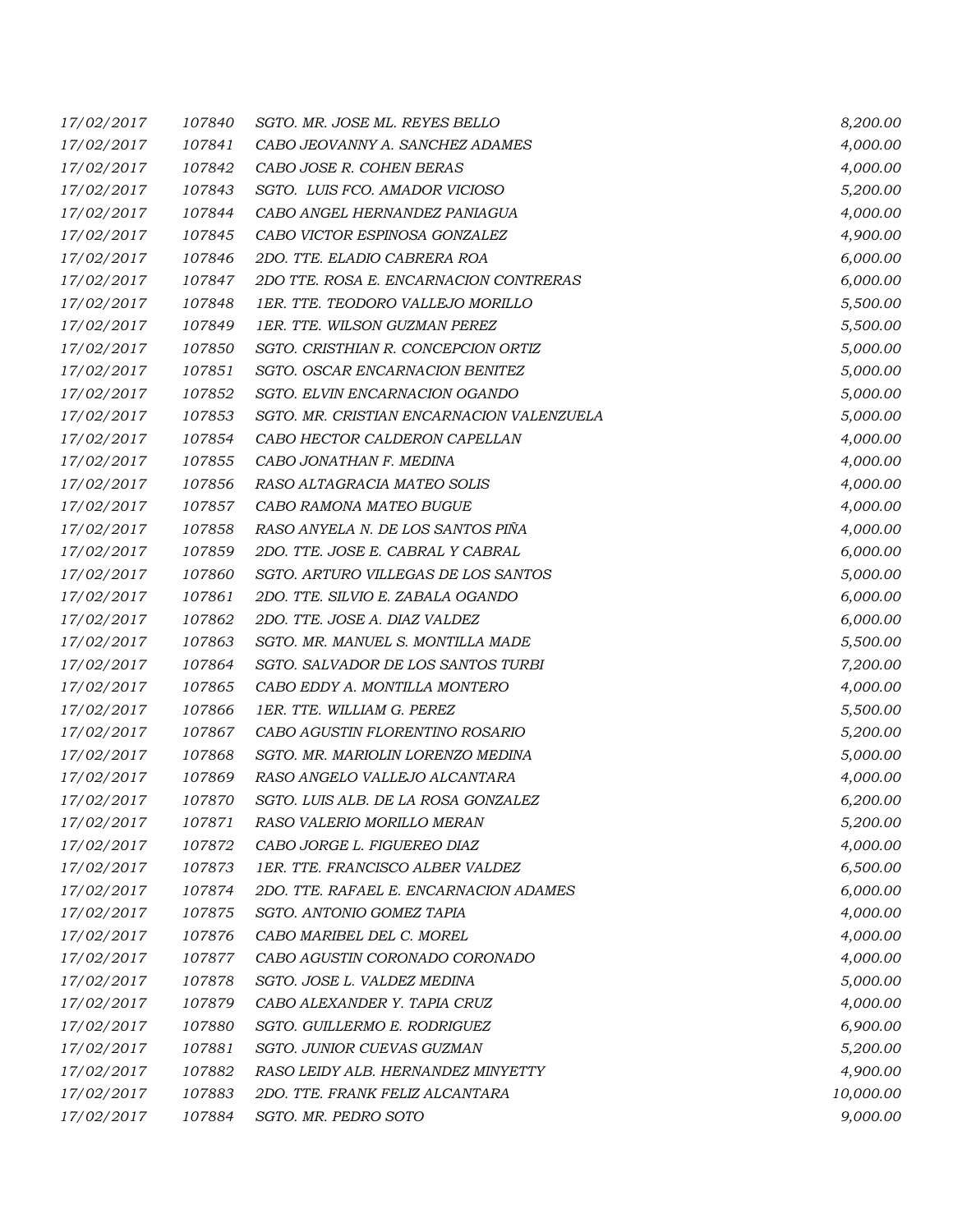| 17/02/2017 | 107885 | SGTO. FELIX SANCHEZ GUZMAN                | 8,000.00  |
|------------|--------|-------------------------------------------|-----------|
| 17/02/2017 | 107886 | RASO TOMAS DE JESUS MEJIA                 | 6,000.00  |
| 17/02/2017 | 107887 | RASO ADRIAN A. PALACIO MARTINEZ           | 6,000.00  |
| 17/02/2017 | 107888 | RASO SANDRO T. REYES LERBOURS             | 6,000.00  |
| 17/02/2017 | 107889 | RASO MIGUEL L. CABRERA DEL ROSARIO        | 6,000.00  |
| 17/02/2017 | 107890 | MAYOR PEDRO ML. R. DOMINGUEZ MORCELO      | 9,000.00  |
| 17/02/2017 | 107891 | 2DO. TTE. MARINO SANCHEZ VASQUEZ          | 6,000.00  |
| 17/02/2017 | 107892 | SGTO. MR. WILMIN ALB. TRINIDAD ACEVEDO    | 5,500.00  |
| 17/02/2017 | 107893 | SGTO. NILSON M. CUEVAS CAPELLAN           | 5,000.00  |
| 17/02/2017 | 107894 | CABO FRANCISCO ANT. GUANCE                | 4,000.00  |
| 17/02/2017 | 107895 | RASO AMADO E. GUZMAN PEREZ                | 4,000.00  |
| 17/02/2017 | 107896 | RASO MILCIADES MESA ENCARNACION           | 4,000.00  |
| 17/02/2017 | 107897 | 1ER. TTE. VICTOR M. CASTILLO HERNANDEZ    | 9,000.00  |
| 17/02/2017 | 107898 | SGTO. MR. JORGE LUCIANO MARTINEZ          | 8,000.00  |
| 17/02/2017 | 107899 | RASO FELIX E. VALENZUELA SIERRA           | 4,000.00  |
| 17/02/2017 | 107900 | RASO LUIS F. VALLEJO MARTINEZ             | 5,200.00  |
| 17/02/2017 | 107901 | RASO NEIRON ALF. VALLEJO PEREZ            | 4,000.00  |
| 17/02/2017 | 107902 | CABO JUAN DIAZ ENCARNACION                | 5,200.00  |
| 17/02/2017 | 107903 | SGTO. JOSE ML. DE LA ROSA DE LEON         | 7,200.00  |
| 17/02/2017 | 107904 | MAYOR JUAN S. URIBE ACOSTA                | 6,500.00  |
| 17/02/2017 | 107905 | MAYOR DAMIAN ANT. OVALLES JORGE           | 9,000.00  |
| 17/02/2017 | 107906 | 1ER. TTE. EUGENIO PEGUERO DEL ROSARIO     | 6,500.00  |
| 17/02/2017 | 107907 | SGTO. MARILENNI FEBRILLET MARTINEZ        | 5,000.00  |
| 17/02/2017 | 107908 | RASO DAWRYN GARCIA PERALTA                | 4,000.00  |
| 17/02/2017 | 107909 | CAPITAN EVARISTO VELAZQUEZ                | 11,200.00 |
| 17/02/2017 | 107910 | SGTO. MR. SANTOS RODRIGUEZ RIVERA         | 9,000.00  |
| 17/02/2017 | 107911 | CABO SALVADOR A. HEREDIA MATEO            | 6,000.00  |
| 17/02/2017 | 107912 | SGTO. MR. MANUEL S. SOTO CABRAL           | 7,200.00  |
| 17/02/2017 | 107913 | RASO KELVIN A. FRANCO TURBI               | 4,000.00  |
| 17/02/2017 | 107914 | SGTO. WIQUIN LAVALE GONZALEZ              | 6,900.00  |
| 17/02/2017 | 107915 | SGTO. MR. PEDRO LAUREANO PAULA            | 5,500.00  |
| 17/02/2017 | 107916 | SGTO. MR. CESAR ANT. SERRANO GARCIA       | 7,900.00  |
| 17/02/2017 | 107917 | CABO CARLOS D. REYNOSO PEREYRA            | 4,000.00  |
| 17/02/2017 | 107918 | 2DO. TTE. JUAN FCO. JIMENEZ DE LOS SANTOS | 6,000.00  |
| 17/02/2017 | 107919 | SGTO. MR. MARCELO UREÑA ROSADO            | 8,200.00  |
| 17/02/2017 | 107920 | 1ER. TTE. MANUEL DE LOS R DOTEL MATOS     | 9,200.00  |
| 17/02/2017 | 107921 | RASO MELANEA MILIANO FRIAS                | 4,000.00  |
| 17/02/2017 | 107922 | SGTO. MR. JOHAN ML. SOSA                  | 5,500.00  |
| 17/02/2017 | 107923 | 2DO. TTE. JOSE R. LUGO CARMONA            | 4,900.00  |
| 17/02/2017 | 107924 | 2DO. TTE. DIOMEDES DE LA CRUZ DE LA CRUZ  | 9,200.00  |
| 17/02/2017 | 107925 | RASO JUAN U. ARIAS                        | 5,200.00  |
| 17/02/2017 | 107926 | MAYOR JUAN B. DIPRE ISABEL                | 5,000.00  |
| 17/02/2017 | 107927 | SGTO. CRISTINO SOTO SOTO                  | 5,000.00  |
| 17/02/2017 | 107928 | 1ER. TTE. VIRGINIO ARISMENDY PEREZ        | 6,500.00  |
| 17/02/2017 | 107929 | SGTO. DANTE E. GALAN SANTANA              | 7,200.00  |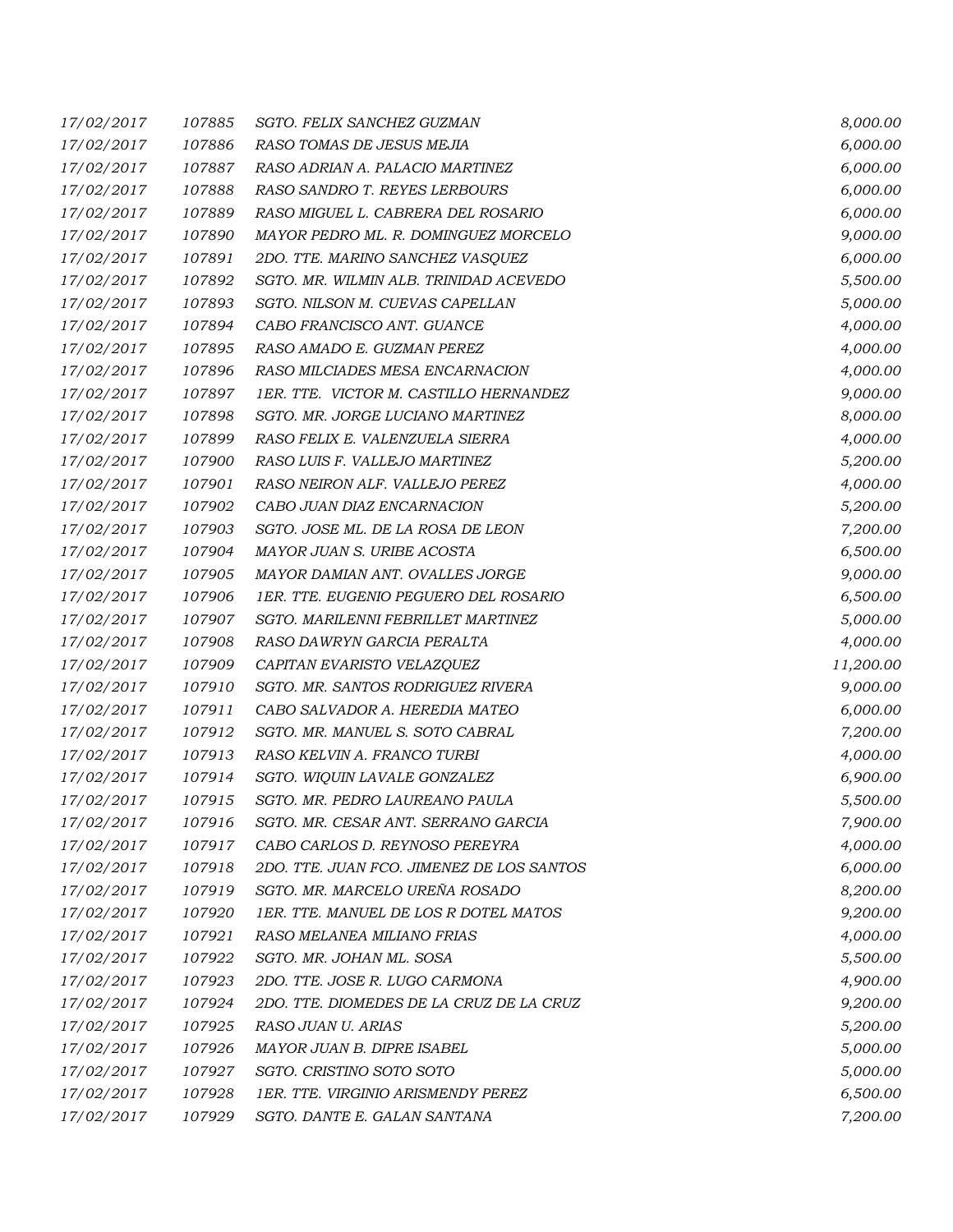| 17/02/2017 | 107930 | CABO WANDER AGRAMONTE CESPEDES        | 5,200.00  |
|------------|--------|---------------------------------------|-----------|
| 17/02/2017 | 107931 | 2DO. TTE. RAMON E. MENDEZ RUIZ        | 6,000.00  |
| 17/02/2017 | 107932 | 2DO. TTE. SALVADOR MEDINA MEDINA      | 6,000.00  |
| 17/02/2017 | 107933 | 2DO. TTE. PASCUAL SEGURA OLIVERO      | 4,000.00  |
| 17/02/2017 | 107934 | CABO LEONIDES SUAZO CASADO            | 5,200.00  |
| 17/02/2017 | 107935 | 2DO. TTE. JOSE D. TAPIA TAVERAS       | 9,200.00  |
| 17/02/2017 | 107936 | CABO FRANKLIN ANT. RODRIGUEZ CASTILLO | 4,900.00  |
| 17/02/2017 | 107937 | CAP. JOE ANT. GARCIA HOFFMAN          | 7,000.00  |
| 17/02/2017 | 107938 | 2DO. TTE. JUAN DEL A. FELIZ FELIZ     | 10,000.00 |
| 17/02/2017 | 107939 | 2DO. TTE. GIL ML. CAMPECHANO GARCIA   | 9,000.00  |
| 17/02/2017 | 107940 | SGTO. CRISTIAN JAVIER ARREDONDO       | 9,000.00  |
| 17/02/2017 | 107941 | RASO FELIX F. REYNOSO REYES           | 6,000.00  |
| 17/02/2017 | 107942 | RASO MODESTO MONTERO POLANCO          | 6,000.00  |
| 17/02/2017 | 107943 | 2DO. TTE. DIOMEDES PAREDES SANTANA    | 6,000.00  |
| 17/02/2017 | 107944 | CABO GUDRICH M. ORTIZ CABREJA         | 6,000.00  |
| 17/02/2017 | 107945 | RASO ROSELIO SOLANO SILVESTRE         | 5,200.00  |
| 17/02/2017 | 107946 | SGTO. MR. JUAN ALB. REED GOMEZ        | 7,200.00  |
| 17/02/2017 | 107947 | CABO ENMANUEL BAEZ YAN                | 5,200.00  |
| 17/02/2017 | 107948 | RASO JUNIOR ALB. CASTILLO ESCANIO     | 5,200.00  |
| 17/02/2017 | 107949 | 2DO. TTE. GERVASIO DEGOLLADO RINCON   | 8,900.00  |
| 17/02/2017 | 107950 | CABO JOHNNY OZORIA DANIEL             | 4,000.00  |
| 17/02/2017 | 107951 | 2DO. TTE. NIXON RAMIREZ CANDELARIO    | 6,000.00  |
| 17/02/2017 | 107952 | SGTO. GRECIA I. ASTACIO JIMENEZ       | 5,000.00  |
| 17/02/2017 | 107953 | CABO ANGEL GONZALEZ BORQUEZ           | 4,900.00  |
| 17/02/2017 | 107954 | CAP. PACO MORILLO RAMIREZ             | 7,000.00  |
| 17/02/2017 | 107955 | 1ER. TTE. PEDRO BERIGUETE CUELLO      | 6,500.00  |
| 17/02/2017 | 107956 | 2DO. TTE. ANGEL ML. SOSA VANTERPOOL   | 6,000.00  |
| 17/02/2017 | 107957 | 2DO. TTE. GERSON ALCANTARA GOMEZ      | 6,000.00  |
| 17/02/2017 | 107958 | 2DO. TTE. RAMON E. RAMIREZ PACHECO    | 6,000.00  |
| 17/02/2017 | 107959 | SGTO. MR. LEONARDO MONEGRO ORTEGA     | 5,500.00  |
| 17/02/2017 | 107960 | SGTO. MR. WILSON S. CUELLO            | 5,500.00  |
| 17/02/2017 | 107961 | SGTO. MR. RAFAEL REYES MEJIA          | 5,500.00  |
| 17/02/2017 | 107962 | 2DO. TTE. MARIO M. VICIOSO MANZANILLO | 5,000.00  |
| 17/02/2017 | 107963 | SGTO. PEDRO OZORIA EMILIANO           | 5,000.00  |
| 17/02/2017 | 107964 | SGTO. FIOR R. SEGURA CANA             | 5,000.00  |
| 17/02/2017 | 107965 | SGTO. PAULA C. BELEN PAULINO          | 5,000.00  |
| 17/02/2017 | 107966 | CABO JUAN H. RAMIREZ PACHECO          | 4,000.00  |
| 17/02/2017 | 107967 | CABO GASPAR ABREU CASTILLO            | 4,000.00  |
| 17/02/2017 | 107968 | CABO JACOB ROMERO RODRIGUEZ           | 4,000.00  |
| 17/02/2017 | 107969 | RASO FRANK ALBURQUERQUE MOTA          | 4,000.00  |
| 17/02/2017 | 107970 | CABO JULIO S. MAZARA REINOSO          | 4,000.00  |
| 17/02/2017 | 107971 | CABO FRANCISCO ANT. BASTARDO CORDERO  | 4,000.00  |
| 17/02/2017 | 107972 | RASO DANIEL ALCANTARA BARREIRO        | 4,000.00  |
| 17/02/2017 | 107973 | CABO ARACELIS MARTINEZ RIVERA         | 4,000.00  |
| 17/02/2017 | 107974 | CABO JULIO NOLASCO PEREZ              | 5,200.00  |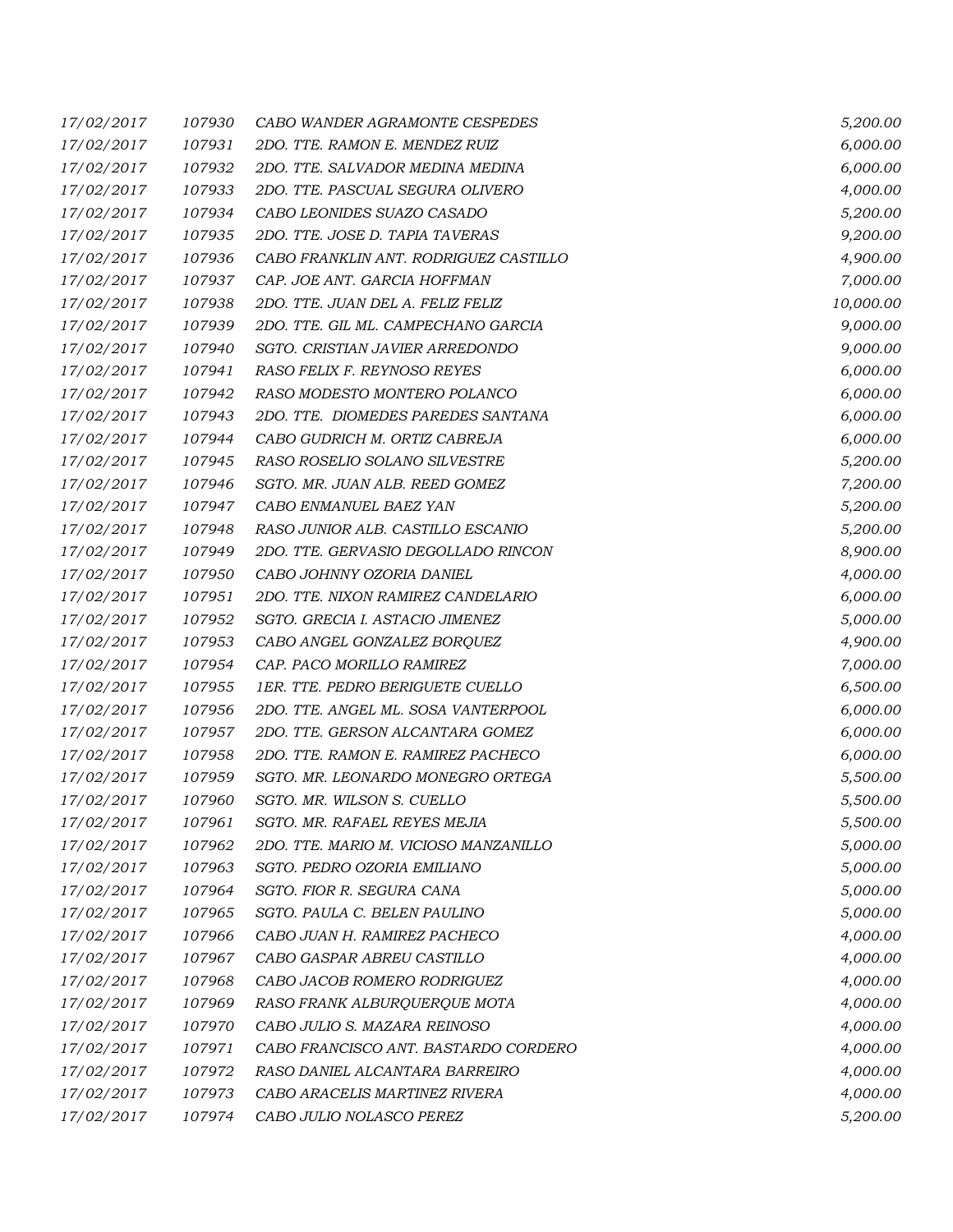| 17/02/2017 | 107975 | SGTO. TITO ROJAS MOTA                     | 5,000.00  |
|------------|--------|-------------------------------------------|-----------|
| 17/02/2017 | 107976 | SGTO. ANGEL REYES BAEZ                    | 5,000.00  |
| 17/02/2017 | 107977 | SGTO. MR. ANASTACIO JOSEPH FOSTEL         | 4,000.00  |
| 17/02/2017 | 107978 | SGTO. MR. JOEL A. GUERRERO MEDINA         | 5,500.00  |
| 17/02/2017 | 107979 | SGTO. HECTOR R. MOTA SANTANA              | 7,200.00  |
| 17/02/2017 | 107980 | SGTO. CRISTIAN DE PAULA POLANCO           | 7,200.00  |
| 17/02/2017 | 107981 | CAP. VICTOR ML. GONZALEZ ALVAREZ          | 7,000.00  |
| 17/02/2017 | 107982 | SGTO. FRANKLIN S. ACOSTA SOLIS            | 5,000.00  |
| 17/02/2017 | 107983 | CABO CLAUDIO CORNIELLE                    | 4,000.00  |
| 17/02/2017 | 107984 | SGTO. WILLIAM E. JIMENEZ SOSA             | 4,000.00  |
| 17/02/2017 | 107985 | 2DO. TTE. CARLOS ML. VIDAL SEGURA         | 10,000.00 |
| 17/02/2017 | 107986 | CABO MANUEL L. NUÑEZ SANCHEZ              | 4,900.00  |
| 17/02/2017 | 107987 | 1ER. TTE. FELIX ALB. PEREYRA ROA          | 6,500.00  |
| 17/02/2017 | 107988 | RASO MAXIMO AQUINO GOMEZ                  | 4,000.00  |
| 17/02/2017 | 107989 | CABO EDGAL EFRAIN SANTANA DIAZ            | 4,000.00  |
| 17/02/2017 | 107990 | CABO DHAIN S. BERAS FIGUEROA              | 4,000.00  |
| 17/02/2017 | 107991 | RASO ALEXIS BDO. CABRERA SOLANO           | 4,000.00  |
| 17/02/2017 | 107992 | RASO VLADIMIR ML. SANTANA PEÑA            | 4,900.00  |
| 17/02/2017 | 107993 | SGTO. ALCADIO JOSE ROSARIO                | 7,200.00  |
| 17/02/2017 | 107994 | SGTO. HENRY ML. ESCORBORES AVILA          | 7,200.00  |
| 17/02/2017 | 107995 | RASO YOEL ML. AGESTA SILVESTRE            | 5,200.00  |
| 17/02/2017 | 107996 | CAP. HECTOR DE LOS SANTOS A.              | 10,000.00 |
| 17/02/2017 | 107997 | <b>1ER TTE, EMELINDO BATISTA</b>          | 7,000.00  |
| 17/02/2017 | 107998 | 1ER. TTE. JUAN JIMENEZ SANTANA            | 6,500.00  |
| 17/02/2017 | 107999 | 2DO. TTE. CIRIACO PAYANO SEVERINO         | 6,000.00  |
| 17/02/2017 | 108000 | 2DO. TTE. DOMINGO ANT. SEVERINO HENRIQUEZ | 6,000.00  |
| 17/02/2017 | 108001 | SGTO. MR. LUISA J. JIMENEZ BORT           | 5,500.00  |
| 17/02/2017 | 108002 | SGTO. BELKIS A. RICHARDSON GUILLEN        | 5,000.00  |
| 17/02/2017 | 108003 | SGTO. FRANKLIN GUZMAN LEONARDO            | 5,000.00  |
| 17/02/2017 | 108004 | RASO ISMAEL ALB. PEGUERO GONZALEZ         | 4,000.00  |
| 17/02/2017 | 108005 | SGTO. MR. ANDRES GUERRERO                 | 5,500.00  |
| 17/02/2017 | 108006 | RASO ELY E. DE LA ROSA AMBROSIO           | 5,200.00  |
| 17/02/2017 | 108007 | SGTO. CARLOS ALB. PEGUERO MOTA            | 7,200.00  |
| 17/02/2017 | 108008 | SGTO. JOAQUIN SALAS CEDEÑO                | 5,000.00  |
| 17/02/2017 | 108009 | CABO YEIMY RIVAS PEGUERO                  | 4,000.00  |
| 17/02/2017 | 108010 | SGTO. LISANDRO CHALAS TRINIDAD            | 4,000.00  |
| 17/02/2017 | 108011 | SGTO. MR. BIENVENIDO ALFONSECA JAVIER     | 4,000.00  |
| 17/02/2017 | 108012 | CABO SANTO SEVERINO SANTANA               | 4,000.00  |
| 17/02/2017 | 108013 | RASO JEAN C. PUENTE REINA                 | 4,900.00  |
| 17/02/2017 | 108014 | MAYOR JOSE FCO. FRIAS MOTA                | 9,000.00  |
| 17/02/2017 | 108015 | 1ER. TTE. SANTO A. BRUJAN AQUINO          | 11,000.00 |
| 17/02/2017 | 108016 | SGTO. NELDIS A. BELLO PEREZ               | 8,000.00  |
| 17/02/2017 | 108017 | SGTO. MR. NIORVIS M. FABIAN TOLENTINO     | 8,000.00  |
| 17/02/2017 | 108018 | CABO LEORYS ANT. MARTINEZ OVIEDO          | 6,000.00  |
| 17/02/2017 | 108019 | SGTO. EDWIN ALB. CUEVAS MARCANO           | 4,900.00  |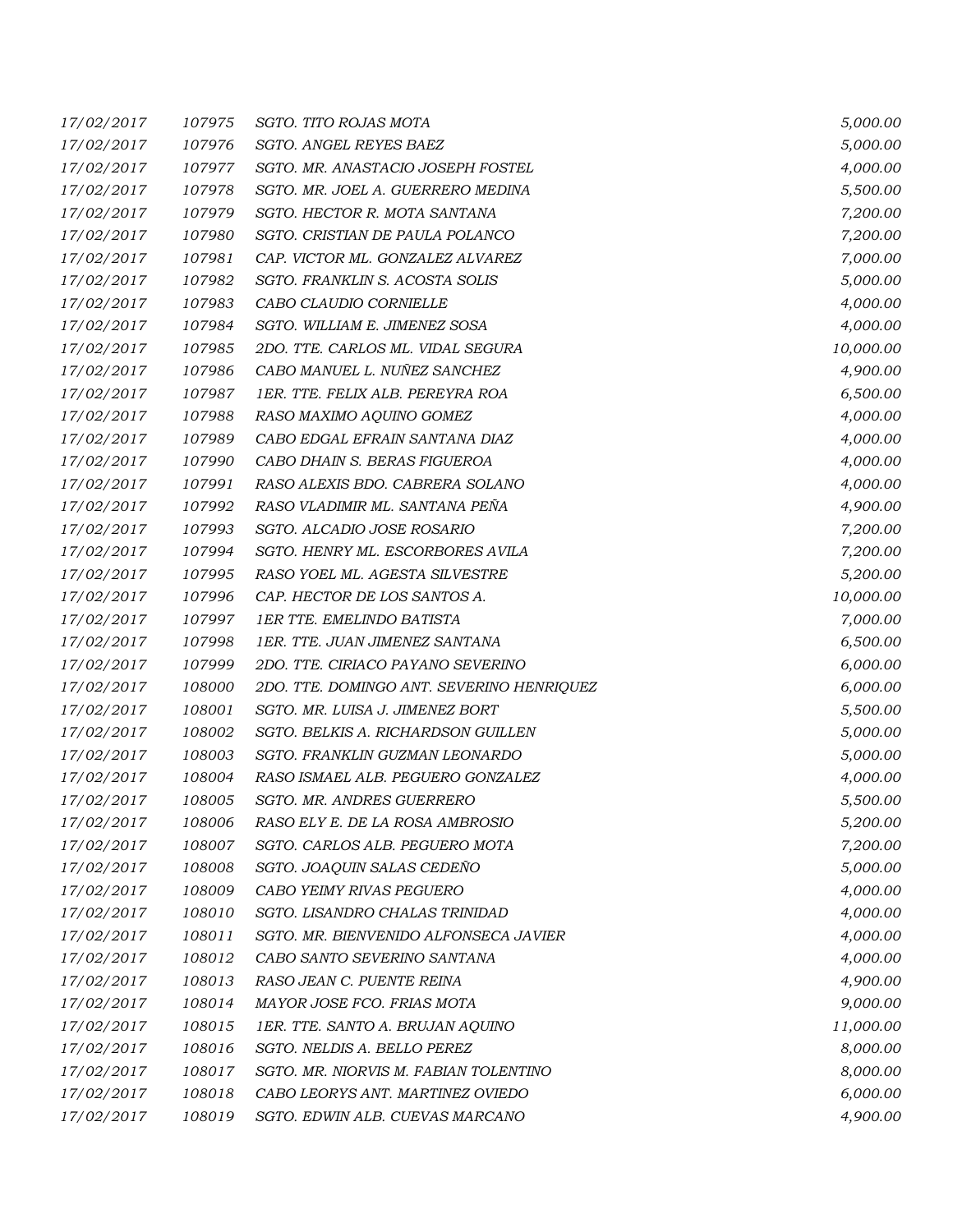| 17/02/2017 | 108020 | 1ER. TTE. FELIX ANT. PEÑA               | 10,200.00 |
|------------|--------|-----------------------------------------|-----------|
| 17/02/2017 | 108021 | SGTO. MR. WILLIAM DE LA CRUZ CABRAL     | 8,200.00  |
| 17/02/2017 | 108022 | SGTO. MR. HARRY A. CASTILLO MADERA      | 8,200.00  |
| 17/02/2017 | 108023 | SGTO. JORGE M. MARTE OLIVERO            | 5,200.00  |
| 17/02/2017 | 108024 | TTE. COR. WILLIAN CABRERA ARIAS         | 10,000.00 |
| 17/02/2017 | 108025 | MAYOR ERASMO ALCANTARA VARGAS           | 9,000.00  |
| 17/02/2017 | 108026 | MAYOR ELVIS R. HERNANDEZ FERNANDEZ      | 9,000.00  |
| 17/02/2017 | 108027 | CAP. EMETERIO A. SANTANA HERNANDEZ      | 7,000.00  |
| 17/02/2017 | 108028 | CAP. SAMUEL HERNANDEZ OTAÑO             | 7,000.00  |
| 17/02/2017 | 108029 | CAP. CLODOMIRO H. DOTEL NOVAS           | 7,000.00  |
| 17/02/2017 | 108030 | CAP. PASCUAL CASTRO MARTE               | 7,000.00  |
| 17/02/2017 | 108031 | 1ER. TTE. YNABER Y. SANTANA VASQUEZ     | 6,500.00  |
| 17/02/2017 | 108032 | 1ER. TTE. JULIO E. FELIZ URBAEZ         | 6,500.00  |
| 17/02/2017 | 108033 | 1ER. TTE. FELICIA CONRADO JIMENEZ       | 6,500.00  |
| 17/02/2017 | 108034 | 1ER. TTE. ADOLFO CARRASCO FELIZ         | 6,500.00  |
| 17/02/2017 | 108035 | 1ER. TTE. JOSE CASTRO HERNANDEZ         | 6,000.00  |
| 17/02/2017 | 108036 | 2DO. TTE. FLERIDA A. GARCIA NICOLAS     | 6,000.00  |
| 17/02/2017 | 108037 | ALFEREZ DE FRAGATA NILO PUJOLS GARCIA   | 6,000.00  |
| 17/02/2017 | 108038 | 2DO. TTE. JOSE S. MOREL DE LA CRUZ      | 6,000.00  |
| 17/02/2017 | 108039 | 2DO. TTE. ALEJANDRO FORTUNATO ARIAS     | 6,000.00  |
| 17/02/2017 | 108040 | SGTO. MR. HENRY SOSA GOMEZ              | 5,500.00  |
| 17/02/2017 | 108041 | SGTO. MR. YOKASTA CASTILLO SUERO        | 5,500.00  |
| 17/02/2017 | 108042 | SGTO. MR. LUCIANO SANTOS                | 5,500.00  |
| 17/02/2017 | 108043 | SGTO. MERCEDES M. LECLER GARCIA         | 5,000.00  |
| 17/02/2017 | 108044 | CABO FEDERICO HERNANDEZ BERROA          | 4,000.00  |
| 17/02/2017 | 108045 | CABO GLADYS SANTANA HERNANDEZ           | 4,000.00  |
| 17/02/2017 | 108046 | SGTO. BRUNO LORENZO JIMENEZ             | 4,000.00  |
| 17/02/2017 | 108047 | RASO MELISA REYES                       | 4,000.00  |
| 17/02/2017 | 108048 | CABO RAFAEL MARTES FIGUEROA             | 4,000.00  |
| 17/02/2017 | 108049 | 1ER. TTE. DOMINGO M. REYES RODRIGUEZ    | 10,200.00 |
| 17/02/2017 | 108050 | 2DO. TTE. NAZARIO MOLINA RODRIGUEZ      | 6,000.00  |
| 17/02/2017 | 108051 | SGTO. MR. CONFESOR BERROA DE LOS SANTOS | 5,500.00  |
| 17/02/2017 | 108052 | 1ER. TTE. PEDRO BELTRE VICIOSO          | 7,000.00  |
| 17/02/2017 | 108053 | 2DO. TTE. SILVESTRE PEÑA GOMEZ          | 10,000.00 |
| 17/02/2017 | 108054 | 2DO. TTE. FRANCISCO ROA GONZALEZ        | 6,000.00  |
| 17/02/2017 | 108055 | 2DO. TTE. ABRAHAN D. FELIZ FELIZ        | 10,000.00 |
| 17/02/2017 | 108056 | SGTO. MR. JOSE RAMON DE LA ROSA         | 4,000.00  |
| 17/02/2017 | 108057 | CABO OLIVIO SENA FERRERAS               | 6,000.00  |
| 17/02/2017 | 108058 | RASO JOSE V. MATEO DE LA CRUZ           | 5,200.00  |
| 17/02/2017 | 108059 | MARINERO FRANCISCO ANT. FELIZ SANCHEZ   | 6,000.00  |
| 17/02/2017 | 108060 | MAYOR ISAURA M. AMPARO OLIVO            | 7,000.00  |
| 17/02/2017 | 108061 | CABO ALFI A. URIBE EMILIANO             | 4,000.00  |
| 17/02/2017 | 108062 | CABO ARIEL SANCHEZ DE OLEO              | 4,000.00  |
| 17/02/2017 | 108063 | SGTO. CIRILO DE JESUS PASCUAL           | 7,200.00  |
| 17/02/2017 | 108064 | 1ER. TTE. DANIELA ALT. LOPEZ MIRABAL    | 6,000.00  |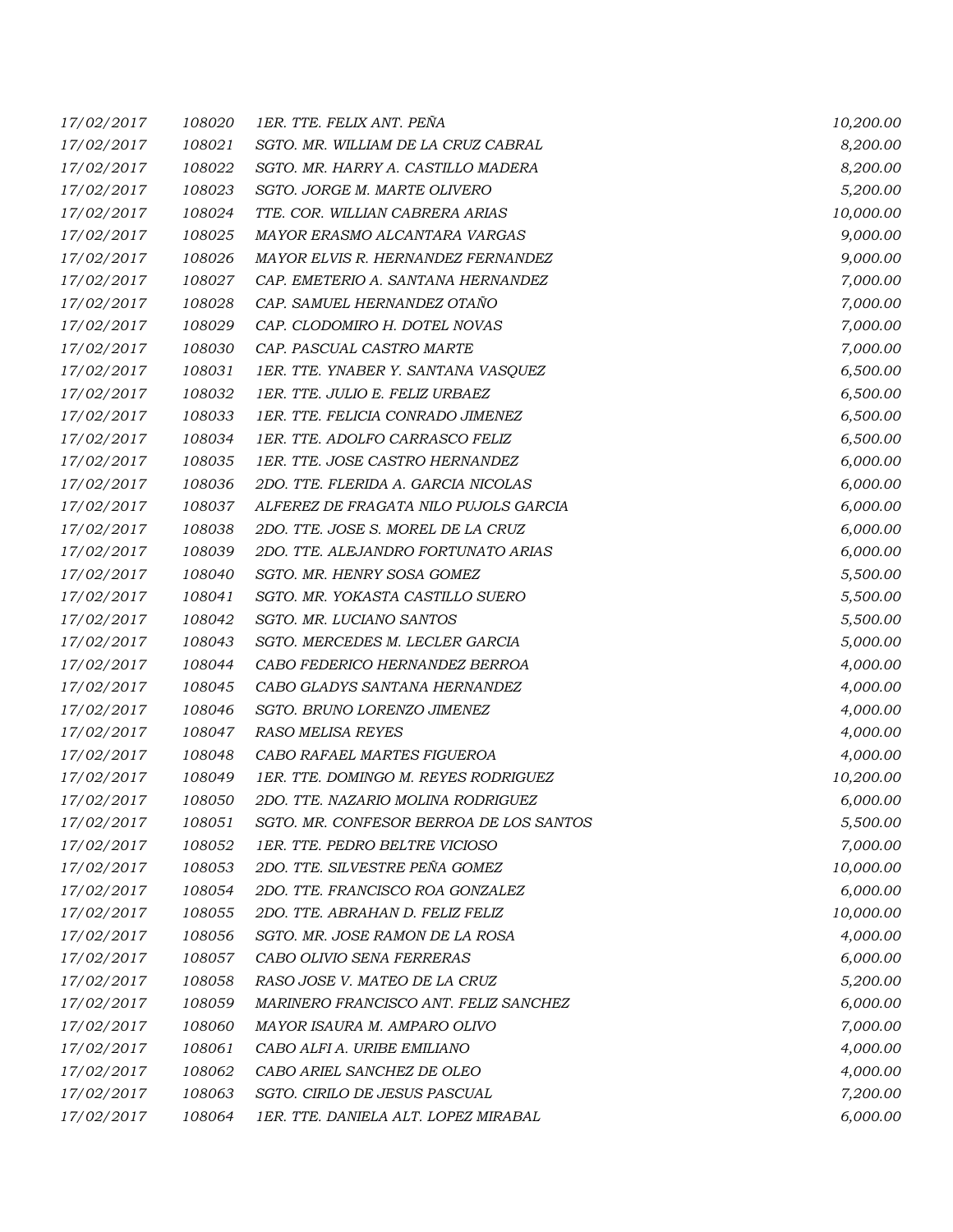| 17/02/2017 | 108065 | RASO JOSE A. SUAZO PEREZ                  | 5,200.00  |
|------------|--------|-------------------------------------------|-----------|
| 17/02/2017 | 108066 | SGTO. MR. ANA I. FERMIN PEÑA              | 5,500.00  |
| 17/02/2017 | 108067 | SGTO. MILKELIS FIGUEROA SUAREZ            | 4,000.00  |
| 17/02/2017 | 108068 | 1ER. TTE. AURA C. HERASME TEJEDA          | 6,500.00  |
| 17/02/2017 | 108069 | SGTO. MR. ROBERTO QUEZADA SANCHEZ         | 5,500.00  |
| 17/02/2017 | 108070 | 1ER. TTE. DOMINGO NUEZ GUZMAN             | 6,500.00  |
| 17/02/2017 | 108071 | TTE. COR. MIGUEL A. NUÑEZ PEREZ           | 6,500.00  |
| 17/02/2017 | 108072 | SGTO. MR. CARMEN VALENZA                  | 5,500.00  |
| 17/02/2017 | 108073 | SGTO. MAR. ARIAS A. GONZALES PEÑA         | 5,500.00  |
| 17/02/2017 | 108074 | 1ER. TTE. SENCION ROMERO BRUJAN           | 9,200.00  |
| 17/02/2017 | 108075 | ALF. DE NAVIO FRANKLIN HERASME            | 6,500.00  |
| 17/02/2017 | 108076 | 2DO. TTE. ENEROLIZA RUIZ                  | 6,000.00  |
| 17/02/2017 | 108077 | 2DO. TTE. HERINELDO VASQUEZ               | 6,000.00  |
| 17/02/2017 | 108078 | 2DO. TTE. ARELIS ALT. NUÑEZ JIMENEZ       | 6,000.00  |
| 17/02/2017 | 108079 | SGTO. MAGALY ALT. TEJADA BRITO            | 5,000.00  |
| 17/02/2017 | 108080 | SGTO. JOSE GUZMAN RODRIGUEZ               | 5,000.00  |
| 17/02/2017 | 108081 | SGTO. WILYERIS GARCIA MEDRANO             | 5,000.00  |
| 17/02/2017 | 108082 | MARINERO BERNARDO ANT. PEREZ LOPEZ        | 4,000.00  |
| 17/02/2017 | 108083 | CABO MAURO MEDINA MATOS                   | 4,000.00  |
| 17/02/2017 | 108084 | 1ER. TTE. MILAGROS ESPINOSA MONTERO       | 6,500.00  |
| 17/02/2017 | 108085 | MAYOR MARIO M. HACHE SANTANA              | 9,000.00  |
| 17/02/2017 | 108086 | MAYOR RAMON ANT. PEREZ MENDEZ             | 7,000.00  |
| 17/02/2017 | 108087 | 1ER. TTE. MANUEL BASILIO                  | 6,000.00  |
| 17/02/2017 | 108088 | SGTO. MR. CARLOS J. MERCEDES VASQUEZ      | 9,000.00  |
| 17/02/2017 | 108089 | SGTO. RAMON C. PAULINO OTAÑE              | 8,000.00  |
| 17/02/2017 | 108090 | CABO FELIX MUESES NUÑEZ                   | 6,000.00  |
| 17/02/2017 | 108091 | SGTO. MR. LUIS A. OGANDO RUBIO            | 4,000.00  |
| 17/02/2017 | 108092 | SGTO. JOSE L. SEGURA ALCANTARA            | 4,000.00  |
| 17/02/2017 | 108093 | RASO ERNESTO F. MORONTA RUIZ              | 6,000.00  |
| 17/02/2017 | 108094 | 1ER. TTE. ESTHER M. RAMIREZ BEATO         | 10,200.00 |
| 17/02/2017 | 108095 | SGTO. ELEONARDO REGALADO SERRANO          | 5,000.00  |
| 17/02/2017 | 108096 | CABO ELIAS VALDEZ VALDEZ                  | 4,900.00  |
| 17/02/2017 | 108097 | CAP. RAUL FCO. SURIEL ARIAS               | 7,000.00  |
| 17/02/2017 | 108098 | SGTO. MR. DOMINGUITO GREGORIO MARTINEZ    | 5,500.00  |
| 17/02/2017 | 108099 | SGTO. DANY F. CAMPUSANO VALDEZ            | 5,000.00  |
| 17/02/2017 | 108100 | 2DO. TTE. LUIS M. DE LA ROSA DE LA ROSA   | 5,000.00  |
| 17/02/2017 | 108101 | RASO LUISA MA. LEDESMA                    | 4,000.00  |
| 17/02/2017 | 108102 | CABO JUAN A. SANTOS MORBAN                | 4,000.00  |
| 17/02/2017 | 108103 | SGTO. MR. JULIO L. CRUZ                   | 8,200.00  |
| 17/02/2017 | 108104 | 2DO. TTE. SANTO A. LARA                   | 8,900.00  |
| 17/02/2017 | 108105 | SGTO. JUAN C. PEREZ                       | 4,000.00  |
| 17/02/2017 | 108106 | RASO GEORGINA CASTILLO OZUNA              | 4,000.00  |
| 17/02/2017 | 108107 | RASO WINSTON A. ACOSTA URBINO             | 4,000.00  |
| 17/02/2017 | 108108 | 2DO. TTE. FRANCISCO ANT. HERNANDEZ JAVIER | 6,000.00  |
| 17/02/2017 | 108109 | SGTO. MR. FREMIS DE LEON ALCANTARA        | 5,000.00  |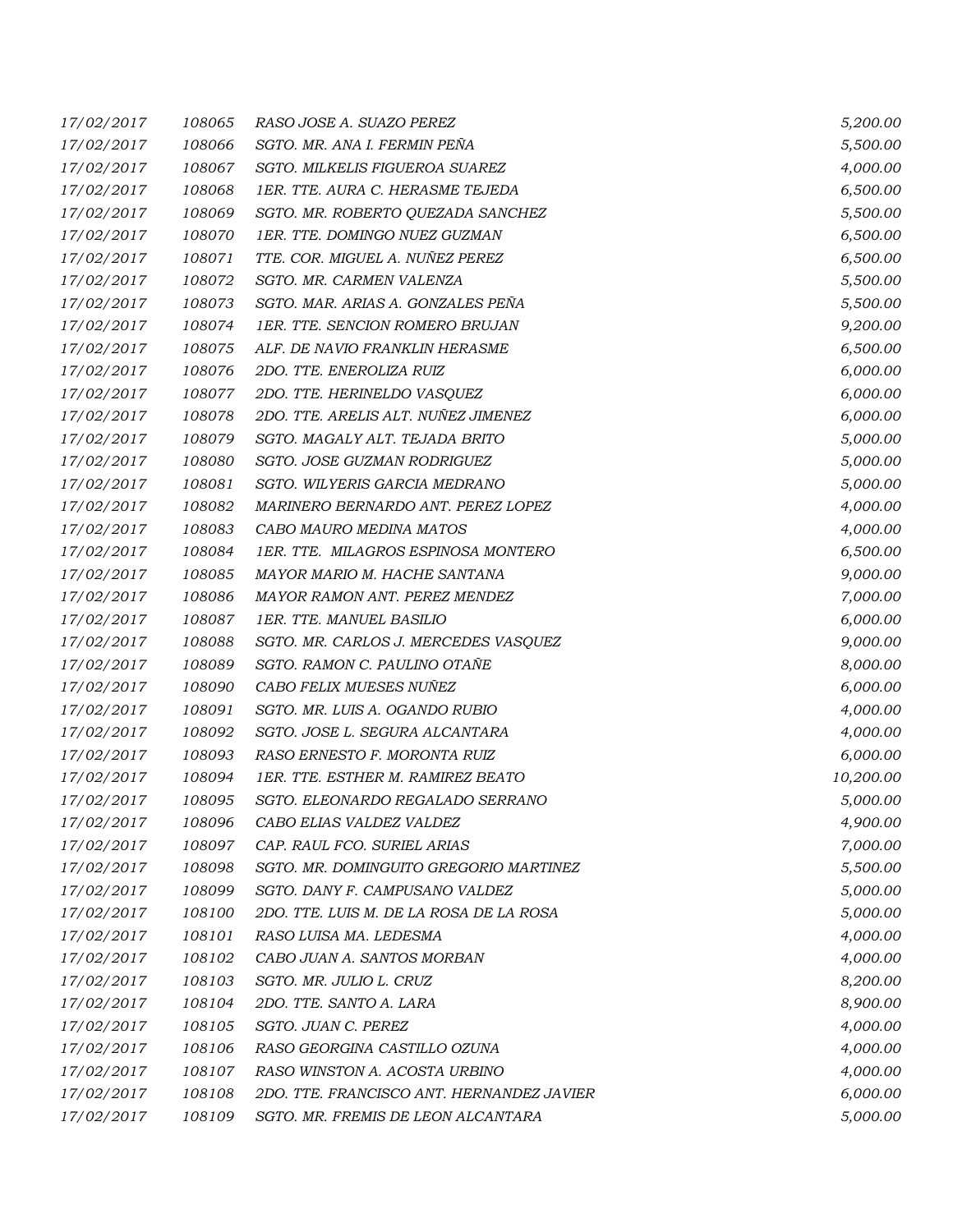| 17/02/2017 | 108110 | RASO JULIO C. QUEZADA RAMOS              | 5,200.00   |
|------------|--------|------------------------------------------|------------|
| 17/02/2017 | 108111 | CABO AGUSTIN DE LOS SANTOS ADON          | 4,900.00   |
| 17/02/2017 | 108112 | SGTO. JUAN R. ROSARIO VASQUEZ            | 5,000.00   |
| 17/02/2017 | 108113 | SGTO. ANDRES C. FIGUEROA AQUINO          | 5,000.00   |
| 17/02/2017 | 108114 | RASO MANUEL ANT. MEJIA PEÑA              | 4,000.00   |
| 17/02/2017 | 108115 | 2DO. TTE. ANGEL DE LOS SANTOS DE LA ROSA | 6,000.00   |
| 17/02/2017 | 108116 | SGTO. MR. LUIS D. REYES PEÑA             | 8,200.00   |
| 17/02/2017 | 108117 | 2DO. TTE. JOEL E. LOPEZ FELIZ            | 9,200.00   |
| 17/02/2017 | 108118 | MAYOR ANGEL A. MICELI CALDERON           | 9,000.00   |
| 17/02/2017 | 108119 | SGTO. MR. JOSE M. BELLIARD DISLA         | 5,500.00   |
| 17/02/2017 | 108120 | SGTO. MR. DANIEL ANT. VERAS GERMOSEN     | 5,500.00   |
| 17/02/2017 | 108121 | SGTO. FELIPE S. FRANCISCO POLANCO        | 5,000.00   |
| 17/02/2017 | 108122 | SGTO. JOSE A. SANCHEZ SANCHEZ            | 5,000.00   |
| 17/02/2017 | 108123 | SGTO. ALFREDO A. PANIAGUA SANTANA        | 5,000.00   |
| 17/02/2017 | 108124 | CABO JUAN A. NOVAS HERASME               | 4,000.00   |
| 17/02/2017 | 108125 | RASO YEFRICA MA. HIDALGO MARTINEZ        | 4,000.00   |
| 17/02/2017 | 108126 | CABO MODESTO V. VALENZUELA LUGO          | 4,900.00   |
| 21/02/2017 | 108127 | 1ER. TTE. LETER R. DUARTE PEREZ          | 32,283.33  |
| 21/02/2017 | 108128 | <b>INSTITUTO DE AUXILIOS Y VIVIENDAS</b> | 50.00      |
| 21/02/2017 | 108129 | COOPNASEJU                               | 1,022.00   |
| 21/02/2017 | 108130 | CONSEJO DEL PODER JUDICIAL               | 602.80     |
| 21/02/2017 | 108131 | COOPNASEJU                               | 12,527.74  |
| 21/02/2017 | 108132 | FONDO DE PENSIONES Y JUBILACIONES        | 1,065.86   |
| 21/02/2017 | 108133 | CONSEJO DEL PODER JUDICIAL               | 1,750.00   |
| 21/02/2017 | 108134 | CONSEJO DEL PODER JUDICIAL               | 10,870.00  |
| 21/02/2017 | 108135 | CONSEJO DEL PODER JUDICIAL               | 3,063.00   |
| 21/02/2017 | 108136 | <b>INSTITUTO DE AUXILIOS Y VIVIENDAS</b> | 250.00     |
| 21/02/2017 | 108137 | FONDO DE PENSIONES Y JUBILACIONES        | 127,313.41 |
| 21/02/2017 | 108138 | CONSEJO DEL PODER JUDICIAL               | 94,910.10  |
| 21/02/2017 | 108139 | COOPNASEJU                               | 142,333.08 |
| 21/02/2017 | 108140 | CARLOS ML. MENDEZ L.                     | 150.00     |
| 21/02/2017 | 108141 | CONSEJO DEL PODER JUDICIAL               | 875.00     |
| 21/02/2017 | 108142 | CONSEJO DEL PODER JUDICIAL               | 1,054.44   |
| 21/02/2017 | 108143 | COOPNASEJU                               | 82,810.00  |
| 22/02/2017 | 108144 | CONSEJO DEL PODER JUDICIAL               | 22,750.00  |
| 22/02/2017 | 108145 | CIRO Y. PEREZ FIGUEREO                   | 48,977.75  |
| 22/02/2017 | 108146 | <b>JULIO C. HERNANDEZ JAVIER</b>         | 49,721.50  |
| 22/02/2017 | 108147 | LENIN R. SOSA VASQUEZ                    | 51,209.00  |
| 22/02/2017 | 108148 | ALEXIS VASQUEZ ROSADO                    | 29,899.00  |
| 22/02/2017 | 108149 | CALEB DE LOS SANTOS MONCION              | 31,649.00  |
| 22/02/2017 | 108150 | JOSE R. POZO LEONARDO                    | 31,649.00  |
| 22/02/2017 | 108151 | ROBIN E. SANDOVAL FONTANA                | 51,209.00  |
| 22/02/2017 | 108152 | WASCAR D. ARIAS TEJEDA                   | 29,899.00  |
| 22/02/2017 | 108153 | MANUEL DE JS. MATOS ESPINOSA             | 18,800.00  |
| 22/02/2017 | 108154 | WILBERTO JUBILEO MARTINEZ                | 19,675.00  |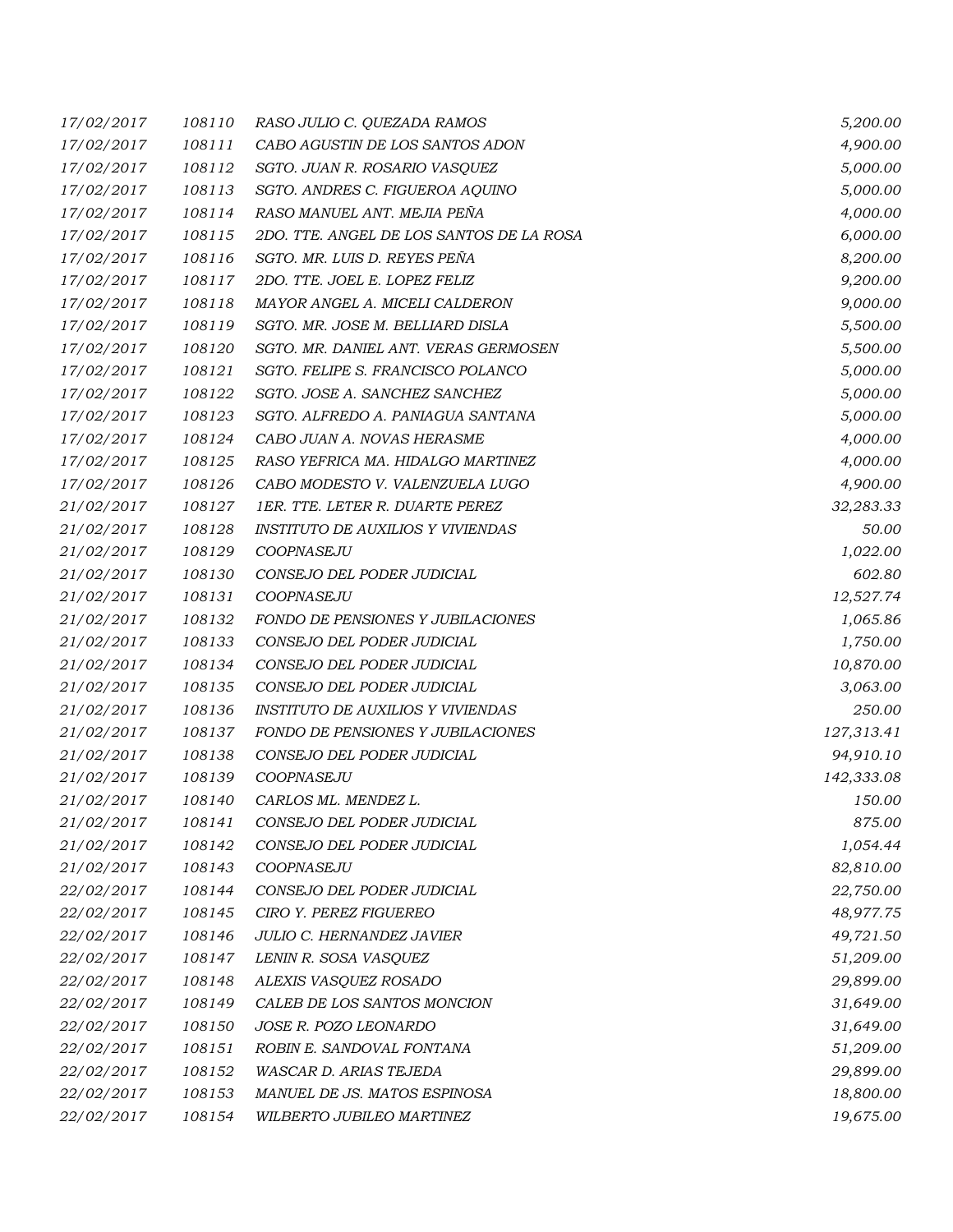| 22/02/2017        | 108155 | MELVIN C. DEL ORBE SANCHEZ               | 17,250.00     |
|-------------------|--------|------------------------------------------|---------------|
| 22/02/2017        | 108156 | JOSE ML. DE PADUA MORENO                 | 16,375.00     |
| <i>22/02/2017</i> | 108157 | HUGO D. REYES PEREZ                      | 17,250.00     |
| 22/02/2017        | 108158 | FAUSTO A. DUARTE BLANCO                  | 18,125.00     |
| 22/02/2017        | 108159 | BERONICA VARGAS PEREZ                    | 17,250.00     |
| 22/02/2017        | 108160 | MIQUELY BAEZ CASTILLO                    | 17,250.00     |
| 22/02/2017        | 108161 | ETNOEL D. REYES                          | 17,250.00     |
| 22/02/2017        | 108162 | GEOVANNA LEBRON PENA                     | 18,125.00     |
| 22/02/2017        | 108163 | JARLIN ANT. FRIAS FRIAS                  | 18,125.00     |
| 22/02/2017        | 108164 | YONATAN I. GARCIA PENA                   | 17,250.00     |
| 22/02/2017        | 108165 | ESTEBAN LORENZO SEGURA DE LA CRUZ        | 29,899.00     |
| 22/02/2017        | 108166 | MOISES GIL URENA                         | 15,755.00     |
| 24/02/2017        | 108167 | FONDO DE PENSIONES Y JUBILACIONES        | 11,256,507.55 |
| 24/02/2017        | 108168 | INSTITUTO NACIONAL DE LA VIVIENDA        | 366.95        |
| 24/02/2017        | 108169 | DOMINGA REYNOSO MOLINA                   | 4,500.00      |
| 24/02/2017        | 108170 | EMMACULADA N. DEL ORBE PEREZ             | 4,000.00      |
| <i>24/02/2017</i> | 108171 | YAHAIRA ALT. RAMOS QUEZADA               | 3,000.00      |
| 24/02/2017        | 108172 | YANIA MARMOL PUELLO                      | 2,000.00      |
| 24/02/2017        | 108173 | JOHANNA MARTINEZ BATISTA                 | 2,000.00      |
| 24/02/2017        | 108174 | JOSEFINA MERCEDES REYES ESPINAL          | 3,000.00      |
| 24/02/2017        | 108175 | INSTITUTO DE AUXILIOS Y VIVIENDA         | 1,873.69      |
| 24/02/2017        | 108176 | FUNDACION DE CREDITO EDUCATIVO           | 330,313.18    |
| 24/02/2017        | 108177 | CONSEJO DEL PODER JUDICIAL               | 17,846.66     |
| <i>24/02/2017</i> | 108178 | CARLOS ML. MENDEZ L.                     | 6,250.00      |
| 24/02/2017        | 108179 | AURA MARIA YBELICE MERCEDES              | 2,000.00      |
| 24/02/2017        | 108180 | LISSET MARIBEL HERNANDEZ PENA            | 6,000.00      |
| <i>24/02/2017</i> | 108181 | NURYS LANDA VALDEZ SANCHEZ               | 2,500.00      |
| 24/02/2017        | 108182 | CONSEJO DEL PODER JUDICIAL               | 2,500.00      |
| 24/02/2017        | 108183 | CONSEJO DEL PODER JUDICIAL               | 2,500.00      |
| 24/02/2017        | 108184 | CONSEJO DEL PODER JUDICIAL               | 183,371.88    |
| 24/02/2017        | 108185 | DULCE MARIA AQUINO GONZALEZ              | 3,600.00      |
| 24/02/2017        | 108186 | NAZARET ALMONTE SUAREZ                   | 7,500.00      |
| 24/02/2017        | 108187 | <b>INSTITUTO DE AUXILIOS Y VIVIENDAS</b> | 158,875.00    |
| 24/02/2017        | 108188 | <i>MAILENY RICHIEZ</i>                   | 3,500.00      |
| 24/02/2017        | 108189 | CONSEJO DEL PODER JUDICIAL               | 2,535.39      |
| 24/02/2017        | 108190 | FAVIANA L. MATOS MATOS                   | 2,000.00      |
| 24/02/2017        | 108191 | CONSEJO DEL PODER JUDICIAL               | 5,627.40      |
| 24/02/2017        | 108192 | <b>WENDY VALERIO DE PARKER</b>           | 5,800.00      |
| 24/02/2017        | 108193 | LAURIDISY SANCHEZ ORTIZ                  | 10,000.00     |
| 24/02/2017        | 108194 | NOHEMI E. FELIZ URBAEZ                   | 6,500.00      |
| 24/02/2017        | 108195 | ANGELITA ROSARIO MONTES DE OCA           | 4,000.00      |
| 24/02/2017        | 108196 | CONSEJO DEL PODER JUDICIAL               | 3,000.00      |
| 24/02/2017        | 108197 | CONSEJO DEL PODER JUDICIAL               | 5,558.67      |
| 24/02/2017        | 108198 | CONSEJO DEL PODER JUDICIAL               | 386.40        |
| 24/02/2017        | 108199 | CONSEJO DEL PODER JUDICIAL               | 703.33        |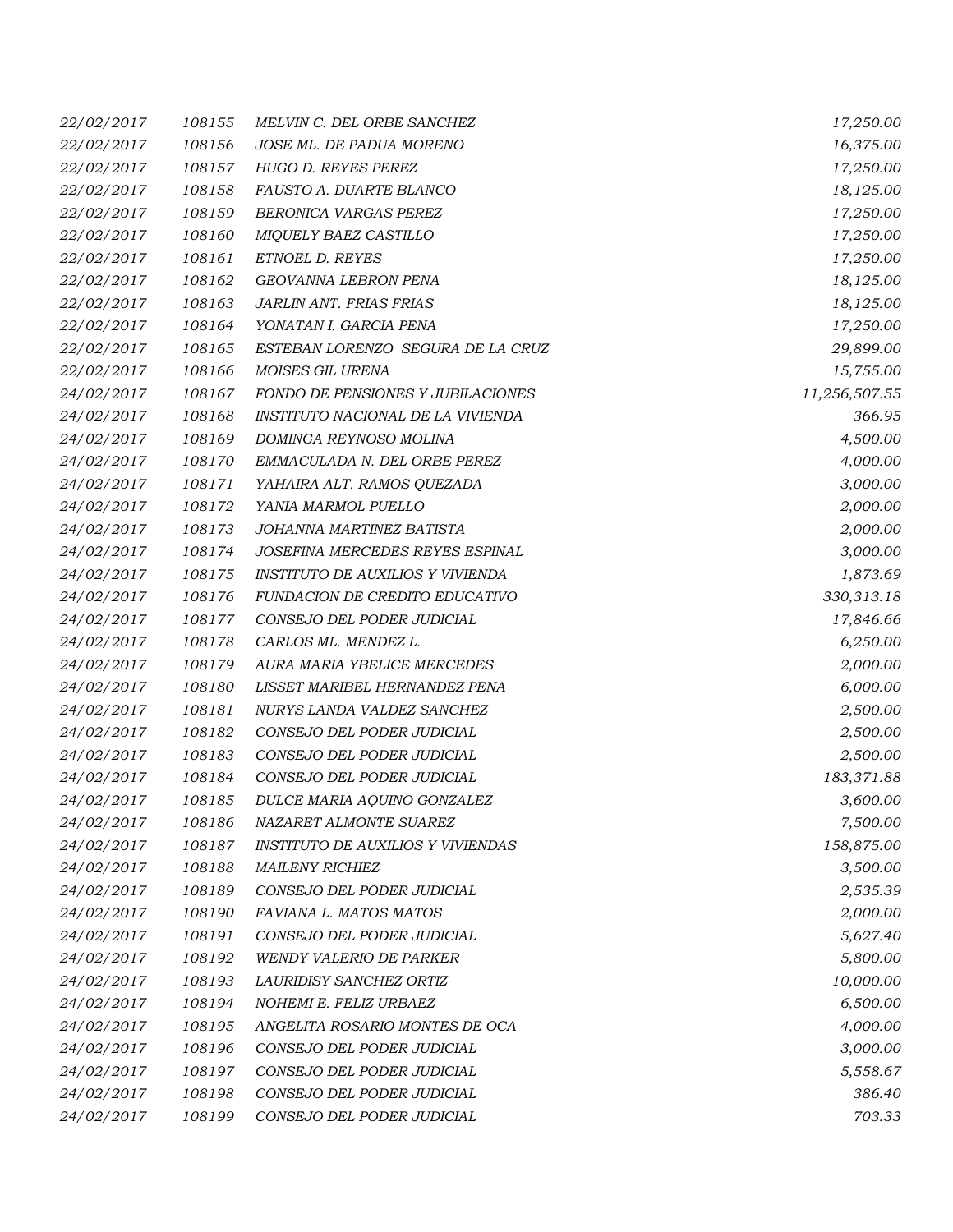| 24/02/2017        | 108200 | CONSEJO DEL PODER JUDICIAL     | 4,544.06   |
|-------------------|--------|--------------------------------|------------|
| 24/02/2017        | 108201 | CONSEJO DEL PODER JUDICIAL     | 7,468.75   |
| 24/02/2017        | 108202 | CONSEJO DEL PODER JUDICIAL     | 5,000.00   |
| 28/02/2017        | 108203 | PATRICIO VENTURA HIRALDO       | 4,159.11   |
| 28/02/2017        | 108204 | BERTA G. DE LOS M. GOMEZ GIL   | 60,571.55  |
| 28/02/2017        | 108205 | JOSEFINA COMPRES SANTANA       | 2,243.39   |
| 28/02/2017        | 108206 | SAN E. SANCHEZ                 | 16,097.31  |
| 28/02/2017        | 108207 | ALAN R. ENCARNACION RAMON      | 16,097.31  |
| 28/02/2017        | 108208 | SANDY ML. ALMARANTE BAEZ       | 1,925.52   |
| 28/02/2017        | 108209 | ANGEL M. HERNANDEZ RAMIREZ     | 11,090.97  |
| 28/02/2017        | 108210 | ANTONIO MENDEZ FELIZ           | 15,384.18  |
| 28/02/2017        | 108211 | SINDY M. MARTINEZ DE LEON      | 20,656.92  |
| 28/02/2017        | 108212 | ALAIDA LABORDA DE OLEO         | 20,656.92  |
| 28/02/2017        | 108213 | DAYANA R. DURAN PERALTA        | 6,438.31   |
| 28/02/2017        | 108214 | MERY C. MATTA HILARIO          | 69,545.12  |
| 28/02/2017        | 108215 | BADIA A. WEHBE GUZMAN          | 42,624.42  |
| <i>28/02/2017</i> | 108216 | BRACILIA DEL C. CORTES RAPOSO  | 49,354.59  |
| 28/02/2017        | 108217 | STARLYN R. ESPINAL ALMONTE     | 3,080.82   |
| 28/02/2017        | 108218 | CINDY P. CEPEDA RODRIGUEZ      | 8,395.72   |
| 28/02/2017        | 108219 | LUIS R. DE LA CRUZ PAULINO     | 3,520.94   |
| 28/02/2017        | 108220 | ANA D. ALMONTE MARTINEZ        | 8,362.23   |
| 28/02/2017        | 108221 | JOHANNA M. LOPEZ LANTIGUA      | 8,362.23   |
| 28/02/2017        | 108222 | YENY A. ESPINAL ESPINAL        | 8,362.23   |
| <i>28/02/2017</i> | 108223 | YENIFER P. MARTINEZ HERNANDEZ  | 8,362.23   |
| 28/02/2017        | 108224 | ROHAINA RAMOS PEÑA             | 7,839.59   |
| 28/02/2017        | 108225 | JOEL ANT. ARIAS CRUZ           | 5,006.34   |
| 28/02/2017        | 108226 | JUAN A. POLANCO MARTINEZ       | 3,080.82   |
| 28/02/2017        | 108227 | JUNIOR A. NICASIO GARCIA       | 3,080.82   |
| 28/02/2017        | 108228 | DAVID MEJIA DE LA CRUZ         | 3,080.82   |
| 28/02/2017        | 108229 | YESSICA I. FERMIN TORRES       | 1,760.47   |
| 28/02/2017        | 108230 | DARLIN P. CORNIEL TEJADA       | 1,320.35   |
| 28/02/2017        | 108231 | NELSON B. DE LA ROSA PAULINO   | 53,460.00  |
| 28/02/2017        | 108232 | BERTA G. DE LOS M. GOMEZ GIL   | 20,063.39  |
| 28/02/2017        | 108233 | LUIS N. GOMEZ GIL              | 42,624.42  |
| 28/02/2017        | 108234 | LIDIA A. PUIG FRANCISCO        | 26,920.68  |
| 28/02/2017        | 108235 | ELIZABETH MARTE LIRIO          | 46,332.00  |
| 28/02/2017        | 108236 | ANGELA MA. GOMEZ PEÑA          | 30,294.00  |
| 28/02/2017        | 108237 | ELLIN J. CORDERO TEJADA        | 42,624.41  |
| 28/02/2017        | 108238 | FRANCIA Y. CLASE CLASE         | 42,624.42  |
| 28/02/2017        | 108239 | ANA R. DE LEON GUZMAN          | 117,612.00 |
| 28/02/2017        | 108240 | ANA A. QUEZADA CONIL           | 1,320.35   |
| 28/02/2017        | 108241 | <b>BIANDRA PEREZ RODRIGUEZ</b> | 1,320.35   |
| 28/02/2017        | 108242 | LORENZO A. VARGAS CRUZ         | 6,730.17   |
| 28/02/2017        | 108243 | ROSA M. ALMONTE FRANCISCO      | 117,612.00 |
| 28/02/2017        | 108244 | MELANIO ALB. RODRIGUEZ RAMOS   | 11,216.95  |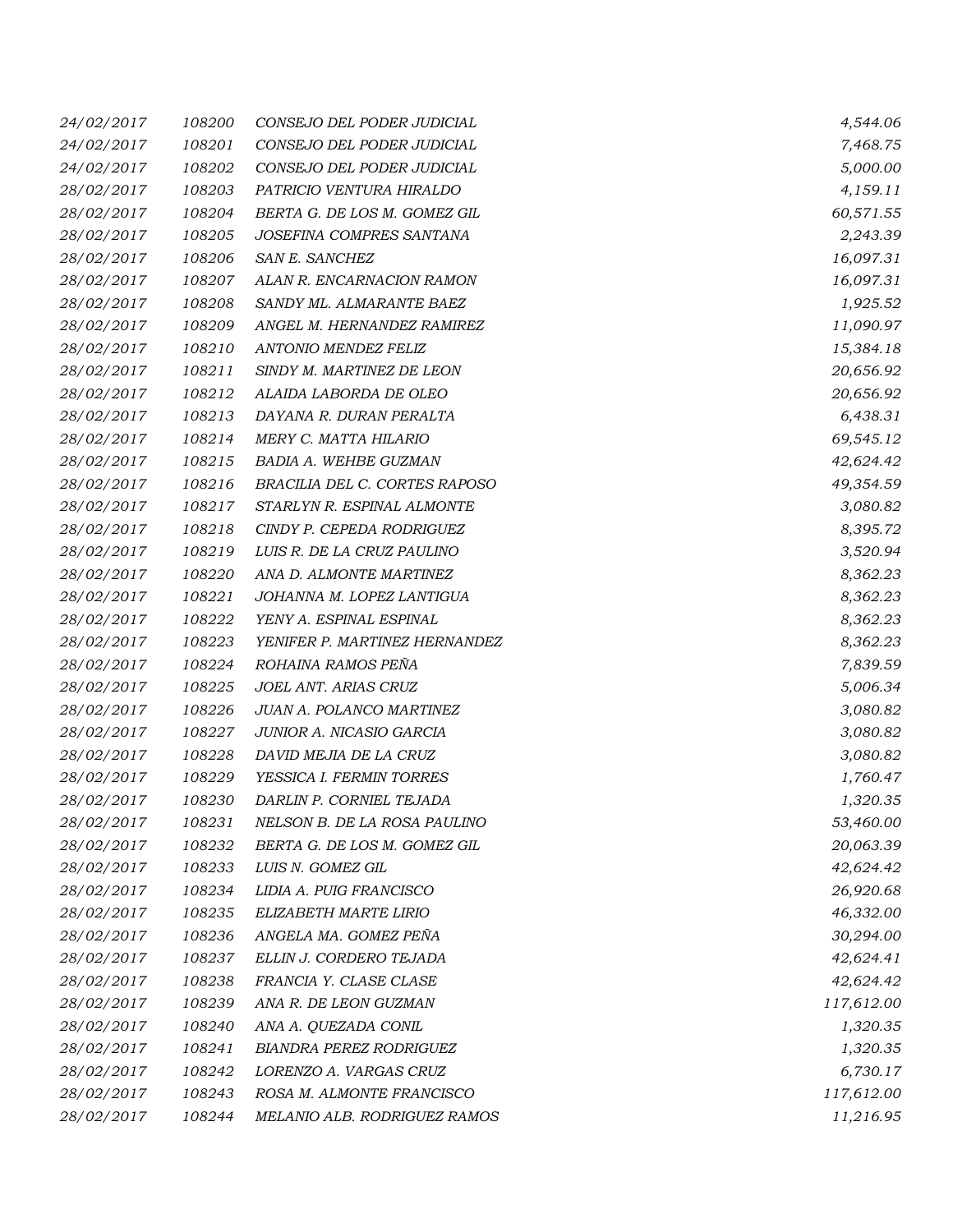| 28/02/2017        | 108245 | ARGELIS A. ROJAS ESPINAL          | 2,243.39   |
|-------------------|--------|-----------------------------------|------------|
| 28/02/2017        | 108246 | HILARIA ALT. PERALTA JIMENEZ      | 117,612.00 |
| 28/02/2017        | 108247 | JOSEFINA COMPRES SANTANA          | 29,561.90  |
| 28/02/2017        | 108248 | ARIANNY ORTEGA CRISOSTOMO         | 4,951.32   |
| <i>28/02/2017</i> | 108249 | LUIS A. TORIBIO AMARANTE          | 4,951.32   |
| 28/02/2017        | 108250 | LLASMIL GOMEZ LOPEZ               | 6,436.72   |
| 28/02/2017        | 108251 | CAROLYN D. BONILLA ESPINO         | 8,912.38   |
| 28/02/2017        | 108252 | JAZMIN L. CORREA MENA             | 21,191.66  |
| 28/02/2017        | 108253 | ADALGISA M. TEJADA DE AZA         | 53,460.00  |
| 28/02/2017        | 108254 | PURISIMA E. PAREDES MARTINEZ      | 47,111.21  |
| 28/02/2017        | 108255 | GRISELDA R. SALAZAR TAVERAS       | 30,755.39  |
| 28/02/2017        | 108256 | JOSE F. THEN REINOSO              | 87,492.24  |
| 28/02/2017        | 108257 | ALBANIA ALT. CONTRERAS SANCHEZ    | 30,023.29  |
| 28/02/2017        | 108258 | JUAN I. JIMENEZ CASTILLO          | 17,947.12  |
| 28/02/2017        | 108259 | CARMEN M. ALONZO MARTE            | 53,460.00  |
| 28/02/2017        | 108260 | FRANCISCO ALB. ANTIGUA PORTUHONDO | 53,460.00  |
| 28/02/2017        | 108261 | EDIS Y. RODRIGUEZ MUÑOZ           | 26,920.68  |
| 28/02/2017        | 108262 | MANUEL GUEVARA FERRERAS           | 53,460.00  |
| 28/02/2017        | 108263 | LELIS Y. GUEVARA MEDINA           | 4,486.78   |
| 28/02/2017        | 108264 | LUIS J. MELLA OGANDO              | 29,164.07  |
| 28/02/2017        | 108265 | DANIELA DEL P. GUERRERO LAGARES   | 29,164.07  |
| 28/02/2017        | 108266 | LIBIS M. MEREJO PEREZ             | 26,920.68  |
| 28/02/2017        | 108267 | SARAH Y. ALCANTARA SANCHEZ        | 26,920.68  |
| <i>28/02/2017</i> | 108268 | RUTH M. GONZALEZ DE LOS SANTOS    | 29,164.07  |
| 28/02/2017        | 108269 | EUDOCIO FERRERAS MEDINA           | 34,048.68  |
| 28/02/2017        | 108270 | <b>WILSON J. SIERRA FERRERAS</b>  | 26,920.68  |
| 28/02/2017        | 108271 | LUISA I. MATOS SAMBOY             | 26,920.68  |
| 28/02/2017        | 108272 | MIGUEL VALDEZ PEREZ               | 47,111.20  |
| 28/02/2017        | 108273 | MILCIADES GUEVARA FELIZ           | 117,612.00 |
| 28/02/2017        | 108274 | CLARO TRINIDAD SANTANA            | 34,048.68  |
| 28/02/2017        | 108275 | DENNIS M. PEREZ GUZMAN            | 26,920.68  |
| 28/02/2017        | 108276 | MIGUEL A. PEREZ MENDEZ            | 26,920.68  |
| 28/02/2017        | 108277 | RUTH E. BRIOSO DE LEON            | 22,433.90  |
| 28/02/2017        | 108278 | JOSELYN A. MATEO SALCIE           | 21,384.00  |
| 28/02/2017        | 108279 | WILFREDO ENCARNACION JIMENEZ      | 26,920.68  |
| 28/02/2017        | 108280 | VALDEMIRA BAUTISTA LEBRON         | 2,243.39   |
| 28/02/2017        | 108281 | DIOGENES OGANDO OGANDO            | 13,460.34  |
| 28/02/2017        | 108282 | DOMINGA T. MORILLO MONTERO        | 8,973.56   |
| 28/02/2017        | 108283 | JAVIERCA ANT. GOMEZ               | 156,816.00 |
| 28/02/2017        | 108284 | JACKELINE DE JS. TORIBIO FORTUNA  | 91,979.00  |
| 28/02/2017        | 108285 | ANA A. HENRIQUEZ GUZMAN           | 98,709.16  |
| 28/02/2017        | 108286 | BRUNILDA FORTUNA RUBEN            | 62,814.92  |
| 28/02/2017        | 108287 | WANDA Y. VARGAS PERALTA           | 64,135.53  |
| 28/02/2017        | 108288 | JOSE N. ESTEVEZ RODRIGUEZ         | 6,730.17   |
| 28/02/2017        | 108289 | RAFAEL D. MEJIA MEDINA            | 2,243.39   |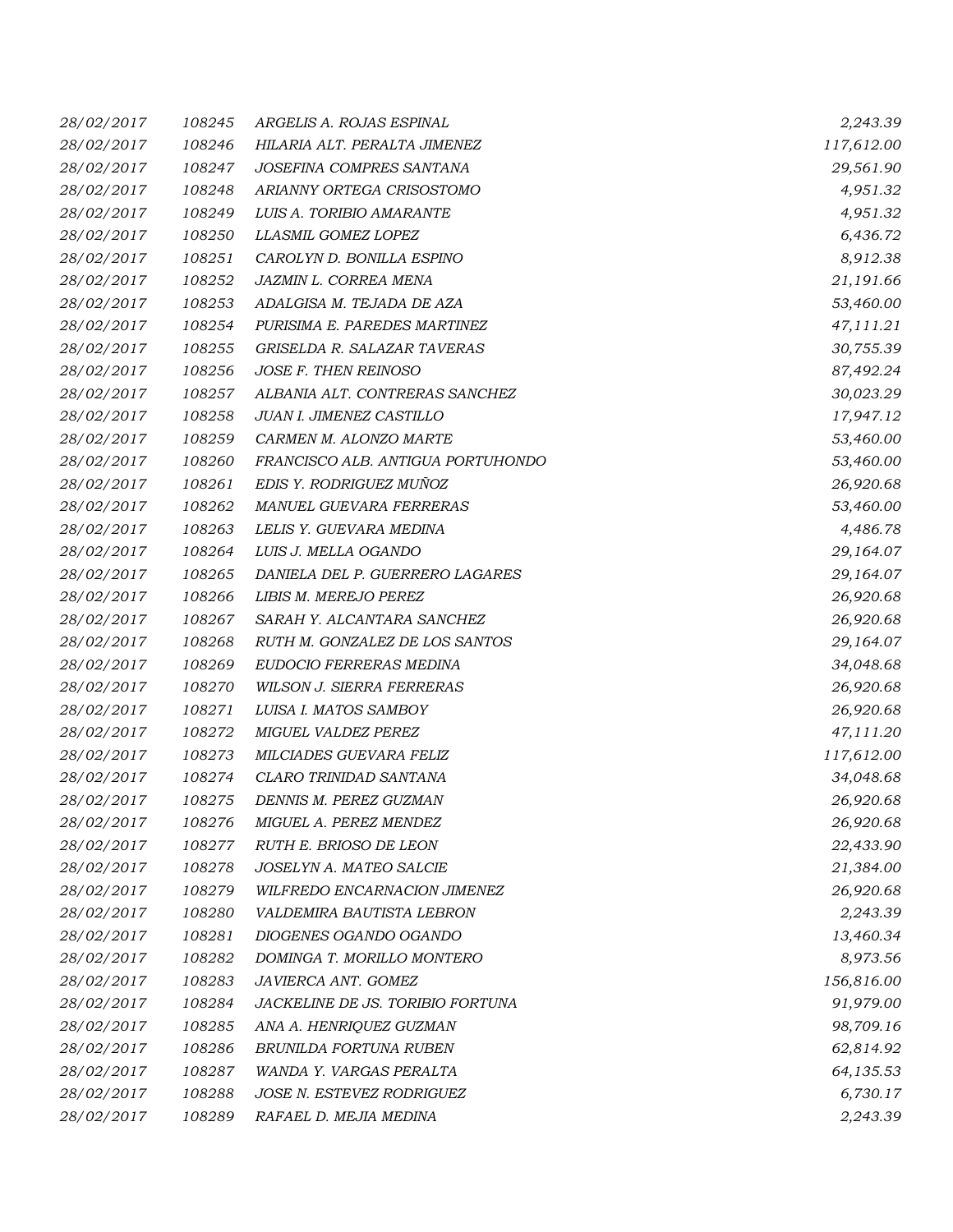| 28/02/2017        | 108290 | JOHNNY F. PEREZ RODRIGUEZ         | 24,677.29  |
|-------------------|--------|-----------------------------------|------------|
| 28/02/2017        | 108291 | EVELYN G. GARCIA VALDEZ           | 19,211.13  |
| 28/02/2017        | 108292 | HIPOLITO CANDELARIO CASTILLO      | 13,460.34  |
| 28/02/2017        | 108293 | <b>MIREYA SUARDI</b>              | 11,216.95  |
| 28/02/2017        | 108294 | MERCEDES A. SOTO MEJIA            | 11,216.95  |
| 28/02/2017        | 108295 | JEANNERET DEL C. DIAZ PRESINAL    | 6,730.17   |
| 28/02/2017        | 108296 | MANUELICA MEDINA BELTRE           | 13,460.34  |
| 28/02/2017        | 108297 | SONIA DE LOS A. RUIZ MATOS        | 11,216.95  |
| 28/02/2017        | 108298 | JOSE M. DE LA ROSA                | 6,730.17   |
| 28/02/2017        | 108299 | ZOILA A. RAMIREZ CASTILLO         | 11,216.95  |
| 28/02/2017        | 108300 | RAFAEL B. SOTO SEPULVEDA          | 11,216.95  |
| 28/02/2017        | 108301 | MEDARDO ANT. RINCON MARTINEZ      | 8,973.56   |
| <i>28/02/2017</i> | 108302 | MAXIMILIANO PEGUERO DE AZA        | 42,624.42  |
| 28/02/2017        | 108303 | ARANIBAL MANZANO ZAPATA           | 2,243.39   |
| 28/02/2017        | 108304 | YENNY C. MOTA FRIAS               | 23,429.65  |
| 28/02/2017        | 108305 | MICHELLE S. MONEGRO BURGOS        | 20,656.92  |
| <i>28/02/2017</i> | 108306 | VIRGINIA F. PERALTA HERRERA       | 11,216.95  |
| 28/02/2017        | 108307 | <b>JULIO F. PAREDES VENTURA</b>   | 9,550.55   |
| 28/02/2017        | 108308 | <b>JUAN L. AQUINO CORNIELES</b>   | 2,243.39   |
| <i>28/02/2017</i> | 108309 | <b>CARMEN CRUZ</b>                | 11,216.95  |
| 28/02/2017        | 108310 | JUAN F. SEVERINO ORTIZ            | 8,973.56   |
| 28/02/2017        | 108311 | LEONIDO BELLO QUEZADA             | 2,243.39   |
| 28/02/2017        | 108312 | AGUSTIN CONCEPCION CHALAS         | 11,216.95  |
| 28/02/2017        | 108313 | MAYELINA PIMENTEL LORENZO         | 2,772.74   |
| 28/02/2017        | 108314 | GERARD N. FELIZ PEÑA              | 2,772.74   |
| 28/02/2017        | 108315 | AMAURIS A. PEÑA GARCIA            | 40,381.03  |
| <i>28/02/2017</i> | 108316 | <b>HECTOR F. MARTINEZ</b>         | 49,354.59  |
| 28/02/2017        | 108317 | SARA MARTE MARTINEZ               | 22,433.91  |
| 28/02/2017        | 108318 | MARIA E. ESTEVEZ MEJIA            | 53,460.00  |
| 28/02/2017        | 108319 | ROSA E. ALMONTE R. DE VENTURA     | 26,920.68  |
| 28/02/2017        | 108320 | REGINA SANCHEZ TORIBIO            | 24,677.29  |
| 28/02/2017        | 108321 | ABRAHAM GARCIA                    | 17,947.12  |
| 28/02/2017        | 108322 | COLECTOR DE IMPUESTOS INTERNOS    | 27,332.86  |
| 28/02/2017        | 108323 | COLECTOR DE IMPUESTOS INTERNOS    | 898,575.12 |
| 28/02/2017        | 108324 | CARMEN M. ALONZO MARTE            | 53,460.00  |
| 28/02/2017        | 108325 | FRANCISCO ALB. ANTIGUA PORTUHONDO | 53,460.00  |
| 28/02/2017        | 108326 | DARIANA V. PENALO GIL             | 38,137.64  |
| 28/02/2017        | 108327 | ANGEL V. HERNANDEZ CORDERO        | 51,597.99  |
| 28/02/2017        | 108328 | LEONARDO ANT. GARCIA CRUZ         | 87,492.24  |
| 28/02/2017        | 108329 | CIRILO SALOMON SANCHEZ            | 44,406.42  |
| 28/02/2017        | 108330 | LISSA M. VERAS RIVAS              | 51,597.99  |
| 28/02/2017        | 108331 | ANA W. LUNA PEÑA                  | 73,527.64  |
| 28/02/2017        | 108332 | JULIA L. MUÑOZ SANTANA            | 73,527.64  |
| 28/02/2017        | 108333 | LAURA G. SERRATA VALDEZ           | 35,767.38  |
| 28/02/2017        | 108334 | FERNANDO A. ALCANTARA             | 7,303.75   |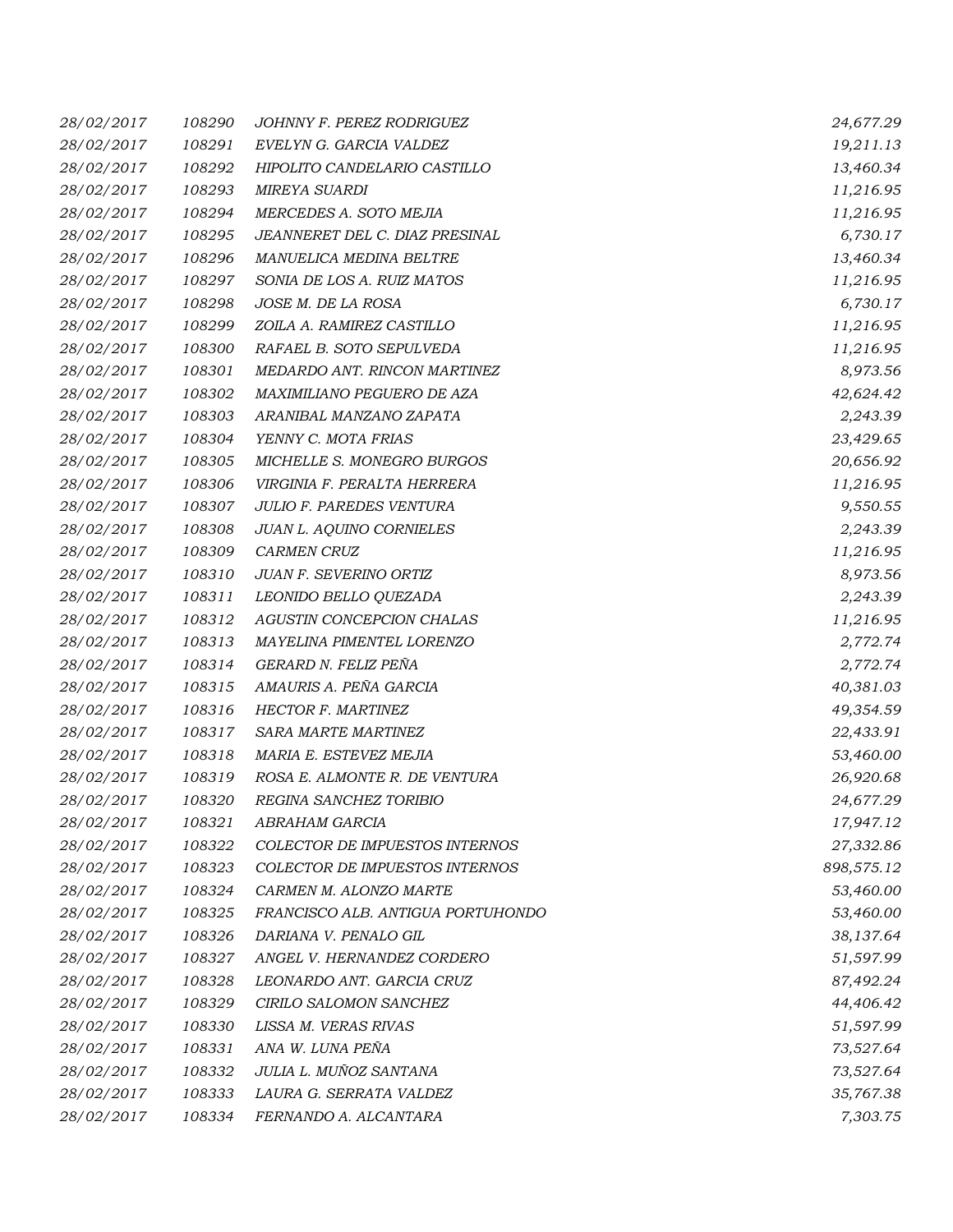| 28/02/2017 | 108335 | JOSE D. NUÑEZ PERALTA                    | 12,087.24 |
|------------|--------|------------------------------------------|-----------|
| 28/02/2017 | 108336 | EUGENIO DE JESUS ZAPATA                  | 8,217.09  |
| 28/02/2017 | 108337 | ELIZA MA. CABRERA MARTINEZ               | 16,988.85 |
| 28/02/2017 | 108338 | MICHELLE A. MOREL ARROYO                 | 11,716.79 |
| 28/02/2017 | 108339 | CARLOS M. SOTO SALAS                     | 17,015.77 |
| 28/02/2017 | 108340 | GABRIELA C. PEREZ HERRERA                | 13,586.08 |
| 28/02/2017 | 108341 | <b>WASCAR R. OLMOS HANE</b>              | 8,496.04  |
| 28/02/2017 | 108342 | ANA MA. VALLEJO FIGUEROA                 | 13,586.08 |
| 28/02/2017 | 108343 | RUTH D. CASTILLO RODRIGUEZ               | 13,586.08 |
| 28/02/2017 | 108344 | MARIA M. BUENO ESTEVEZ                   | 36,457.38 |
| 28/02/2017 | 108345 | NOEL DE JS. SILVERIO ALMONTE             | 14,126.82 |
| 28/02/2017 | 108346 | ERIKA MA. MEZQUITA PEREZ                 | 12,147.92 |
| 28/02/2017 | 108347 | YURI F. GOMEZ ENCARNACION                | 36,103.48 |
| 28/02/2017 | 108348 | DEYANIRA ALT. CORONADO NUÑEZ             | 5,679.86  |
| 28/02/2017 | 108349 | JOSE M. MUÑOZ PLASENCIA                  | 11,716.79 |
| 28/02/2017 | 108350 | CAROLINA ALT. RODRIGUEZ BRITO            | 5,976.52  |
| 28/02/2017 | 108351 | NOELY CAPELLAN                           | 5,951.52  |
| 28/02/2017 | 108352 | QUISI M. MEDINA BATISTA                  | 12,937.94 |
| 28/02/2017 | 108353 | ELIANA TAVERAS DE LOS SANTOS             | 5,620.41  |
| 28/02/2017 | 108354 | GENESIS M. MARICHAL SANZ                 | 14,334.94 |
| 28/02/2017 | 108355 | RADVI DE JS. JIMENEZ TORIBIO             | 8,090.28  |
| 28/02/2017 | 108356 | RAMON E. VILLANUEVA PEÑA                 | 6,223.18  |
| 28/02/2017 | 108357 | LIDIA SOLIS POPA                         | 5,951.52  |
| 28/02/2017 | 108358 | ESCARLES F. RODRIGUEZ DOÑE               | 7,075.88  |
| 28/02/2017 | 108359 | SONIA F. PEREZ FELIZ                     | 16,207.38 |
| 28/02/2017 | 108360 | GERALDO A. ROMERO CHACON                 | 12,937.94 |
| 28/02/2017 | 108361 | YONEISI A. SANTANA CORDERO               | 8,496.04  |
| 28/02/2017 | 108362 | ANDREINA A. RODRIGUEZ SOTO               | 5,267.57  |
| 28/02/2017 | 108363 | YUDERKIS DE F. GUERRERO REYNOSO          | 6,974.43  |
| 28/02/2017 | 108364 | KARLA M. HERNANDEZ AQUINO                | 15,018.49 |
| 28/02/2017 | 108365 | YARITZA M. RAMIREZ MONTAÑO               | 15,250.51 |
| 28/02/2017 | 108366 | MARIA K. SEPULVEDA CONSTANZO             | 10,585.15 |
| 28/02/2017 | 108367 | JOSE F. ALBERTO SOLANO                   | 6,974.43  |
| 28/02/2017 | 108368 | GREINNY B. HENRIQUEZ SANCHEZ             | 14,126.82 |
| 28/02/2017 | 108369 | MAGDIELA REYES DE LA PAZ                 | 13,319.20 |
| 28/02/2017 | 108370 | <b>INSTITUTO DE AUXILIOS Y VIVIENDAS</b> | 725.00    |
| 28/02/2017 | 108371 | FONDO DE PENSIONES Y JUBILACIONES        | 26,115.48 |
| 28/02/2017 | 108372 | CONSEJO DEL PODER JUDICIAL               | 13,548.06 |
| 28/02/2017 | 108373 | 2DO. TTE. NERIS V. MEDINA MATEO          | 5,666.67  |
| 28/02/2017 | 108374 | CAP. KAISER ML. ARIAS BATISTA            | 6,800.00  |
| 28/02/2017 | 108375 | 2DO. TTE. JUAN C. ROJAS DE JESUS         | 6,800.00  |
| 28/02/2017 | 108376 | 2DO. TTE. SANTOS DIAZ RAMIREZ            | 6,800.00  |
| 28/02/2017 | 108377 | SGTO. ELIANNY NINA FIGUEROA              | 4,533.33  |
| 28/02/2017 | 108378 | 2DO. TTE. JUAN B. GOMEZ ARREDONDO        | 4,533.33  |
| 28/02/2017 | 108379 | SGTO. HERINZON J. DE LA PAZ NOVAS        | 4,533.33  |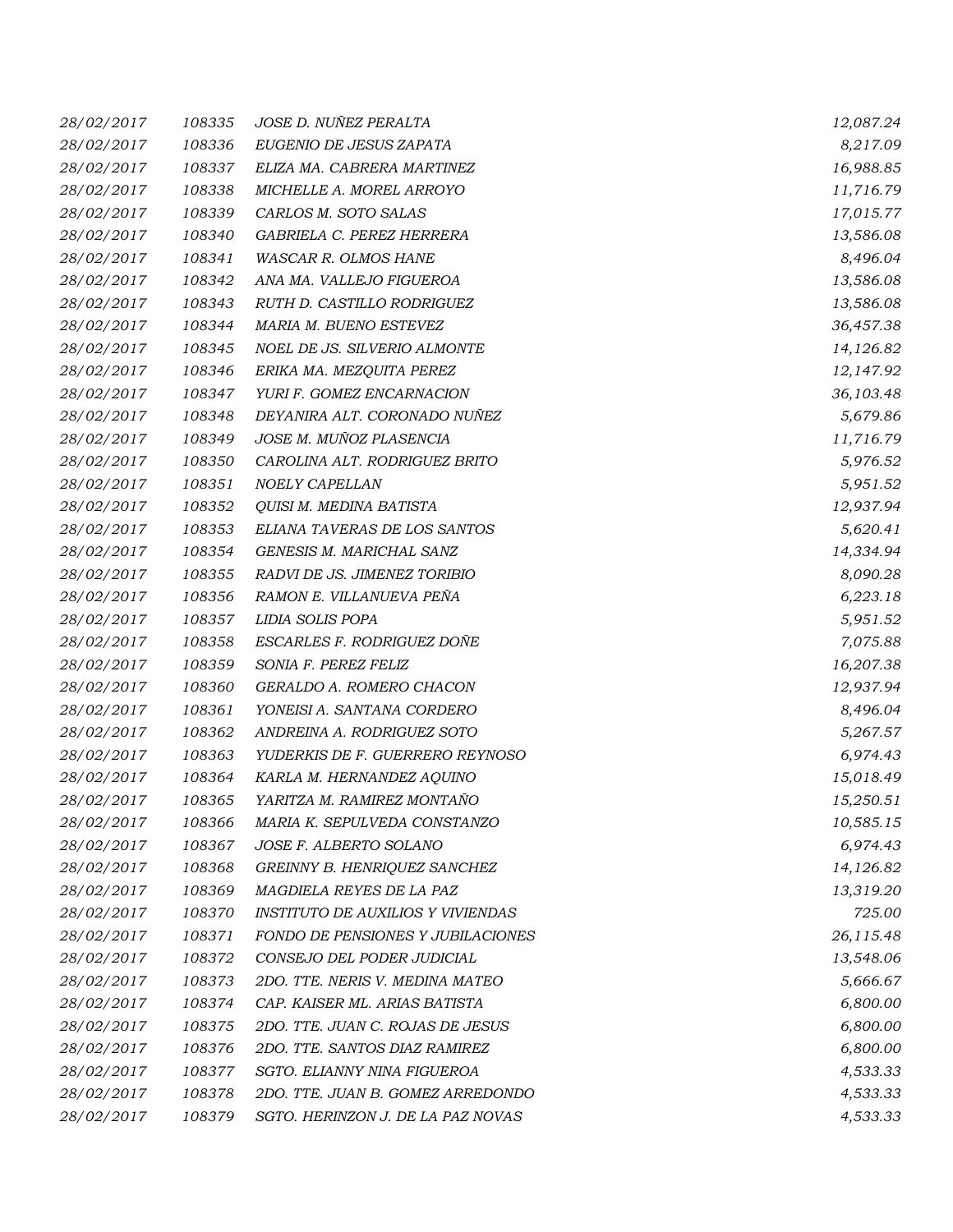|            |        | TOTAL RD\$                                       | 74,137,904.58 |
|------------|--------|--------------------------------------------------|---------------|
| 28/02/2017 | 108397 | <b>COLECTOR DE IMPUESTOS INTERNOS</b>            | 24,450,938.32 |
| 28/02/2017 | 108396 | <b>COLECTOR DE IMPUESTOS INTERNOS</b>            | 369,438.67    |
| 28/02/2017 | 108395 | <b>FONDO DE PENSIONES Y JUBILACIONES</b>         | 19,984,324.78 |
| 28/02/2017 | 108394 | PROGRAMA DE CONSOLID. DE LA JURISD. INMOBILIARIA | 1,934.03      |
| 28/02/2017 | 108393 | <b>COOPNASEJU</b>                                | 37,528.76     |
| 28/02/2017 | 108392 | CONSEJO DEL PODER JUDICIAL                       | 25,696.02     |
| 28/02/2017 | 108391 | CONSEJO DEL PODER JUDICIAL                       | 16,401.17     |
| 28/02/2017 | 108390 | <b>CHRISTOPHER GATON ESTRELLA</b>                | 4,557.77      |
| 28/02/2017 | 108389 | JHON K. DE JESUS PAULA                           | 1,569.42      |
| 28/02/2017 | 108388 | EDUARDO FELIZ FELIZ                              | 4,138.46      |
| 28/02/2017 | 108387 | NAZARET ALMONTE SUAREZ                           | 3,011.09      |
| 28/02/2017 | 108386 | GISELL C. CABRAL MEJIA                           | 12,558.00     |
| 28/02/2017 | 108385 | SGTO. FRANCISCO J. RODRIGUEZ REYES               | 4,533.33      |
| 28/02/2017 | 108384 | 1ER. TTE. YNOCENCIO FERNANDEZ SILVERIO           | 7,366.67      |
| 28/02/2017 | 108383 | SGTO. MARIA BATISTA ROCHE                        | 4,533.33      |
| 28/02/2017 | 108382 | SGTO. MR. YAJAIRA LORENZO SANTANA                | 5,666.67      |
| 28/02/2017 | 108381 | SGTO. JOHANNY Z. REYES ROSARIO                   | 5,166.67      |
| 28/02/2017 | 108380 | SGTO. EDINSON ML. ENCARNACION MONTERO            | 5,166.67      |

# *ANEXO 05*

## *RELACION DE TRANSFERENCIAS DEBITOS MES DE FEBRERO 2017*

| <b>FECHA</b>      | NUM. | DESCRIPCION                                          | <b>VALOR RD\$</b> |
|-------------------|------|------------------------------------------------------|-------------------|
| <i>07/02/2017</i> | 653  | TRANSF. DE FONDO PAGO BONO VACACIONAL                | 14,700.00         |
| 20/02/2017        | 654  | TRANSF. DE FONDO PAGO DE SUELDOS ENERO Y FEB. / 2017 | 13,121.60         |
| <i>20/02/2017</i> | 655  | TRANSF. DE FONDO PAGO NOMINA SUELDO FEBRERO/2017     | 2,062,221.91      |
| <i>20/02/2017</i> | 656  | TRANSF. DE FONDO PAGO NOMINA SUELDO FEBRERO/2017     | 564,454.06        |
| 20/02/2017        | 657  | TRANSF. DE FONDO PAGO NOMINA SUELDO FEBRERO/2017     | 185,313,255.93    |
| <i>23/02/2017</i> | 658  | TRANSF. DE FONDO A LA COOPNASEJU POR RETENC/NOM.     | 50,421,689.27     |
| <i>23/02/2017</i> | 659  | TRANSF. DE FONDO PAGO NOM. EXJCES. SCJ PENSIONADOS   | 1,694,892.48      |
| <i>24/02/2017</i> | 660  | TRANSF. DE FONDO DE LA CTA. OPERACIONES              | 8,180,330.39      |
| <i>24/02/2017</i> | 661  | TRANSF. DE FONDO PAGO BONO VAC. ADELANTADO           | 127,667.14        |
| <i>24/02/2017</i> | 662  | TRANSF. PAGO BONO VACACIONAL MARZO 2017.             | 15,213,966.01     |
|                   |      | TOTAL RD\$                                           | 263,606,298.79    |

*ANEXO 06*

## *RELACION NOTAS DE DEBITOS MES DE FEBRERO 2017*